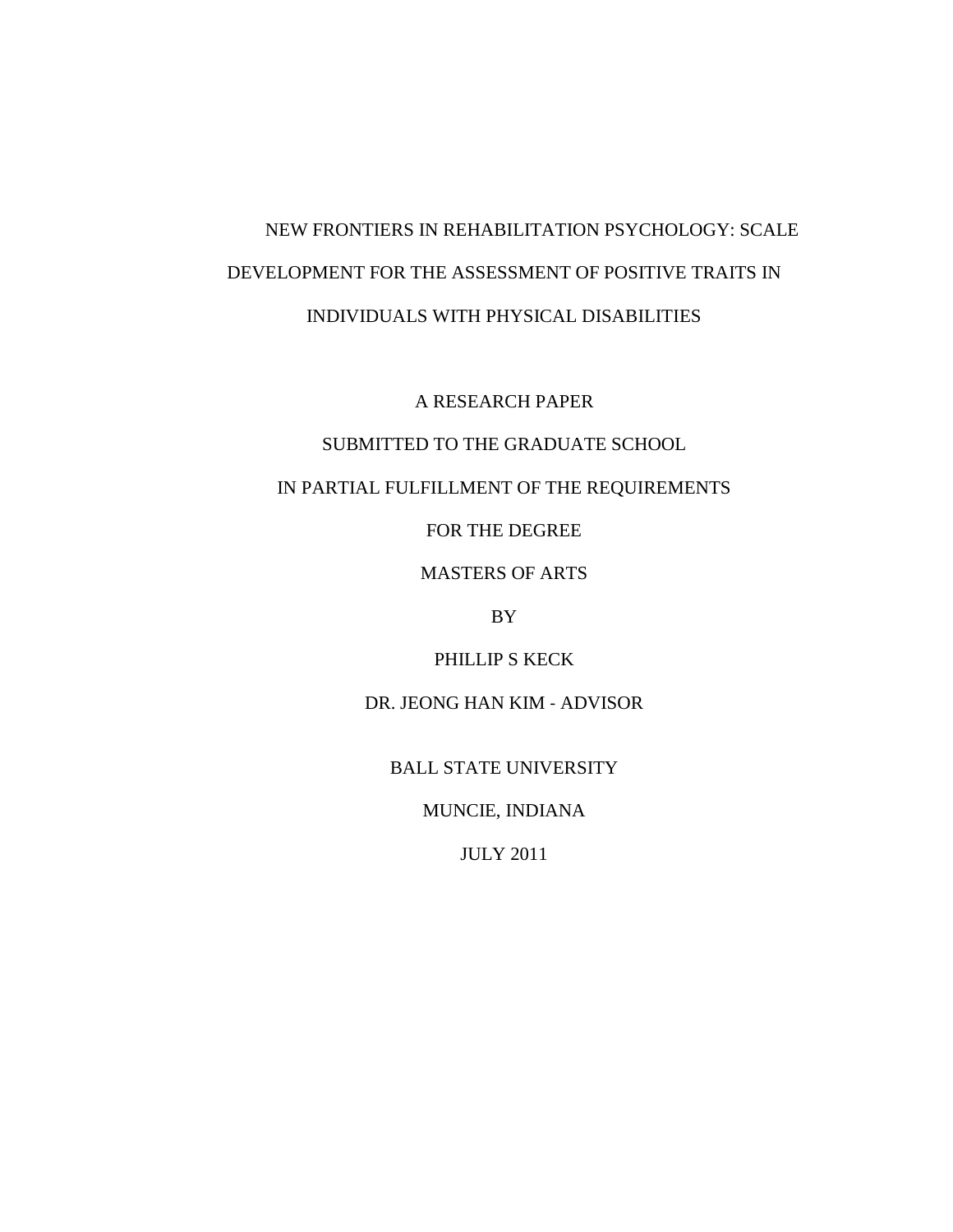# **TABLE OF CONTENTS**

| <b>ABSTRACT</b>                                                        |      |
|------------------------------------------------------------------------|------|
|                                                                        |      |
| <b>CHAPTER I: INTRODUCTION</b>                                         |      |
|                                                                        |      |
|                                                                        |      |
|                                                                        |      |
| Purpose of the Proposed Study The Communication and the Proposed Study |      |
| <b>CHAPTER II: LITERATURE REVIEW</b>                                   |      |
| Positive Psychology and the Study of Character Strengths 17            |      |
|                                                                        |      |
| Factor Structure of the VIA-IS                                         |      |
|                                                                        |      |
|                                                                        |      |
|                                                                        |      |
| Panel of Experts                                                       |      |
| <b>Field Test</b>                                                      |      |
|                                                                        |      |
|                                                                        |      |
| <b>Review of Frist Field Test</b>                                      |      |
|                                                                        |      |
|                                                                        |      |
|                                                                        |      |
|                                                                        |      |
| <b>REFERENCES</b>                                                      |      |
| <b>APPENDIXES</b>                                                      |      |
| Appendix A: Classification of Virtue and Character Strengths           | . 52 |
|                                                                        |      |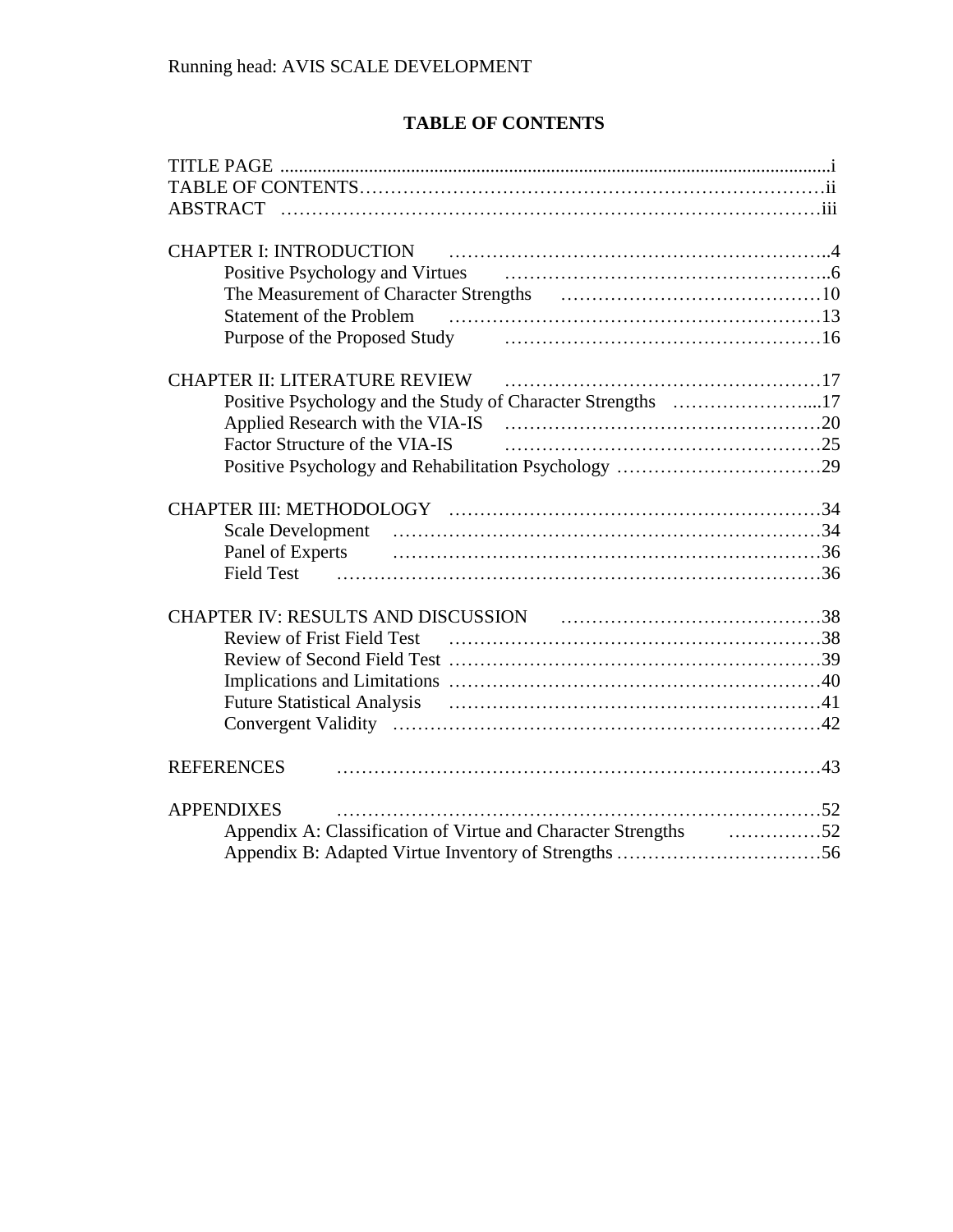# **ABSTRACT**

Rehabilitation psychology and counseling has long been centered on the idea of emphasizing individuals' positive attributes and strengths. The purpose of this study was to begin development of an empirical device for which to measure those strengths of character in both a rehabilitation context and the general population. A classification of virtue and character strengths was developed in positive psychology and in recent years, the field has seen an increase in exposure and research exploring human virtue. Utilizing this framework, inventory items were developed and field tested with a panel of experts and a small sample of individuals with the intent of establishing face validity. Nearly 400 items were developed throughout the process and at the conclusion of this study, a final inventory of 51 items remained. Implications for rehabilitation counseling and future directions are discussed.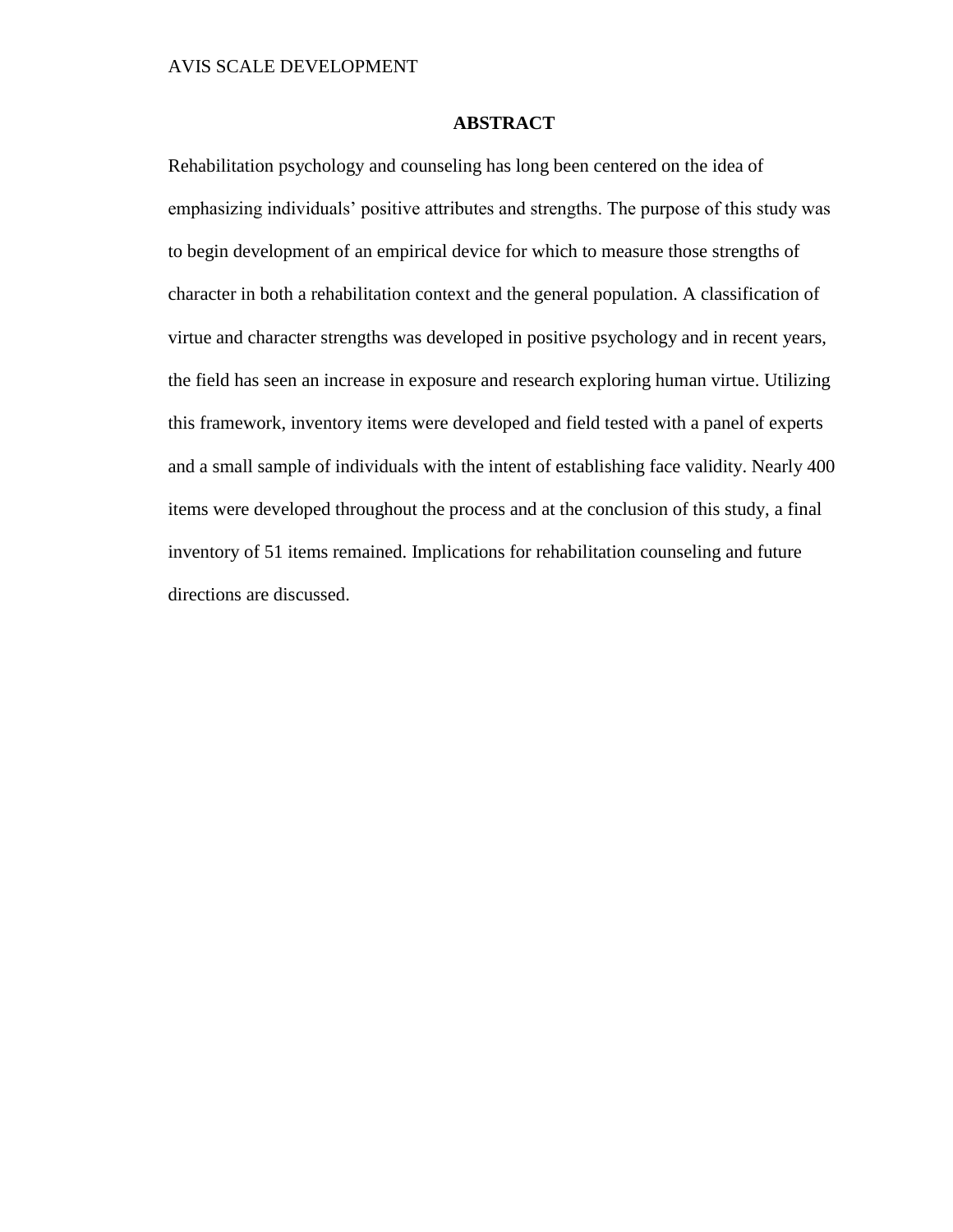# **CHAPTER I INTRODUCTION**

Dating back to the Hellenic period of Ancient Greece, the idea of virtuous human behavior has been intriguing to great thinkers. Aristotle (ca. 330BC; trans. 1998) built a framework of human ethics around what was thought to ultimately determine a flourishing life. A flourishing life in Aristotelian theory is termed *eudaimonia* and refers to the consistent exhibition of human excellence in behavior. This virtue perspective attempts to explicate a thriving life as a function of actions considered in the larger Athenian social context as wise (*sophia*), courageous (*andreia*), self-regulatory (*soˆphrosune*), and just (*dikaisuneˆ*) (Aristotle, 1998; Dahlsgaard, Peterson, & Seligman, 2005; Fowers 2005). Dahlsgaard and colleagues (2005) extrapolated the idea of virtue across time and culture in order to scientifically define this construct for psychological study. The result was profound in successfully structuring virtue into a measureable framework of those behaviors that are indicative of living prosperously (Peterson  $\&$ Seligman, 2004; Dahlsgaard et al, 2005). This three-tier framework makes the empirical analysis of virtue and character strengths possible (Peterson & Seligman, 2004; Fowers, 2005). Virtue, termed in singular form, is the over-arching, all-encompassing idea ofpraiseworthy and ideal behavior in humans. On the next rung are virtues, or those means to attaining the larger concept of virtue. Character strengths include those more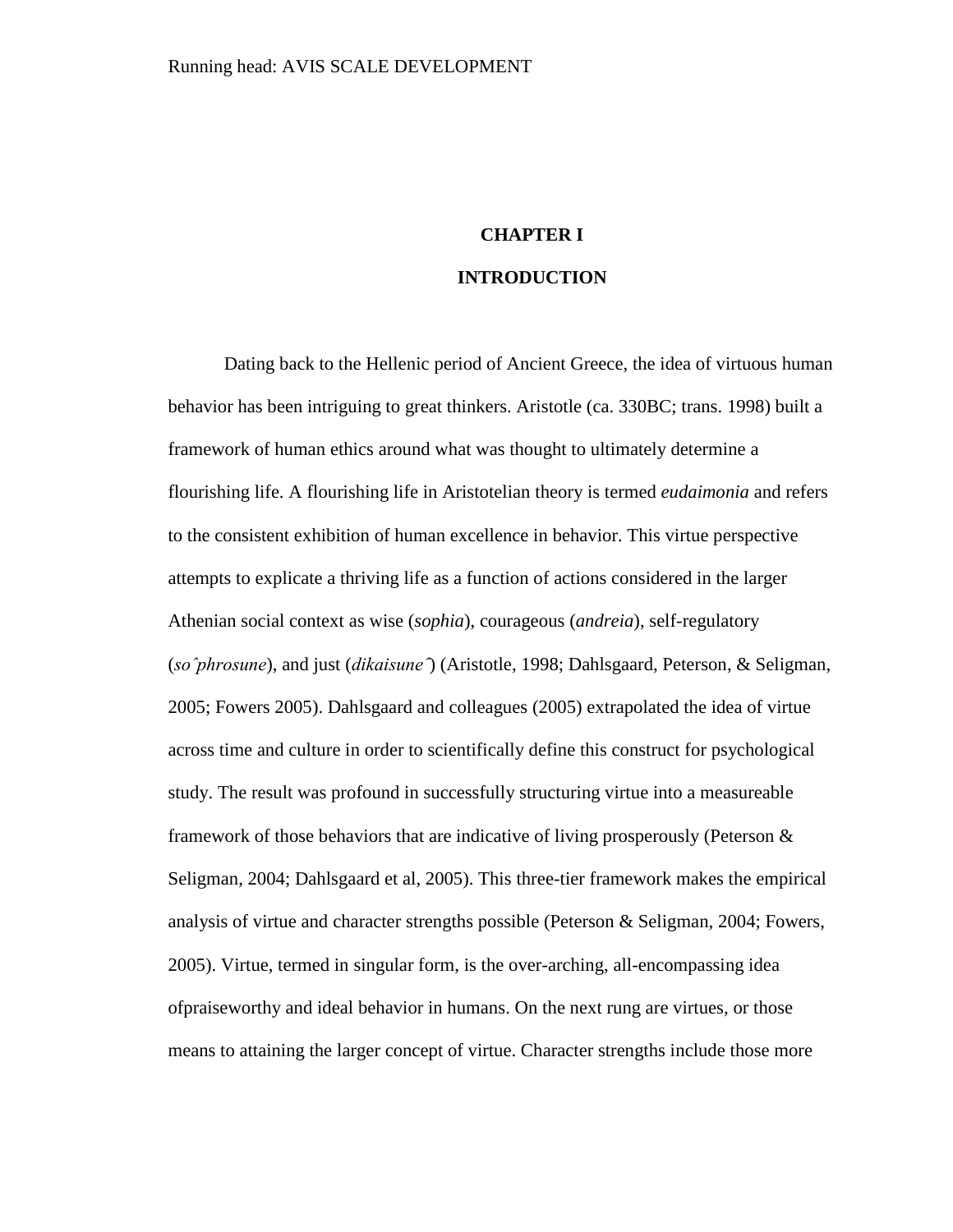specific human behaviors that, in conjunction with other positive traits, make up virtues. The classification introduced by Peterson and Seligman (2004) is comprised of six virtues and twenty-four corresponding character strengths based on the cultural review by Dahlsgaard and colleagues (2005).

Research efforts in the psychology of virtue have two main foci. Early work in psychology defined virtue as personality traits and adhered to moral constructs as these concepts are scientifically oriented and more conducive to operational definition (Baumeister & Exline, 1999; Cawley, Martin, & Johnson, 2000; Doherty 1995; Nicholas, 1994). More recently, positive psychologists have opened up the field of virtue to be built on subjective character strengths that are the means to a flourishing, happy life. Peterson, Ruch, Beerman, Park, and Seligman (2007) highlight several methods of achieving satisfaction in life. They include hedonism, or emphasizing pleasure over pain; the idea of flow (Csikszentmihalyi, 1990) which outlines level of engagement in life activities; and Aristotle's view described previously, the persistent display of virtuous activity in everyday behavior. Additionally, Park, Peterson, and Seligman (2004) identify positive character strengths that maintain a strong relationship with elements of life satisfaction. The authors utilize the character strengths and virtue (CSV) framework (Peterson & Seligman, 2004) described previously to pinpoint those strengths of moral fiber that associate positively with measures of life satisfaction and well-being. Since the publishing of the framework, there has been debate as to how virtue and strength of character should be interpreted, studied, and applied.

According to Fowers (2005), the literature lacks consistent agreement in articulating exactly *what* virtue is historically*.* Positive psychologists and personality psychologists engage in this debate of modern virtue psychology regarding the interpretation of how individuals achieve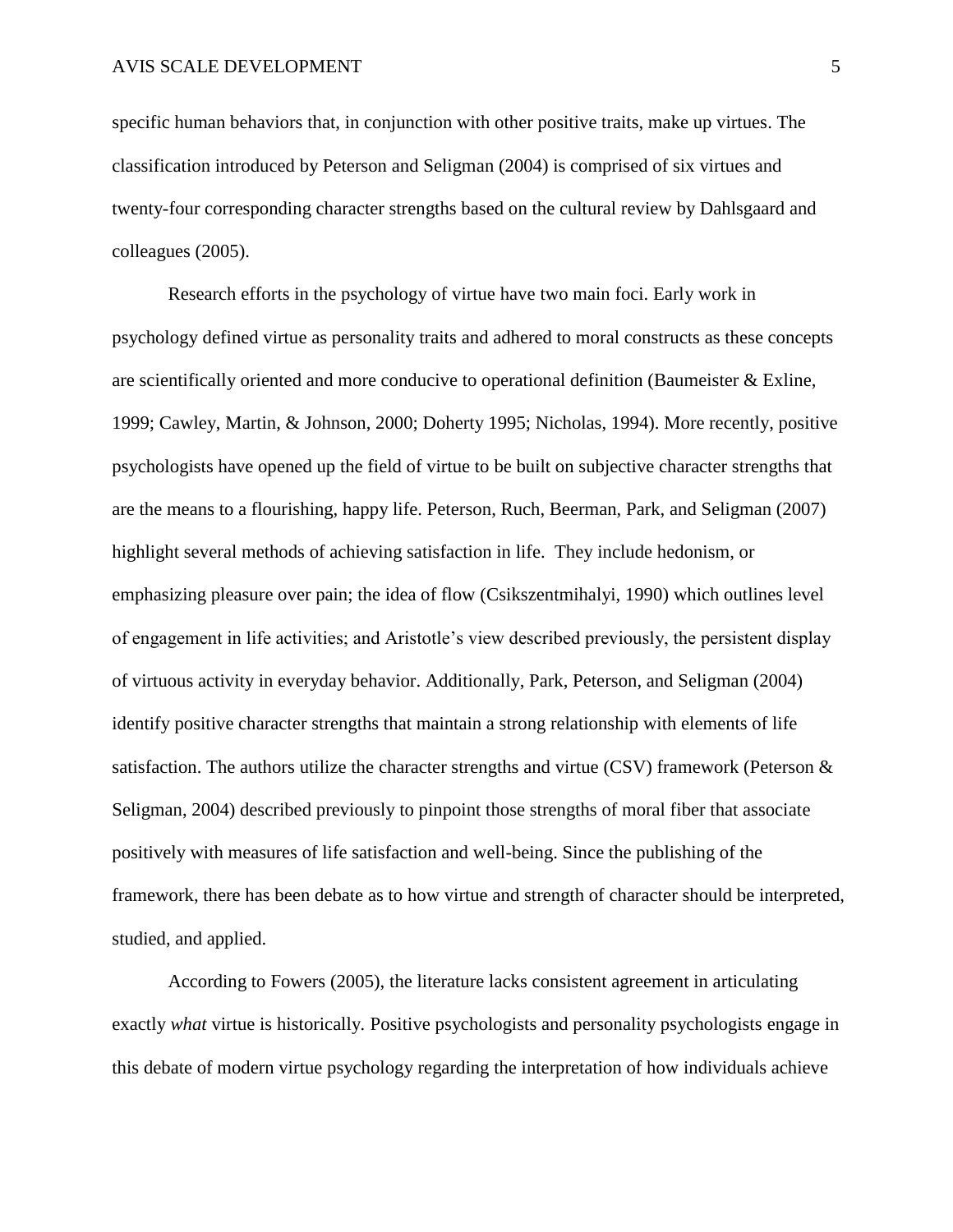and experience character strengths and virtues. Positive psychology researchers explain character strengths as signature trait-like, both stable and independent. An individual's signature positive traits elicit certain behaviors leading to a thriving life. Personality psychologists argue that positive traits must work in conjunction with each other to make decisions leading to a prosperous existence (Fowers, 2005). For example, if one hopes to prosper as a function of success at their business job, they may employ behavioral elements consistent with leadership, teamwork, modesty, and persistence. No one trait alone would be able to account for his or her subjectively perceived success and satisfaction in life. In summary, it becomes a melding of the two positions asking which particular personality traits lead to subjectively positive outcomes for individuals. Furthermore, it is argued from a psychological standpoint that virtue is a complementary mix of social and emotional well-being (Fowers, 2005). Virtue is manifested and judged by the social environment but experienced independently and subjectively. Therefore, positive psychology and virtue psychology assert that understanding virtuous behavior in humans is as important as understanding the maladaptive behavior.

#### **Positive Psychology and Virtues**

Aristotle considered illness to be "a fundamental failure in functionally explicable development," whether mental or physical, elaborating to suggest "failures which incapacitate the agent from forming rational beliefs will be another key type of mental illness" (Megone, 1998). Essentially, Aristotle believed there to be a correct way to function for one to develop logical habits and flourish throughout one's life. Modern clinical psychology is a more sophisticated design built to identify and classify distressed individuals, how they cope with their environment, and rectify their illness or disorder. The term "disorder" implies there must be an "order" that dictates successful human life. This deduction seems to be a parallel ideology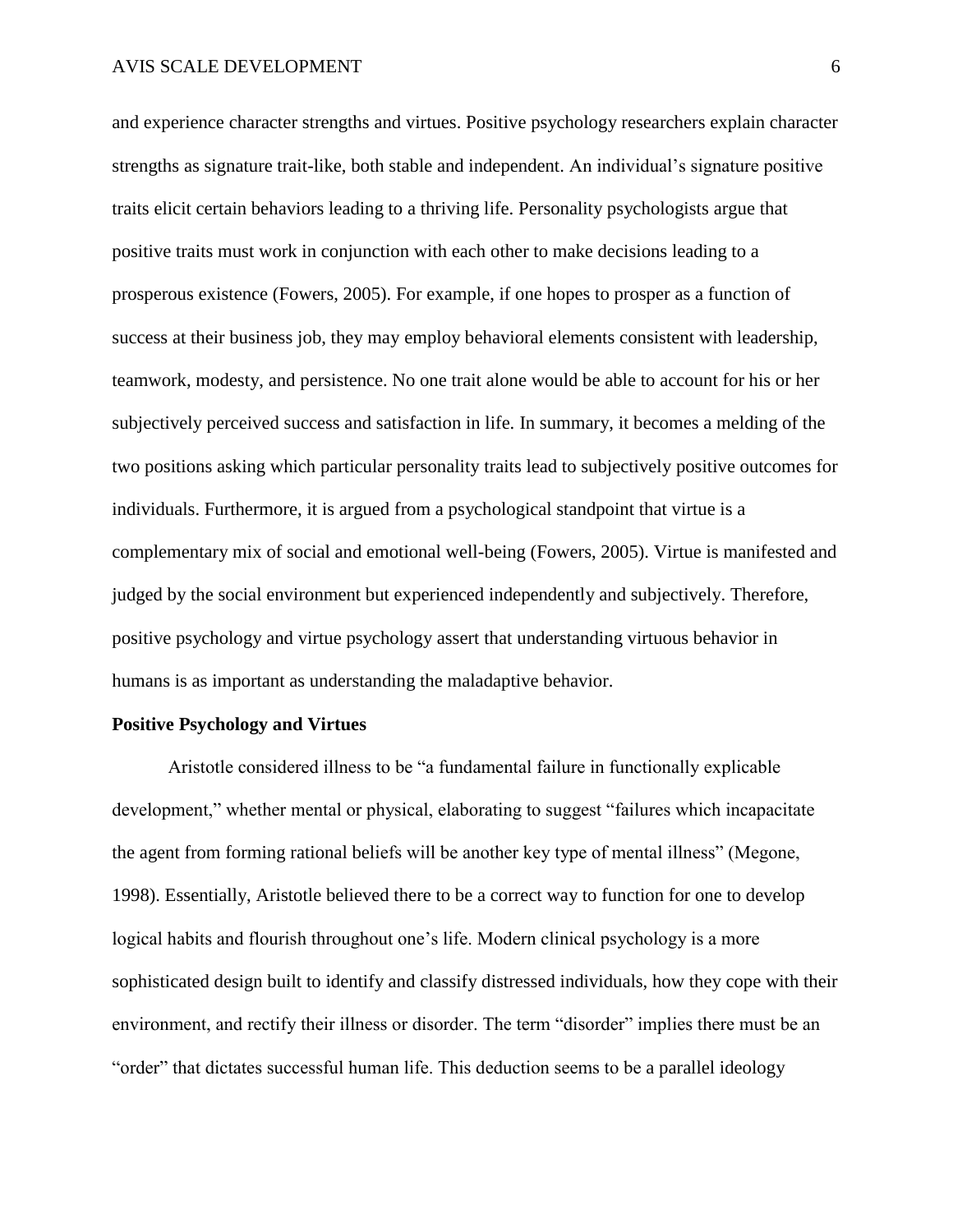## AVIS SCALE DEVELOPMENT 7

modeled after Aristotle's dilemma of function versus dysfunction. Currently, psychopathology, maladaptive thoughts and emotions, and deficits in interpersonal achievement are the focus of countless research studies hoping to enlighten those in the field to new ways of overcoming and correcting these disorders. However, over time researchers began to recognize a transparent trend and ask not only what causes dysfunction, but also what causes triumph and fulfillment in the lives of functional, satisfied individuals.

How can this positive functionality be defined? The concept of positive psychology answered the demand, ushering in a new era of research that steers the focus outside of psychopathology and concentrates on strengths of character and positive subjective experiences (Seligman, 2002). Seligman and Csikszentmihalyi (2000) formally introduced positive psychology as an open field of study in the millennial edition of *American Psychologist* after the 1998 presidential address by Seligman called on researchers to help identify "what makes life" worth living" in terms of human character strengths and virtues  $(p.13)$ . Positive psychology recognizes three main areas: positive emotions, positive traits, and positive institutions. Positive emotions are experienced subjectively and include happiness, gratification, pleasure, well-being, and fulfillment. Individual traits are experienced subjectively but also systematically by individuals through behaviors that lead to positive experiences such as being brave, forgiving, or modest, etc. Positive institution refers to organized efforts toward social thriving and building and promoting systems in positivity such as family life, charitable organizations, educational institutions, businesses, communities, and societies. It was this recognition of function over dysfunction that continues to intrigue positive psychologists and drive research in the field (Park & Peterson, 2003; Seligman & Csikszentmihalyi, 2000; Seligman, 2002).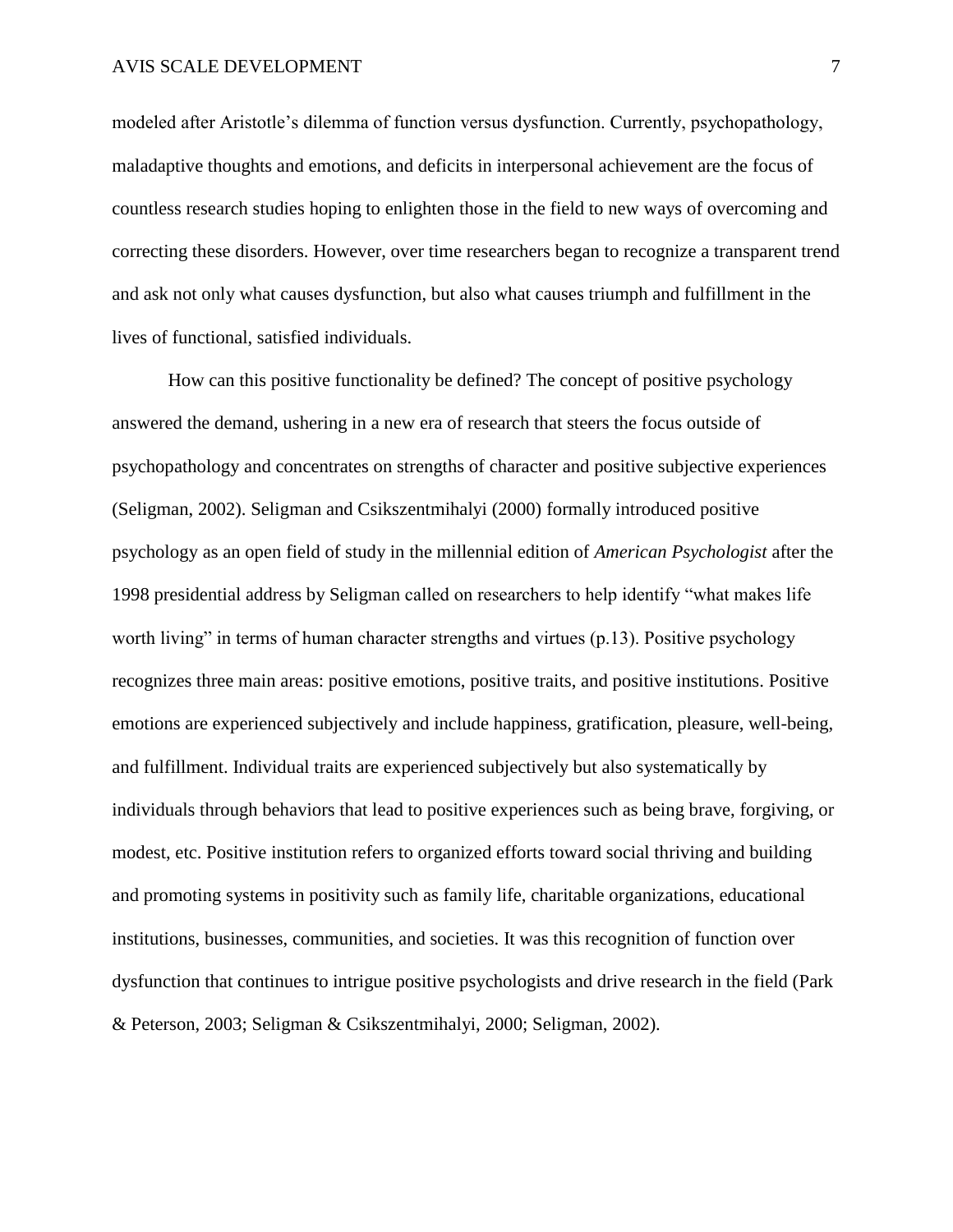Seligman (2002) previously determined that a thriving life is a function of three differing orientations surrounding pleasance of life, engagement in life (flow), and meaning in life. Peterson, Park, and Seligman (2005b) elaborated to find that individuals effectively decide on differing routes to happiness and that those individuals balancing their orientation between all three reported higher levels of happiness, with emphasis given to those valuing an engaging life or meaningful life. Seligman, Steen, Park, and Peterson (2005) summarize research findings in a progress report on positive psychology that echo these findings and encourage further research utilizing the CSV framework. Significant progress in the study of virtues and character strengths has been made over the past ten years in the field of positive psychology (McCullough & Snyder, 2000; Sandage & Hill, 2001; Peterson & Seligman, 2004). The Values In Action (VIA) Institute on Character was founded in 1998 as an effort to "systematically explore what is best about the human experience" (www.viacharacter.org). This organization has provided a pathway for researchers to empirically investigate virtues and character strengths as psychological constructs.

The inception of the VIA Institute aided in producing the CSV as an "aspirational" classification" of virtues that has guided research to help focus efforts on structured, behaviorally-based criterion much in the same way the *Diagnostic and Statistical Manual of Mental Disorders (DSM)* organizes mental illness (Peterson & Seligman, 2004; p. 7). This "Manual of the Sanities" operates as a mental wellness answer to the DSM to classify character strengths from the viewpoint of personality psychology regarding broad, stable human characteristics (Peterson & Seligman, 2004; p. 7). This perspective also accounts for contextual shaping, allowing for these positive characteristics to be malleable in changing environments. Extensive literature reviews were completed to determine the virtue and character strength constructs. Following the cultural review, an effort was made to create a classification of virtue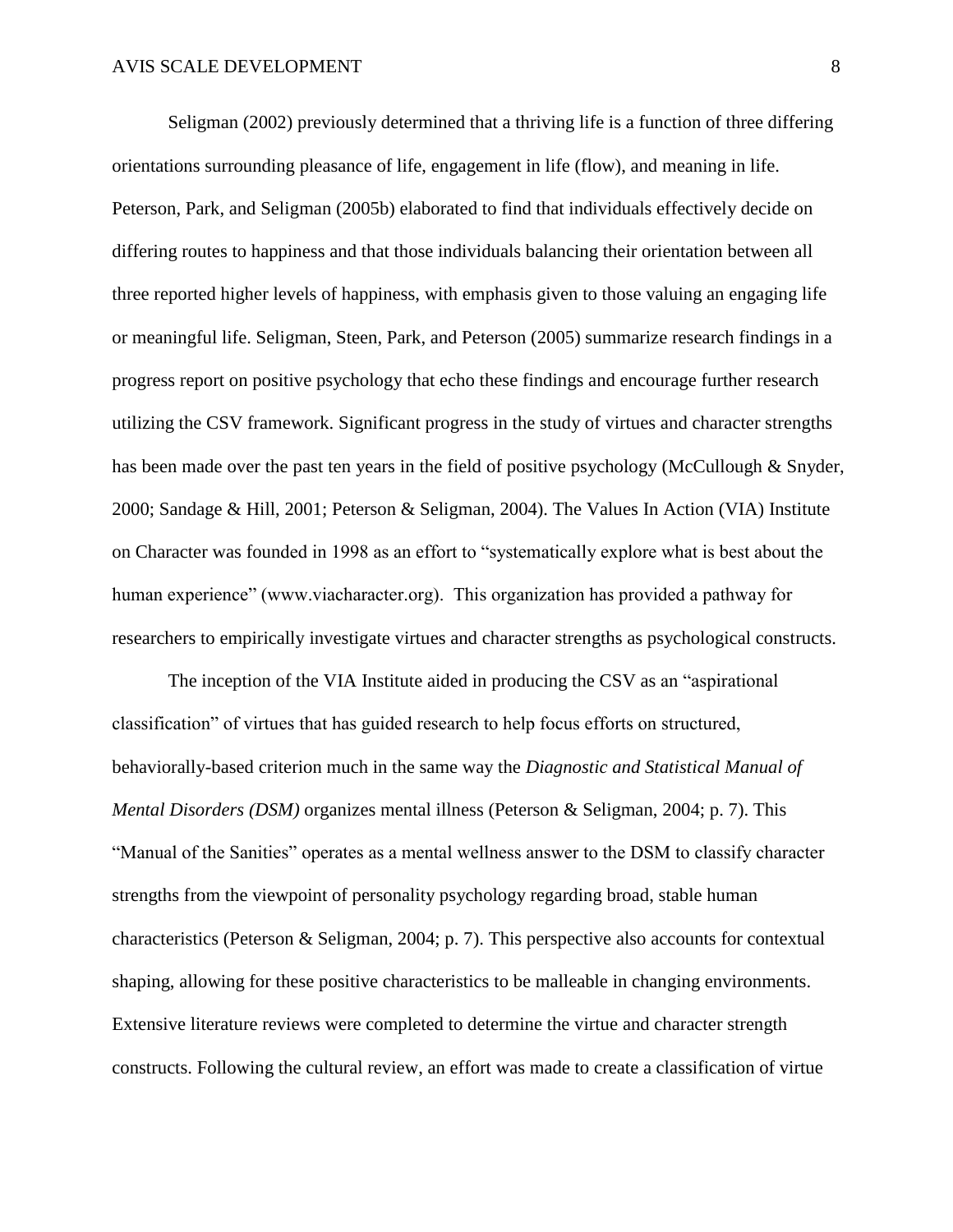based on the definitions of positive character constructs rendered from the literature (Dahlsgaard et al, 2005; Peterson & Seligman, 2004).

Positive psychologists classified virtues into six broad, intrinsic qualities encompassing corresponding character strengths. The cross-cultural and interdisciplinary review of literature (Dahlsgaard et al., 2005) elucidated twenty-four strengths of character for the six virtues. The strengths for each related virtue were determined through identifying behaviors consistent with virtuous conduct. The CSV consists of six virtues and twenty-four corresponding character strengths, outlined by Peterson and Seligman (2004) as follows:

- *Wisdom and knowledge*: creativity, curiosity, judgment and open-mindedness, love of learning, perspective
- *Courage*: , bravery, honesty, perseverance, zest
- *Humanity*: kindness, capacity to love and be loved, social intelligence
- *Justice*: fairness, leadership, teamwork
- *Temperance*: forgiveness and mercy, modesty and humility, prudence, self-regulation
- *Transcendence*: appreciation of beauty and excellence, gratitude, hope, humor, religiousness and spirituality

The number of character strengths corresponding with each virtue is unparallel. An individual does not necessarily need to possess all character strengths included in a particular virtue to be considered transcendent, courageous, or humane, etc. (Seligman et al., 2005). One might achieve the virtue of transcendence by demonstrating religiosity, appreciating the beauty of the world, and/or being gracious through their actions in life.

Research using the CSV has been impressive in both breadth and depth. Even beyond the findings discussed in the following sections, the CSV harbors practical implication most robustly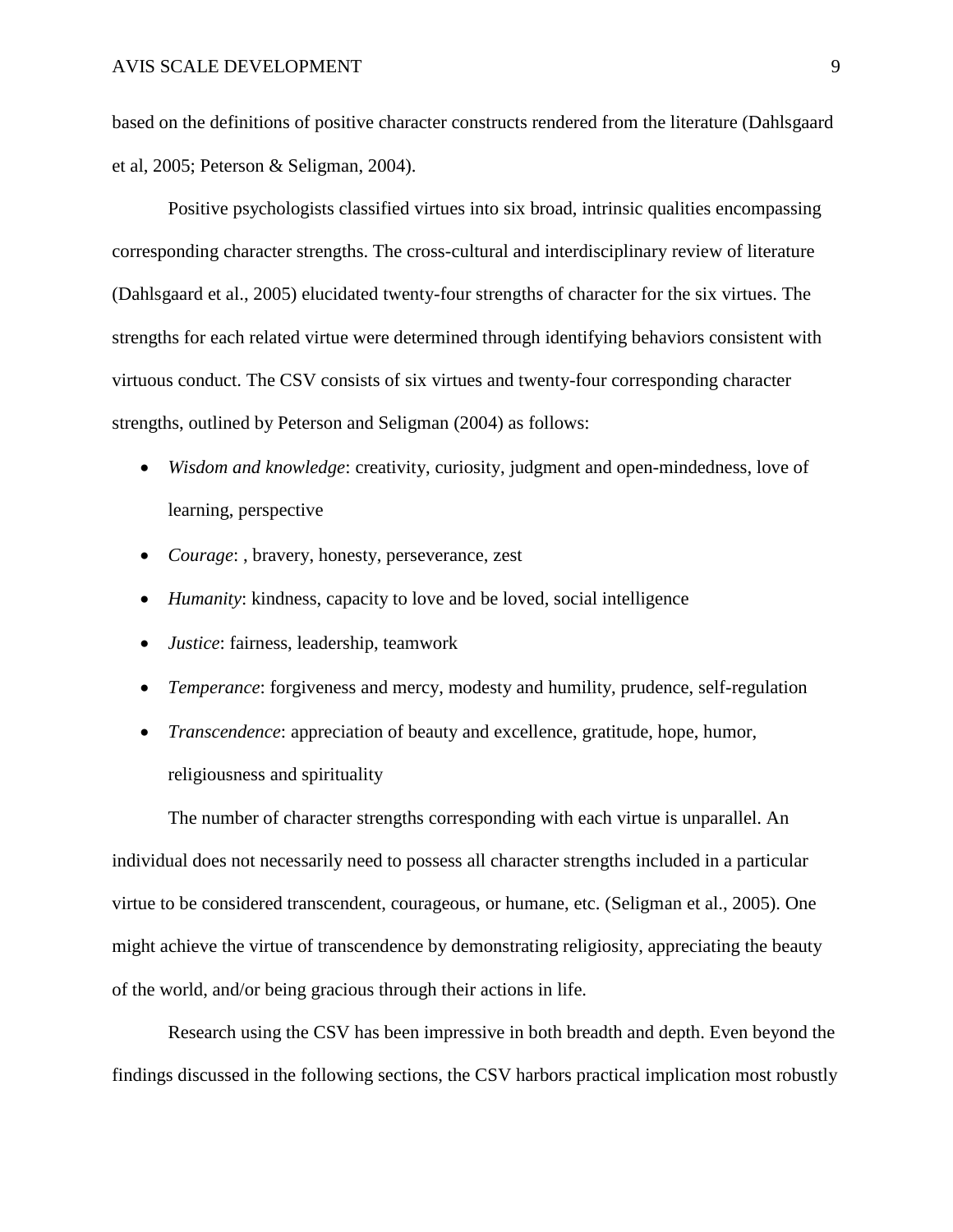considering life satisfaction and well-being, but also in cross-cultural, rehabilitation, educational, occupational, and military context. It is to the credit of the pioneering authors that the CSV framework is available for scrutiny however it must be iterated that the CSV remain open to interpretation, application, and development.

# **The Measurement of Character Strengths**

Peterson and Seligman (2004) developed this classification with empiricism in mind. The *Values-in-Action Inventory of Strengths* (VIA-IS; Peterson and Seligman 2004) is the most widely studied measurement of character strengths. This measure was created in direct proportion with the constructs of virtue outlined by the CSV in their classification and it cannot go without mentioning that a large majority of the research findings discussed in this paper were made possible by the development of this measure.

The authors assert that the VIA-IS does not measure virtues as a summation of the corresponding character strengths, but rather which of those character strengths seem to be more stable and evident within the individual. The VIA-IS is a 240-item, self-report questionnaire allowing ten items for each of the twenty-four character strengths. All twenty-four subscales retain  $\alpha$  > .70 and test-retest reliability over a four-month period is  $\alpha$  > .70 for a sample of over 150,000 participants (Peterson & Seligman, 2004; Ruch et al., 2010; Peterson, 2006). The VIA-IS has been growing in popularity, with over 1.3 million individuals assessing their character strengths worldwide. The ease of access and practical understanding of the VIA-IS are strengths of the measure. The sample is better than convenience, consisting of two-thirds women; representative of US ethnic approxmation; average respondent is 35 years old, married, employed, and completed some post-secondary education. Demographic correlations are modest but sensible. For example, women score higher than men on all of the humanity strengths,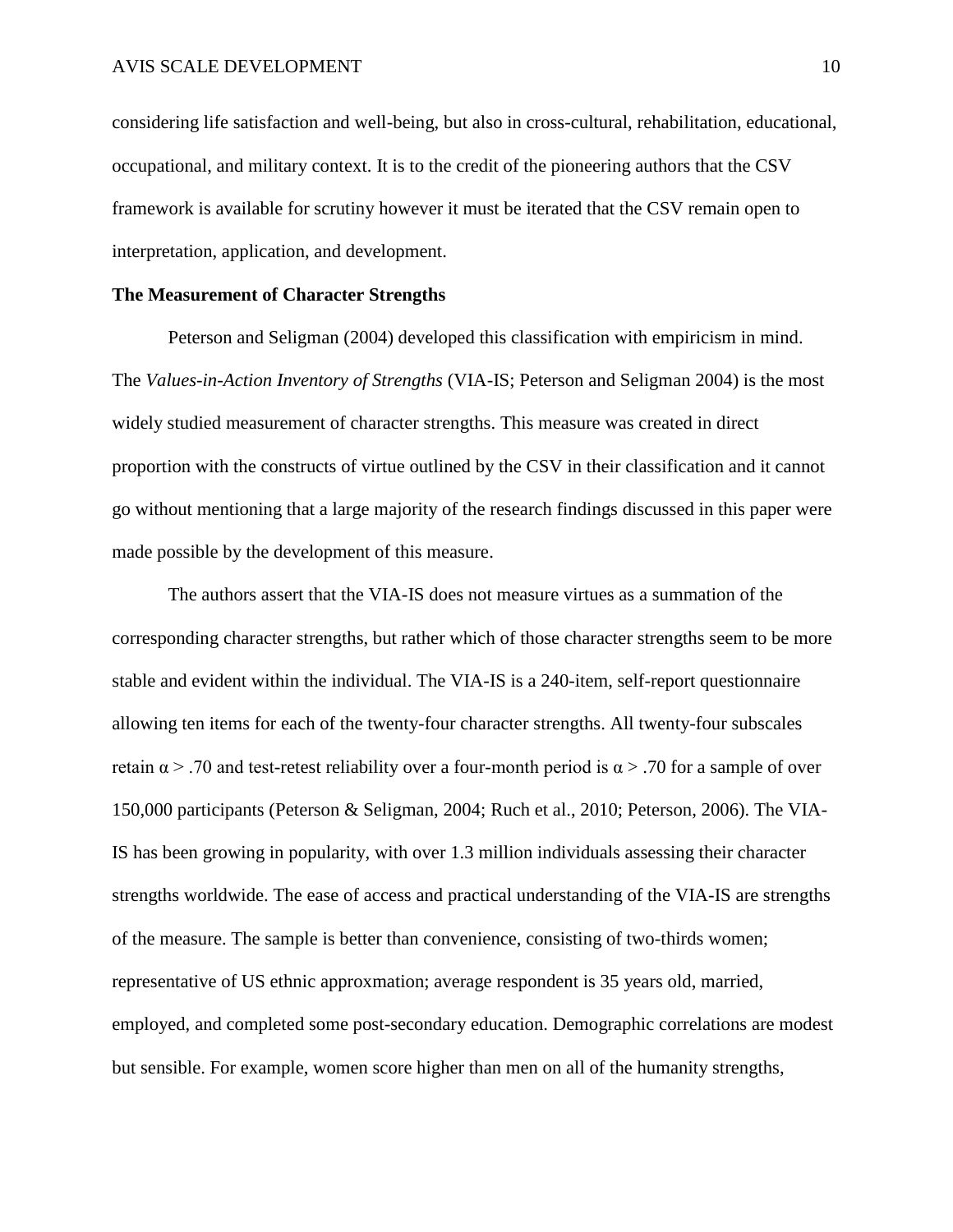younger adults score higher than older adults on the scale for playfulness, married individuals are more forgiving than divorced people, etc.

Adaptations of the measure exist in several languages and data has been collected in fifteen countries. The survey is free to the public on the web and has more recently been implicated into practice for positive psychologists, counselors, and life coaches. An interpretive report complete with graphed analytics is also available for a fee through [www.viacharacter.org.](http://www.viacharacter.org/) Studies utilizing the VIA-IS have emerged linking positive human attributes to well-being and life satisfaction (Park, Peterson, & Seligman, 2004), developmental implications (Isaacowitz, Vaillant, & Seligman, 2004), academic success (Lounsbury, Fisher, Levy, & Welsh, 2009), and cultural considerations (Biswas-Diener, 2006; Brdar & Kashdan, 2010; Linley et al., 2007; Park, Peterson, & Seligman, 2006; Peterson, Ruch, Beerman, Park, and Seligman (2007); Ruch et al., 2010; Shimai, Otake, Park, Peterson, & Seligman, 2006). An "urban psychology" has also been born out of the VIA-IS, comparing nearly 50,000 individuals residing in the largest cities in the United States across character strengths to identify which cities maintain particular positive traits (Park & Peterson, 2010).

The structure provided by the VIA Institute has made this research possible and the opportunity is ripe to further explore implications of character strengths for different populations because most studies simply direct participants to the website supporting the survey or draw data from the growing pool of existing participants. Findings from the VIA-IS are often statistically compared to other measures (GPA; Lounsbury et al., 2009; quality of life measures; Park, Peterson, & Seligman, 2004). For example, results in these studies have shown all 24 character strengths were positively and significantly related to general life satisfaction; 22 were significantly, positively related to life satisfaction in the university population; and 16 to GPA.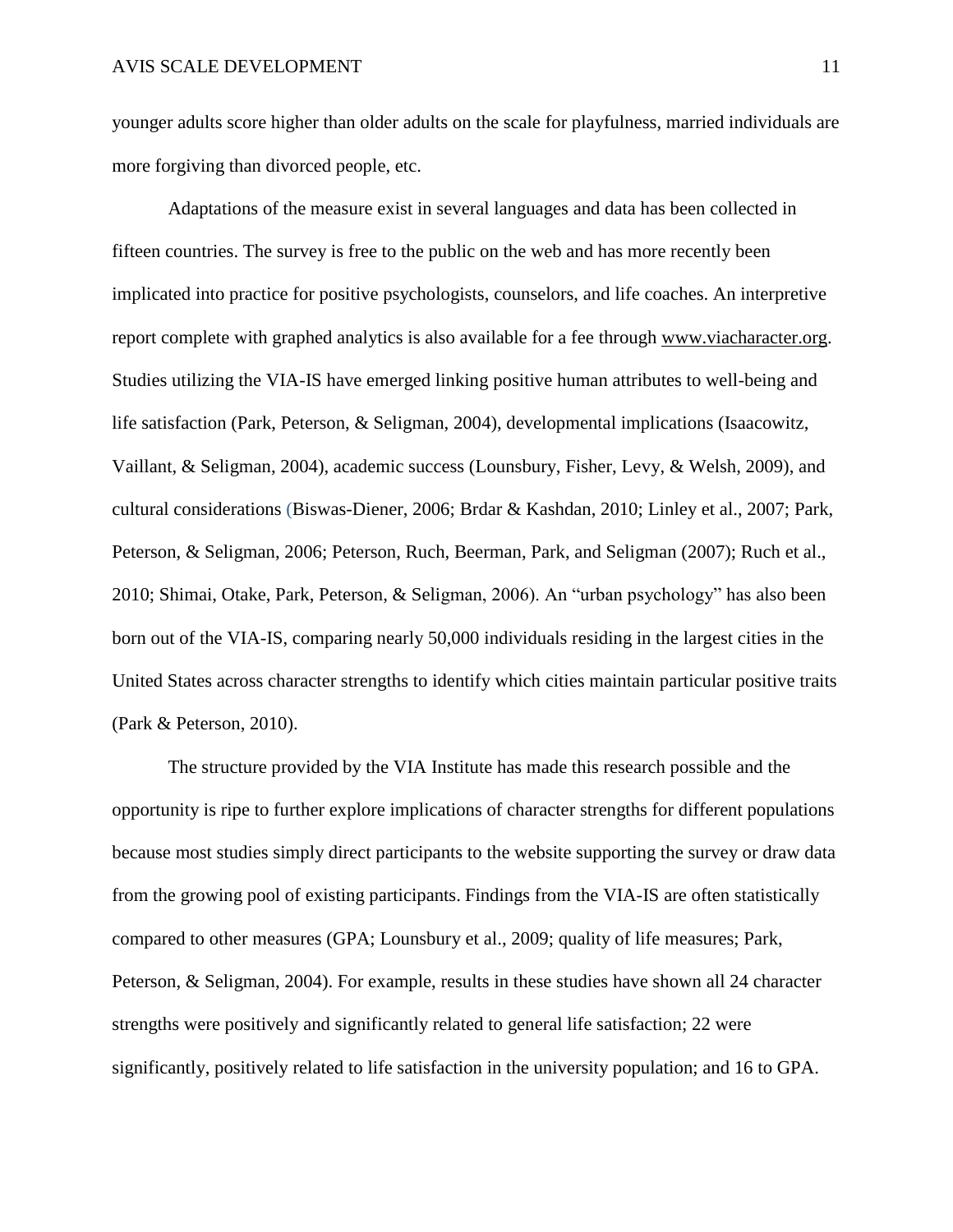However, researchers disagree on the six-factor arrangement of virtues posited by the pioneering authors. Peterson and Seligman (2004), and colleagues (Peterson & Park, 2004; Peterson, Park, Pole, D'Andrea, & Seligman, 2008) have mostly uncovered a five-factor model through their factor analysis efforts. Peterson and Seligman (2004) reported results from their exploratory factor analysis that led to a 5-factor solution. The Varimax rotated factors were labeled (1) *strengths of restraint* (fairness, modesty, forgiveness, prudence); (2) *intellectual strengths* (e.g., creativity, curiosity, love of learning, appreciation of beauty); (3) *interpersonal strengths* (e.g., kindness, love, leadership, teamwork, humor); (4) *emotional strengths* (e.g., bravery, hope, selfregulation, zest); and (5) *theological strengths* (e.g., gratitude, religiousness).

Extant literature pertaining to the VIA-IS has also found evidence of a three-factor model (Shryack, Steger, Krueger, & Kallie, 2010), four-factor model (Dahlsgaard, 2005; Park & Peterson, 2006), and even a one-factor model (MacDonald, Bore, & Munro, 2008). These findings show discrepancy in the effort to structure the virtue factor model. Thus, the need for further exploration into the construct validity of the VIA-IS is evident through the poor and inconsistent psychometric validation.

## **Statement of the Problem**

The inception of the CSV and VIA-IS has had significant implications for the systematic study of virtue. We are now able to operate out of a debatably exhaustive classification in order to empirically measure the significance of character within the individual. The creation of the CSV has been a gift not just for positive psychology, but also clinical, social, and more recently, counseling contexts. Counselors are beginning to employ interventions related to positive psychotherapy (PPT; Seligman, Rashid, & Parks, 2006) and using the VIA-IS to do so. However, the formation of such a considerable classification gives way for certain scrutiny, development,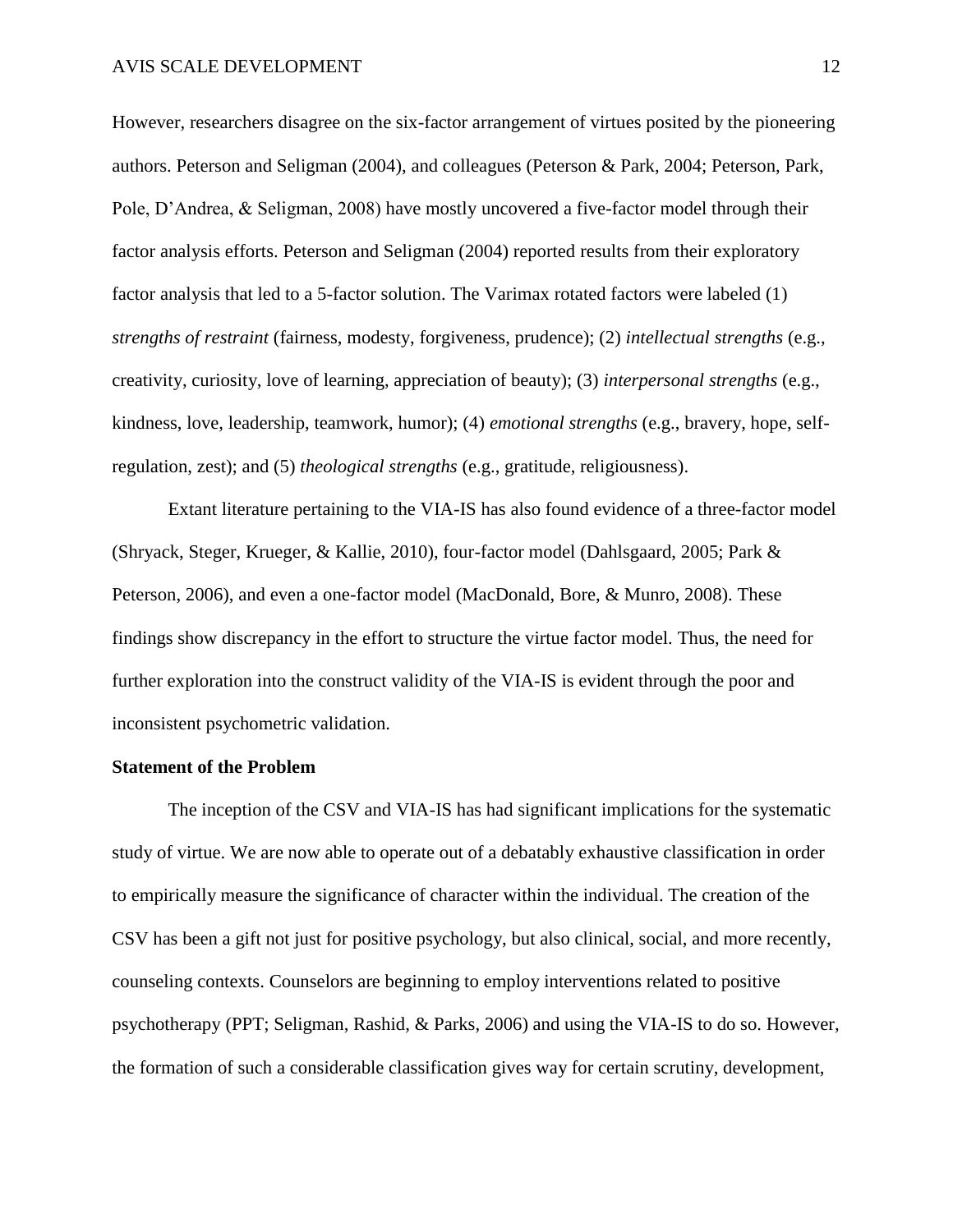and improvement, as the pioneering authors acknowledge. The character strengths systematically outlined by the CSV are addressed in a piecemeal manner, contradicting tenets of virtue ethics proposed as early as Aristotle and echoed by Fowers (2005) by suggesting that signature strengths dictate virtuous behavior as opposed to an omnipresent subjective experience of virtue. Furthermore, extensive validation is necessary pertaining to how strength of character contributes to happiness and well-being in minority groups, in this case the population with physical disabilities.

Notable trends concerning recovery from physical and mental illness (Peterson, Park, & Seligman, 2006) and posttraumatic growth (Peterson et al., 2008) were found, making the connection evident between virtue and rehabilitation psychology. As the VIA-IS is gaining credibility and use through PPT to help identify individuals' prominent character strengths, counselors are able to better build a conceptual plan to achieve subjective happiness. Implications for utility of the VIA-IS in a rehabilitation or disability context is limited in existing literature. In fact, only three research studies examine the potential relationship of the CSV and chronic physical or mental illness (Peterson, Park, & Seligman, 2006; Peterson et al., 2008; Dunn & Brody, 2008). This study hopes to fill that void and investigate the character strengths of individuals with disabilities and develop a measure better applicable in rehabilitation populations. As it stands, the VIA-IS consists of 240 self-report items and may take a subject 45 minutes to complete. Individuals with physical disabilities may not have the physical endurance to complete such a test without significant difficulty. Although widely utilized for research and now practice, the CSV structure has not yet proven reliable in samples of the general population so it is difficult to draw the application to the rehabilitation context. The idea of posttraumatic growth and recovery from mental and physical illness has been broached, but remain scarce in validation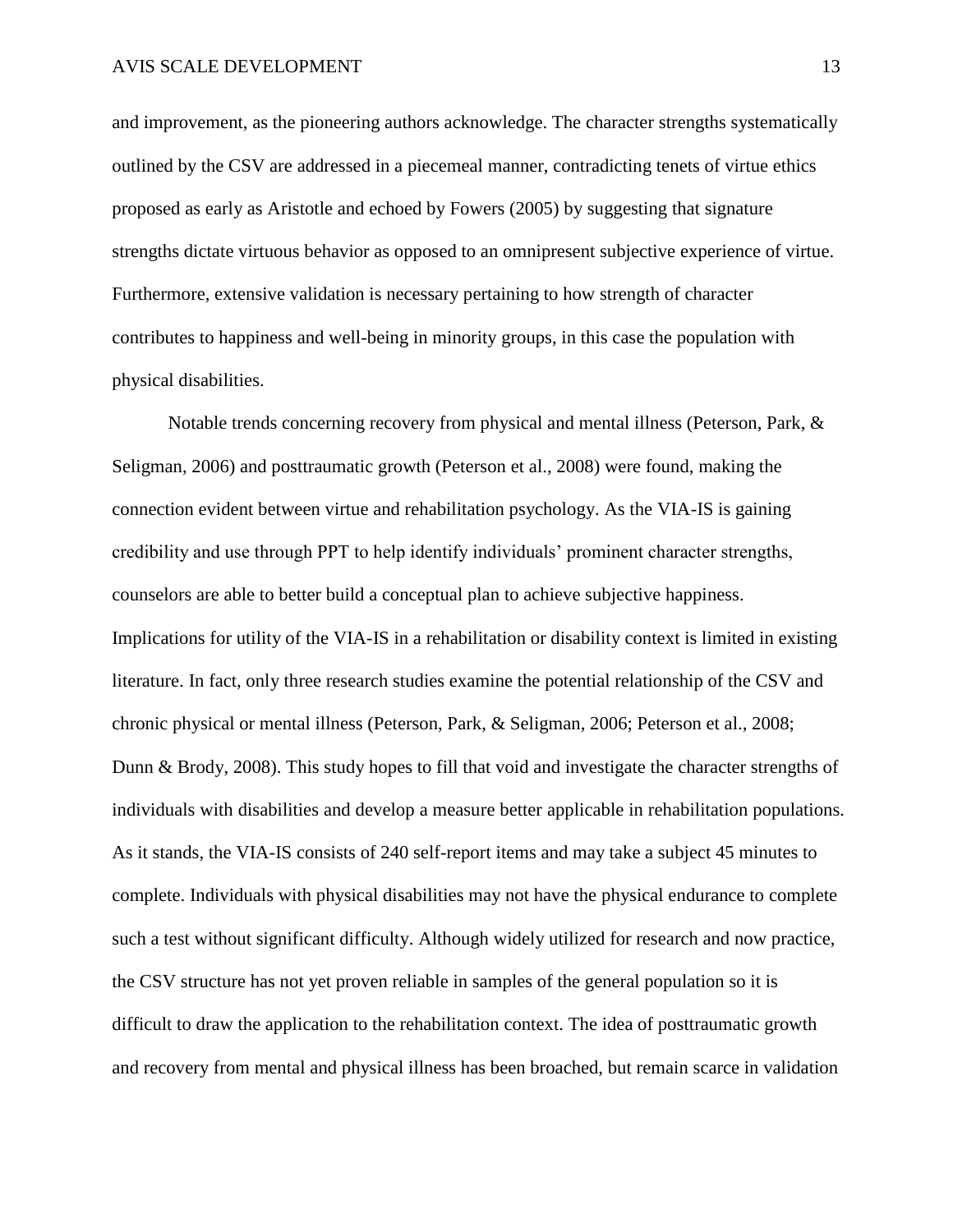#### AVIS SCALE DEVELOPMENT 14

and replication. Furthermore regarding physical disability, posttraumatic growth and recovery insinuate a causal event resulting in an individual's loss of psychomotor capability. What about those experiencing disabilities since birth? These are questions the CSV structure has yet to address. If the tenets within the CSV could be retained in an empirical tool and maintain validity, implications in rehabilitation psychology and counseling in general could be large.

Research relevant to positive psychotherapy has been linked to time perspective in individuals with disabilities, focusing on habituating a here-and-now and future-oriented mindsets (Csikszentmihalyi, 1992; Boyd-Wilson et al., 2002). Many undergoing rehabilitation processes or living with chronic or permanent debilitations may discontinue or postpone treatment because of the painful effort put forth. Positive future orientation is an aspect of PPT that could be more easily put into practice if individuals' signature strengths were identified. This way those strengths can be utilized to build a sense of hope of improvement and belief that present suffering will actually be beneficial in the future (Boniwell & Zimbardo, 2004). Evidence-based practice research in counseling psychology has largely focused on the alleviation of psychological problems resulting from maladaptive coping, stress, depression, anxiety, etc. The population with physical and mental disabilities may or may not present psychological issues related to their disability but for the individuals that do have concerns related to their condition, alleviation of the problem may be next to impossible. In this case, rehabilitation clients may benefit from shifting the focus to a positive one; emphasizing strengths and how to use the resources they inherently possess to achieve the highest subjective quality of life obtainable. This study is a step toward the existence of an empirical measure designed to identify these strengths and become a trademark tool for rehabilitation clinicians.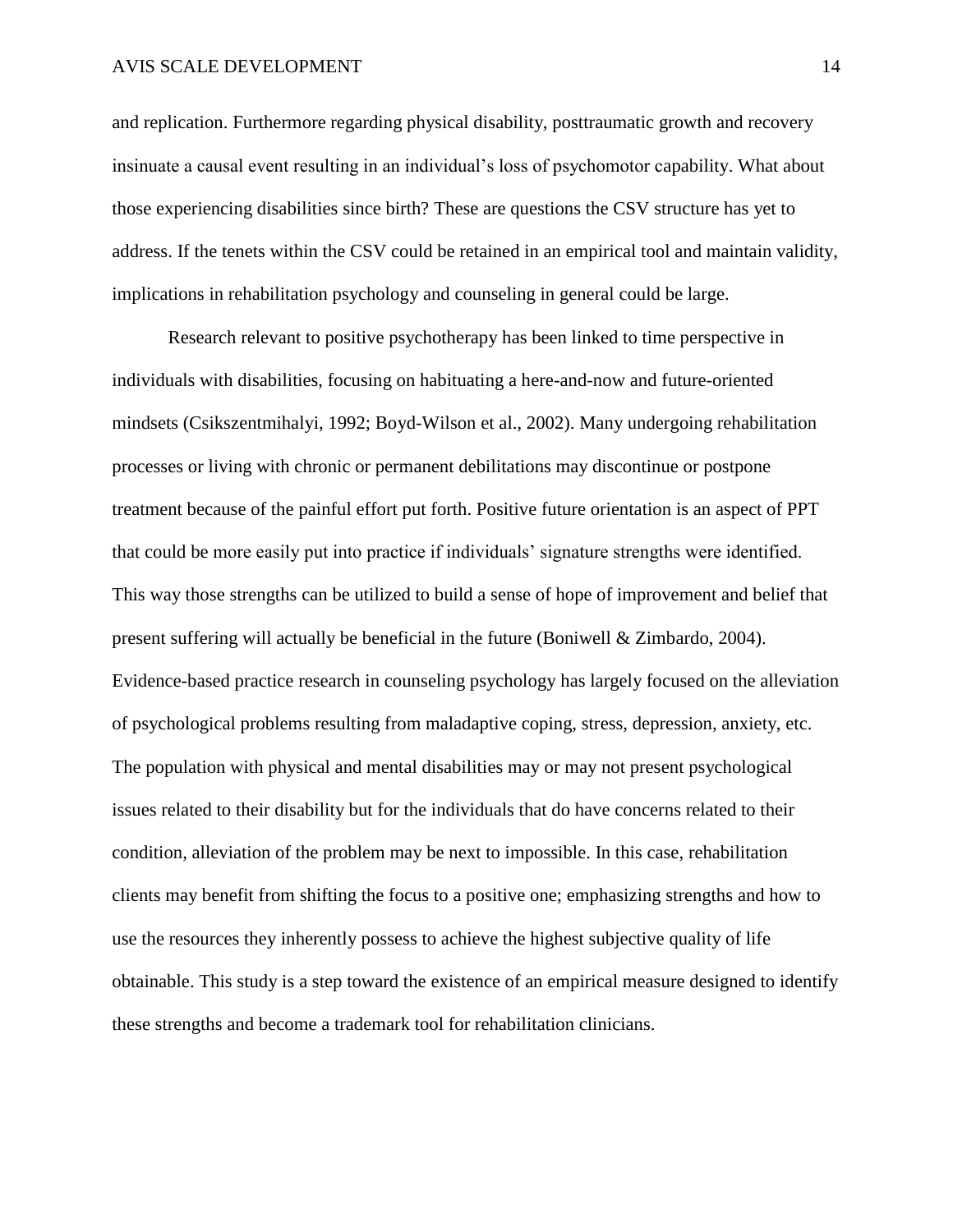# **The Purpose of the Proposed Study**

The purpose of this study is to help develop a psychometric instrument that would measure rehabilitation clients' virtues and character strengths. This stage in the development of the Adapted Virtue Inventory of Strengths (AVIS) included scale item construction and the establishment of face validity indicators. Specifically, this study addresses the following research question: *Is the AVIS a qualitatively face valid instrument for measuring virtues and character strengths?*

If an inventory existed that could reliably measure virtue and character strengths in rehabilitation clients, the implication and benefit to rehabilitation counselors and clients could be significant. Although few existing studies explore virtue factors in individuals with various mental illness, none have honed in on those strengths of character inherent within those with physical or debilitating illness. Factor analysis of the CSV framework has been highly inconclusive, making the application to the counseling field difficult. Along with the positive psychology literature, Dunn and Brody (2008) identify positive behavioral correlates for individuals with acquired physical disability to be able to live satisfying lives, including autonomous and prosocial behaviors. To better understand the strengths of individuals with physical disabilities would provide rehabilitation counselors a bridge between client-centered interventions to increase these behaviors and positive subjective psychosocial adaptation to issues concerning a physical disability and beyond.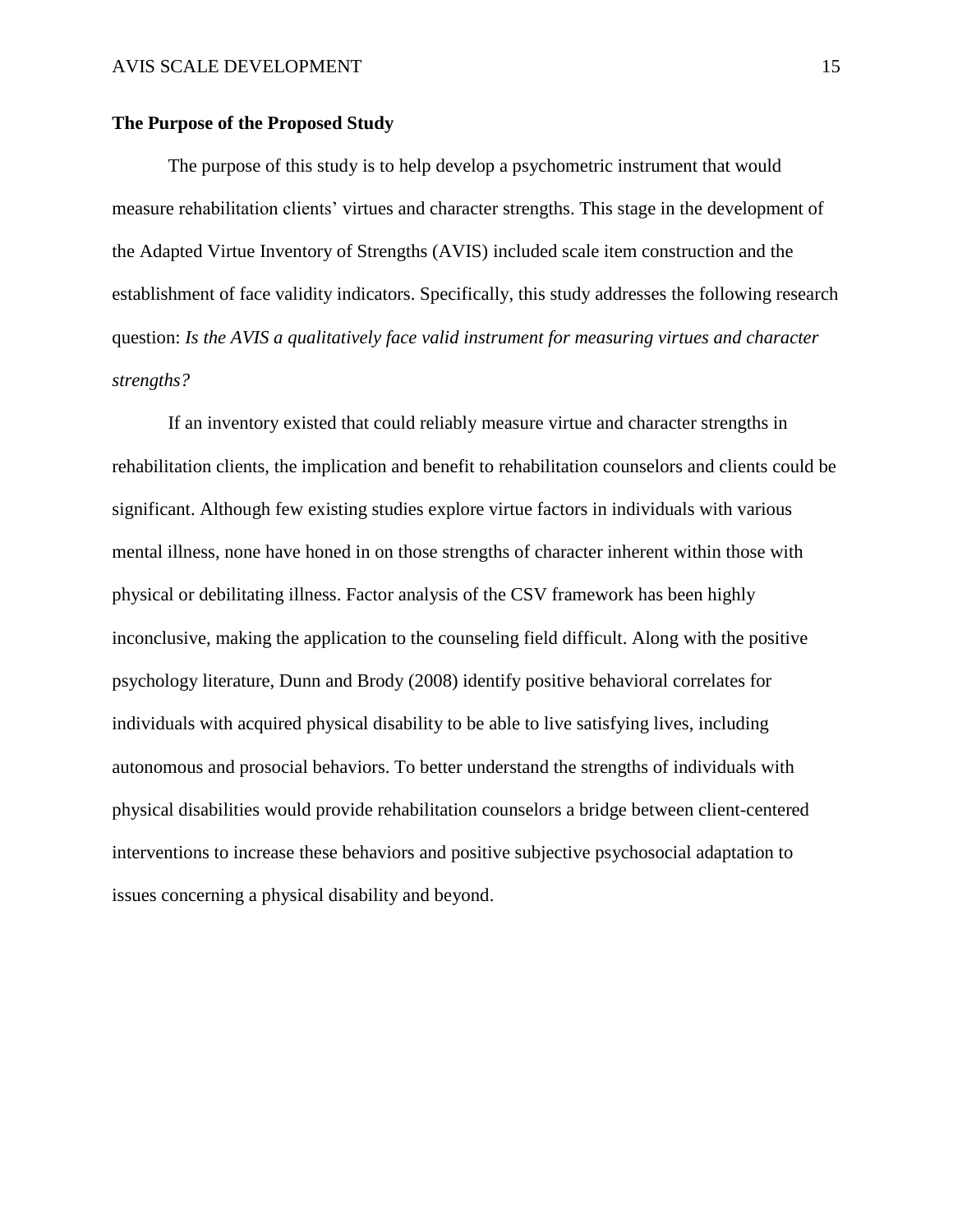# **CHAPTER II**

# **LITERATURE REVIEW**

In order to better understand the topics relevant to the current study, a review of pertinent literature is presented in three parts. The first section will be a brief synopsis dedicated to the principles inherent in positive psychology, virtue, and character strengths. The second section will examine the factor structure of the Values-In-Action Inventory of Strengths. The third section will introduce the idea of positive rehabilitation psychology and explore psychosocial interventions pertaining to individuals with chronic illness and physical disabilities.

# **Positive Psychology and the Study of Character Strengths**

In 1998, the American Psychological Association (APA) president Martin E. P. Seligman reminded psychologists that two of the three main objectives of psychology before World War II had been abandoned. Those three missions were curing mental illness, making the lives of individuals more fulfilling, and fostering the remarkable talent of individuals. He cited the inception of the Veterans Administration (VA) and the National Institute of Mental Health (NIMH) as outstanding yet distracting entities, as mental health professionals were able to receive grant funds to conduct research andprovide treatment to individuals suffering psychosocial issues due to mental and physical illness. Seligman summarizes his thesis in the following paragraph: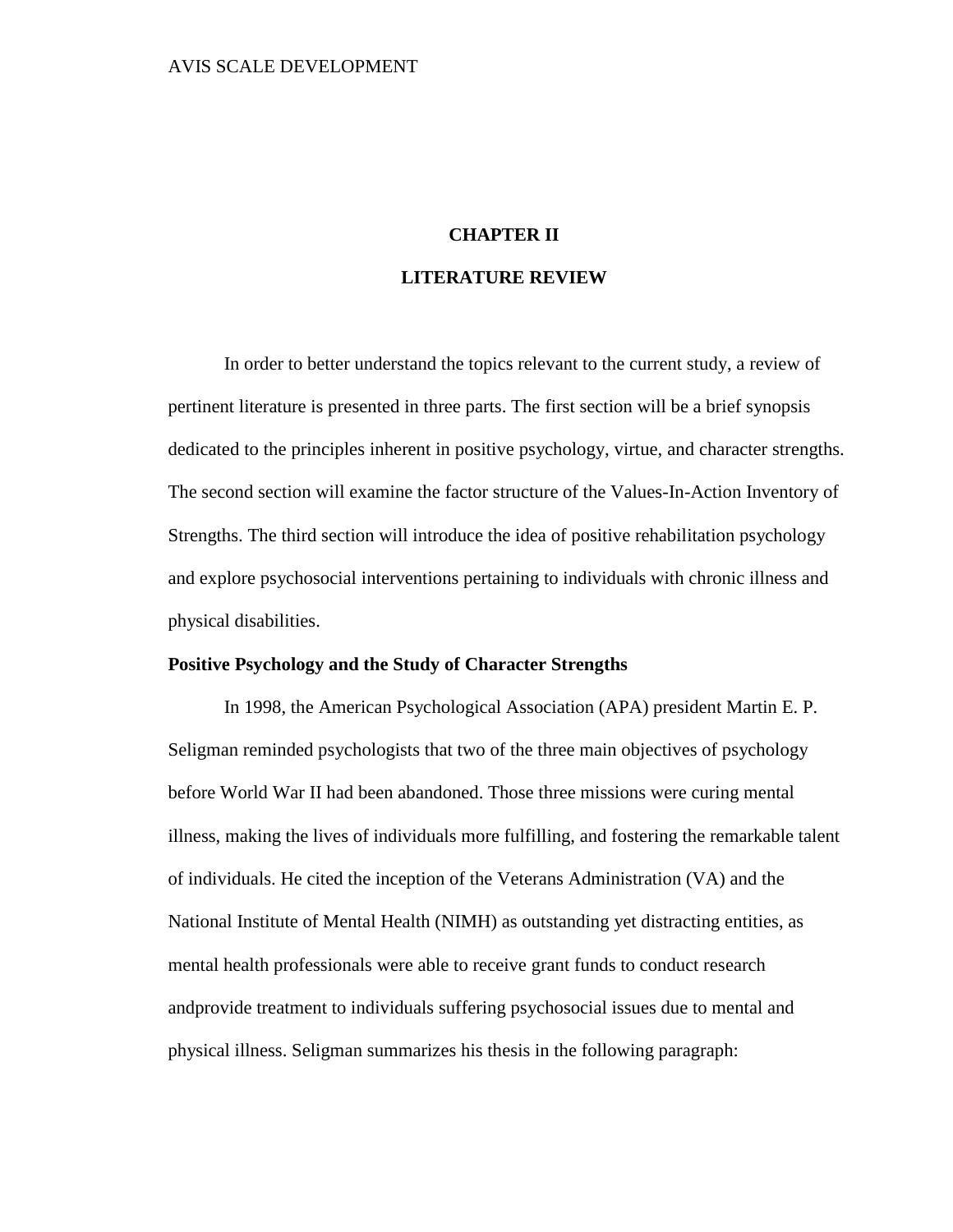―Fifty years of working in a medical model on personal weakness and on the damaged brain has left the metal health professions ill equipped to do effective prevention. We need massive research on human strength and virtue. We need practitioners to recognize that much of the best work they do is amplifying the strengths rather than repairing their patients' weaknesses. We need psychologists who work with families, schools, religious communities, and corporations to emphasize their primary role of fostering strength" (Seligman, 1998, p. 2; retrieved from Snyder & Lopez, 2007, p. 5)

Seligman picked up and succeeded where Maslow (1954) left off. It was Maslow who first introduced the term "positive psychology," emphasizing the success of the psychopathology focus and subsequent lack of focus on the strengths and virtues of humankind. The call has been answered and positive psychology research has significantly increased over the past ten years. Those three main areas positive psychology researchers have focused their efforts on are those described by Seligman and Csikszentmihalyi (2000) to be positive emotion, positive traits, and positive institutions. Positive emotion highlights those subjective experiences of well-being felt at the individual level and they may be induced by the individual's perspective or as a function of the other two main areas. Positive traits pertain to those character strengths and virtues outlined in the CSV. Positive institution includes those organizational entities at the macro level, serving a social justice purpose to increase quality of life and well-being beyond the individual to include schools, businesses, and services targeted at the greater population of humans. As a prime example of this third area, the VIA Institute frames their efforts to expand the scope of their research and services around all three areas of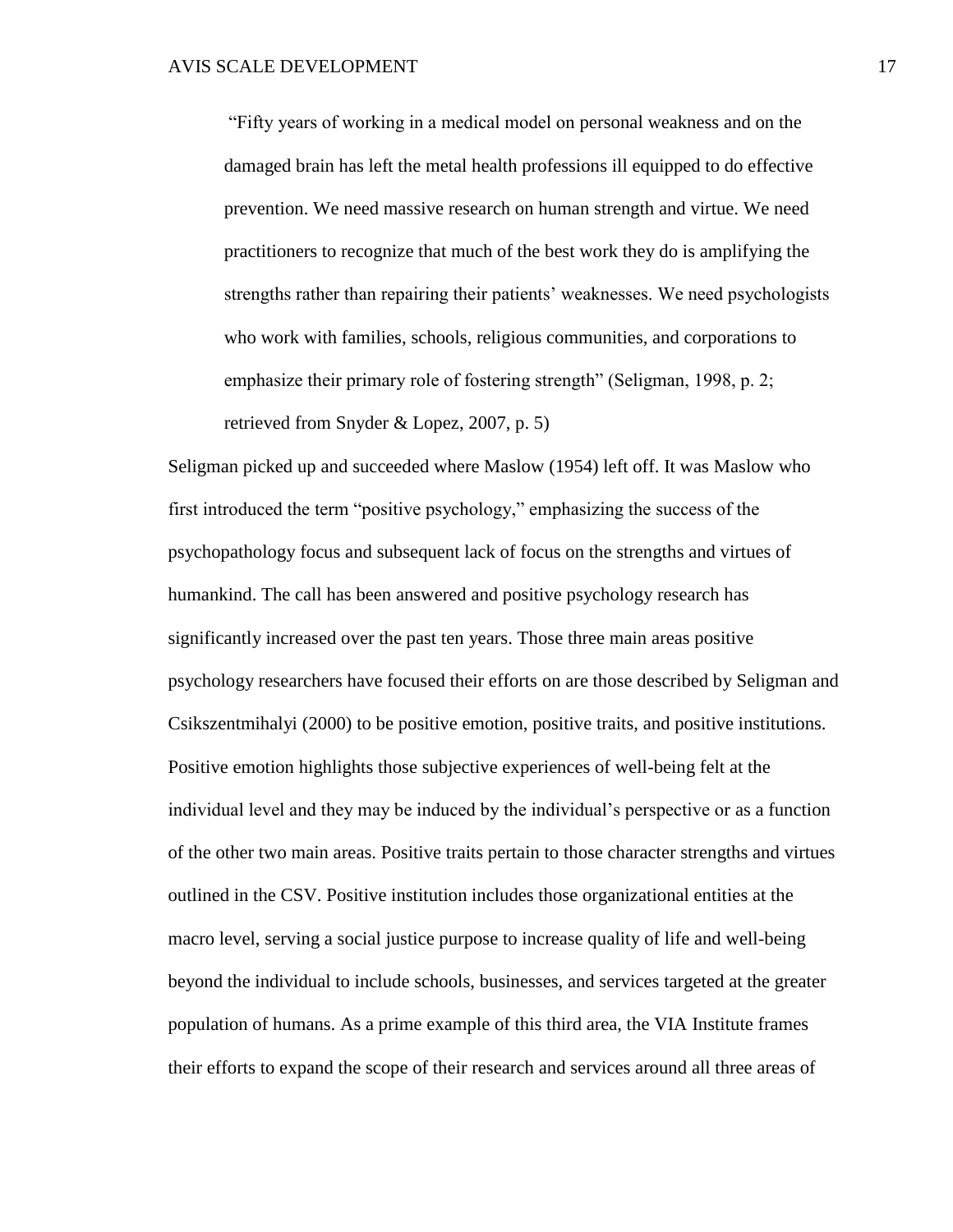focus in positive psychology. The classification of virtues and character strengths (Peterson & Seligman, 2004) serves as the backbone of empirical research in the field. Entities like the Values In Action Institute and The Journal of Positive Psychology (conceived in 2006) provide a mainstay for positive psychology researchers. In the advent of the CSV and VIA-IS, researchers have taken advantage of the opportunities afforded by Peterson and Seligman (2004) but the replication process continues to validate both the classification and empirical measures. Some elaboration of the CSV, however, may be necessary. Peterson and Seligman (2004) organize corresponding character strengths abiding by a stringent set of criteria. Critics recognize flaws in the structural integrity of the criteria based on the nature of virtues and character strengths as boundless and overlapping. These critiques become evident in the review of the CSV factor structure.

In addition to and as a result of the cultural review of virtue, Park, Peterson, and Seligman (2004) outline seven remaining criteria under which each character strength abides (Appendix A). These seven criteria are whittled down from the ten criteria proposed in the CSV handbook, yet all seven were original criteria and some tenets have been collapsed. Those criteria explain how strengths must be manifest within the range of an individual's behavior and contribute to the varying fulfillments of their own life as well as others'. Furthermore, each strength is said to uniquely produce desirable results for the individual and those around them, they are also valued in their own right, regardless of the beneficial outcomes. One's behavior that could be indicative of strength possession must also not diminish others around them however bring others to a positive state along with the individual. Allusions to Erikson and the stages of psychosocial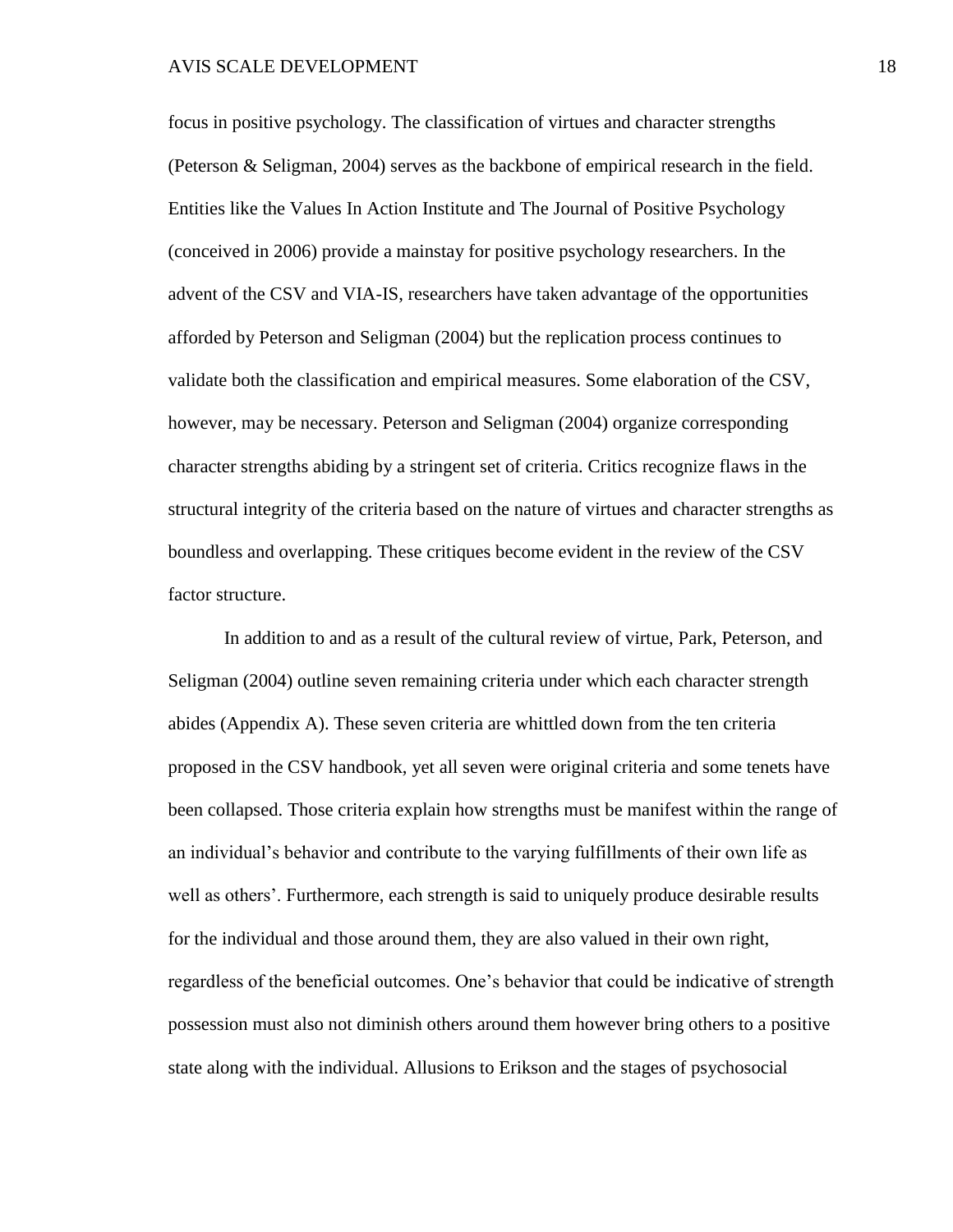development are relevant in that virtue may be obtained as an individual conquers each stage. The authors recognize that environmental factors provided to resolve Erikson's core conflicts (positive institution) enhance the cultivation of character strength, but also that character will invariably be manifest through a subjective lens. The final criterion is one of great debate in that a strength "is arguably unidimensional and not able to be decomposed into other strengths in the classification" (Peterson  $\&$  Seligman, 2004). The authors recognize that some constructs of virtue may be inherently and empirically parallel (curiosity vs. love of learning), yet at the time of publishing the CSV, they maintained that their theoretical factor structure was malleable, just not withstanding future research results.

## **Applied Research with the VIA-IS**

In 2003, Peterson and Seligman provided evidence of a cultural shift in the values of individuals in the United States following the 9/11 terrorist attack. Using the VIA database of respondents from January 2001 to June 2002 ( $n = 1088$  before 9/11;  $n = 3729$ ) after 9/11), the researchers examined collective scores of character strength for American citizens. Following 9/11, the strengths of gratitude, hope, leadership, kindness, love, spirituality, and teamwork spiked and maintained the elevated position for the two months following the attack and hit a plateau by nine months after. The results suggest a change in the core cultural emphasis for US citizens after 9/11 and sparked an interest in the progression of research on virtue and character strengths.

Worth noting are the efforts in validation of the Values in Action Inventory of Strengths for Youth scale (VIA-Y). Peterson and Seligman (2004) developmentally adapted the language, format, and phrasing of the VIA-IS informed by research by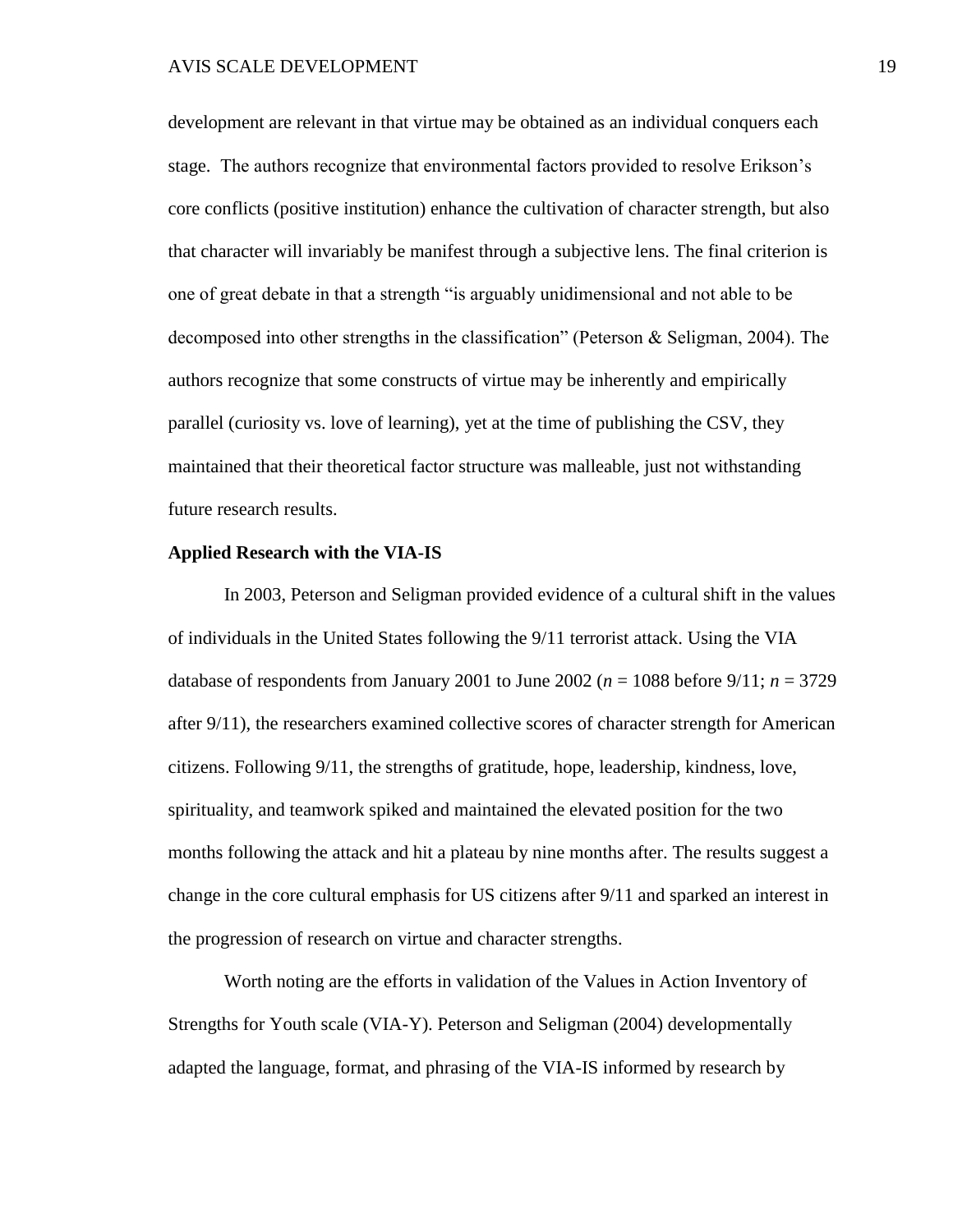educational and developmental psychology research (Steen, Kachorek, & Peterson, 2002). The inventory contains 198 items (6-12 items for each character strength) and is suitable for children age 10-17. There are several reverse-scored items, which the VIA-IS does not employ, however similar to the adult version, a 5 point Likert scale format is used. The scale was validated on a sample of 2,300 middle and high school students of differing ethnicity and socioeconomic status across seven states (Alabama, California, Nebraska, New Jersey, Ohio, Pennsylvania, and Texas). Students completed the assessment in an average of 30-45 minutes and all scales achieved near satisfactory alpha levels (α > .65). Strengths of *temperance* proved most difficult to measure and girls scored higher than boys in many strengths. Older students generally scored higher than younger students and no significant differences were found between ethnicities except for spirituality where African-American students scored higher than Caucasian students. Like their adult counterparts, children scored higher in strengths of humanity and life satisfaction and happiness measures correlate with most strengths (Peterson & Seligman, 2004; Dahlsgaard, 2005; Park & Peterson, 2005; 2006).

Well-being and life satisfaction remain pertinent topics in relation to positive character traits. Naturally, Park, Peterson, and Seligman (2004) found character strengths to be strongly related to subjective life satisfaction in a sample of 5,299 individuals with an average age of 35–40 years; 70% were females, and 80% were U.S. citizens. Participants completed online versions of the VIA-IS and the Satisfaction with Life Scale (Diener, Emmons, Larsen, & Griffin, 1985). The character strengths showing the strongest relationship with life satisfaction were zest, hope, gratitude, curiosity and love. Modesty and other intellectual strengths (creativity, love of learning, appreciation of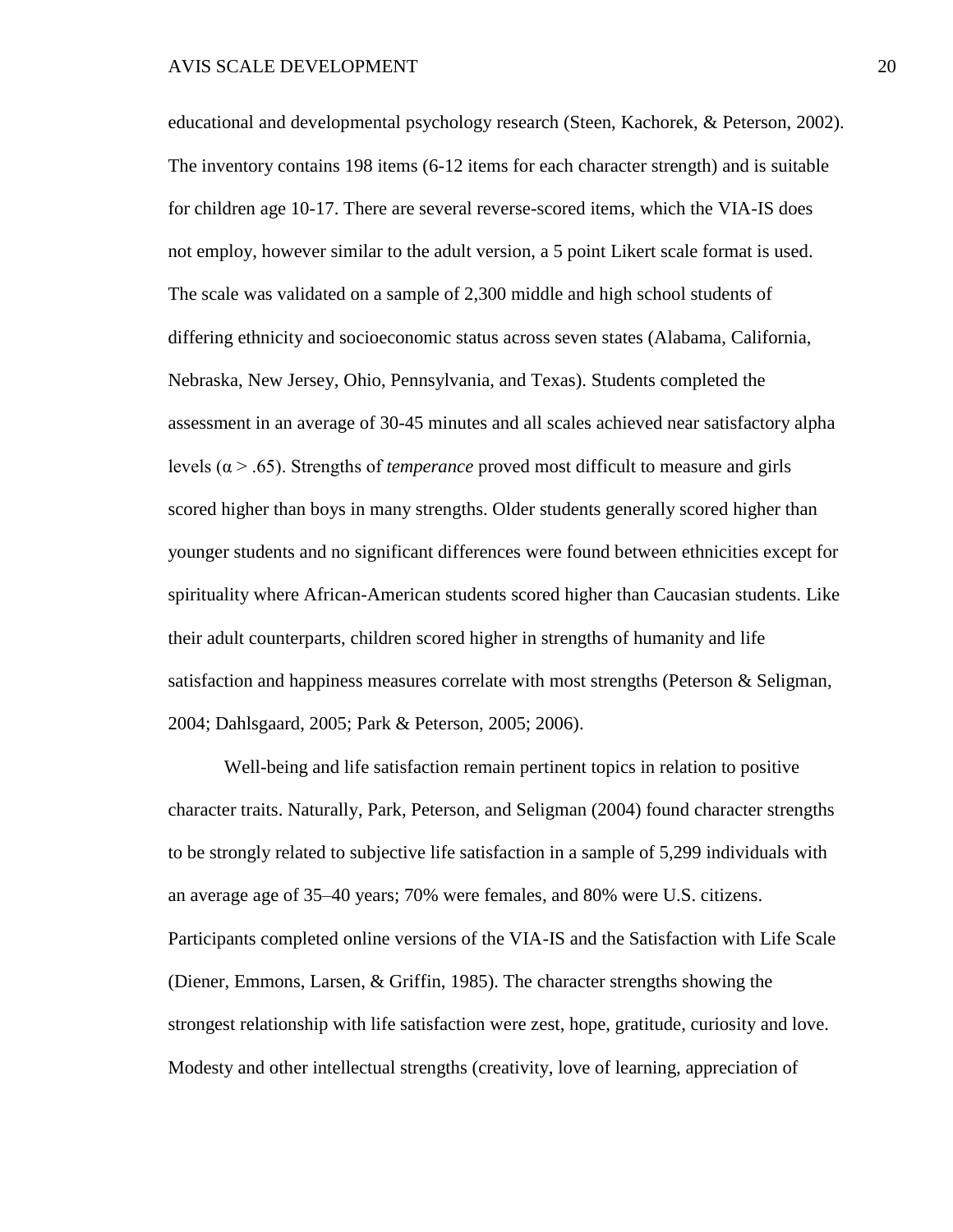#### AVIS SCALE DEVELOPMENT 21

beauty, and judgment) were only mildly correlated with life satisfaction. Zest can be loosely defined as living life to the fullest and enthusiastically engaging in life's activities, relating to Csikszentmihalyi's (1990) idea of flow and clearly showing the connection to a happy life. Park and colleagues adeptly describe how gratitude links us to the past, hope to the future, and how love and curiosity keep us grounded in the present.

Cross-cultural studies of virtue have been successful in finding a common thread of virtue constructs across the globe. Biswas-Diener (2006) examined three vastly different cultures using the VIA framework including the Inughuit tribe of Northern Greenland (*n =* 71), the Maasai tribe of Western Kenya (*n* = 123), and students at the University of Illinois – Urbana-Champaign (*n =* 519). Each group aside from the Maasai were given written statements and asked to respond on a scale of 1-3 (1, I strongly do not wish to have/my child to have X virtue/character strength; 2, I moderately wish to have/my child to have X virtue/character strength; 3, I strongly wish to have/my child to have X virtue/character strength). The Maasai are an illiterate tribe communicating only in their native language, Maa, so interviews were administered orally by trained tribal members. The Inughuit were randomly assigned to respond to six of the twenty-four character strengths while the Maasai and university students were randomly assigned two character strengths. Results show that all three groups emphasized the existence, importance, and desire to possess all twenty-four character strengths, supporting the trans-cultural ideology of virtue.

The VIA-IS has also been translated into 15 languages, including Japanese, which Shimai, Otake, Park, Peterson, and Seligman (2006) completed to confirm cross-cultural effects of happiness and strength of character. An American sample of 1099 young adults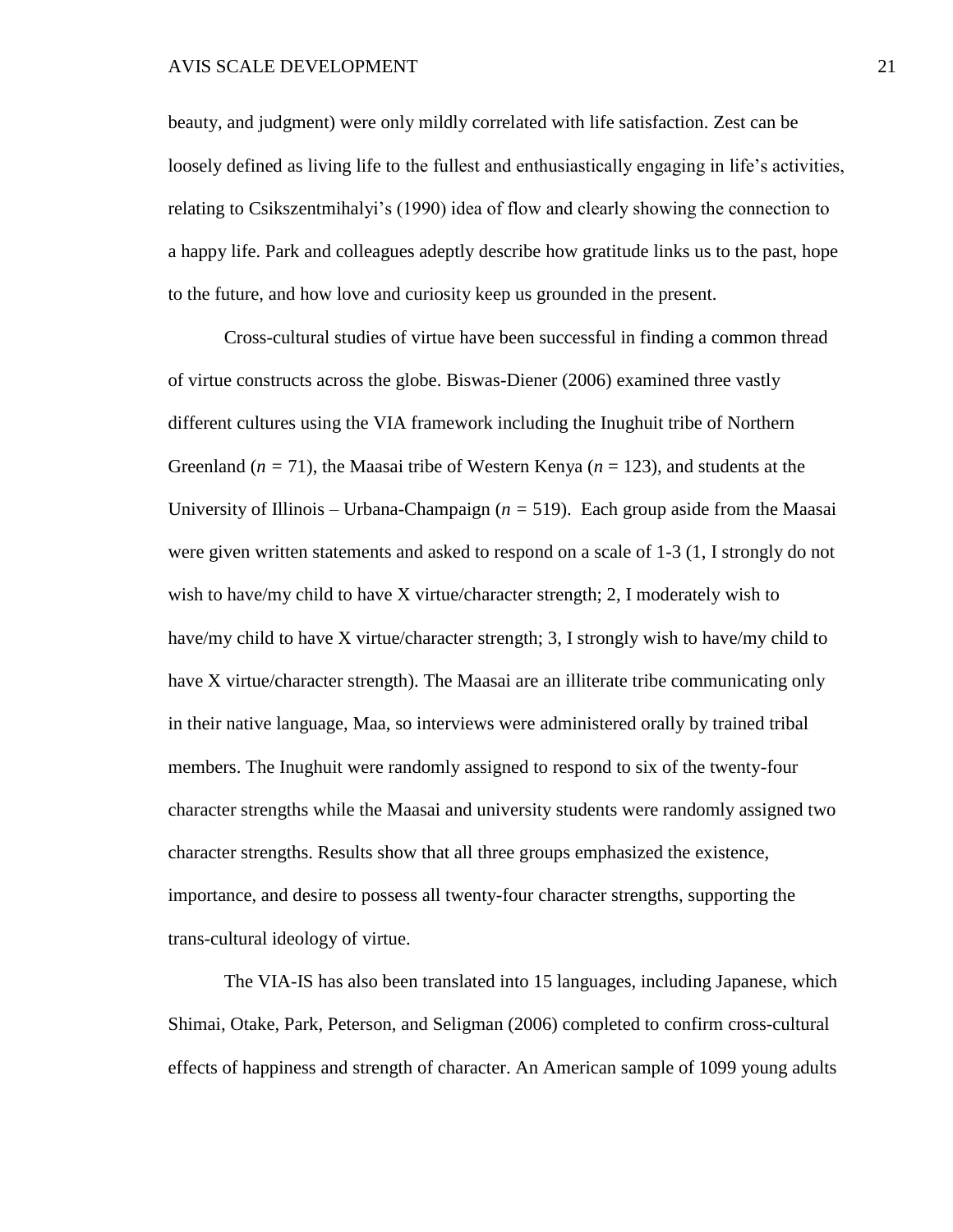(312 males, 787 females; ages18-24), 88% of which were or had been college students was extracted from the same sample of online participants completing the VIA-IS used by Park et al. (2004). Within this sample, 789 also completed the Subjective Happiness Scale (Lyubomirsky and Lepper, 1999). A Japanese sample of 308 students (133 males, 175 females; ages 18-24) completed the translated Japanese VIA-IS, and 245 of them also completed the translated Japanese Subjective Happiness Scale. Results were similar to Park et al. (2004) in showing zest, curiosity, gratitude, and love to correlate highest with happiness.

Park, Peterson, and Seligman (2006) examined a large cross-cultural sample (*n* = 117,676) in an effort to show ubiquity of virtue and character strength across lines of ethnicity and environment. A large portion of the sample (*n =* 83,576) were American and the remainder  $(n = 34,100)$  came from 54 other countries, all of whom had a representation of at least 20 participants. Data was retrieved in the same fashion as previous studies. Participants completed an online version of the VIA-IS in English, as the survey was yet to be translated to the capacity it is available today. Results for the American sample show the following top character strengths in rank order: kindness, fairness, honesty, gratitude, and judgment. Ranks from the bottom up include prudence, modesty, and self-regulation. Interestingly, 53 of the 54 countries converged with the US sample for the top and bottom ranked character strengths. These findings explicitly demonstrate the common thread of how individuals all over the world share the virtue of humanity and perceive themselves to be lacking in the virtue of temperance. A powerful suggestion can be made to those who argue that differing cultural values and ideologies vastly separate the citizens of the world.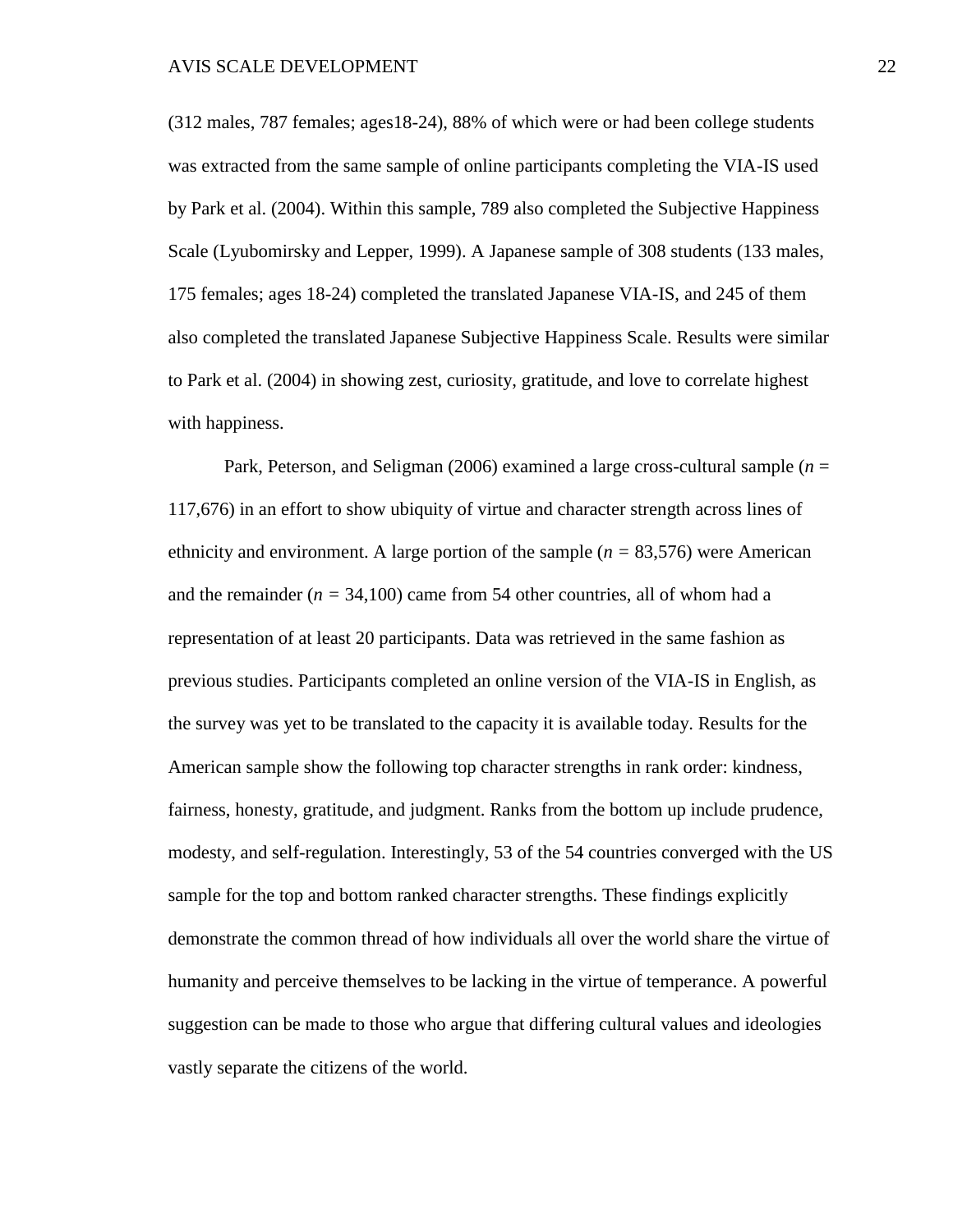Several additional research efforts have demonstrated cross-cultural and crosstemporal validity regarding well-being, gender, and age. Linley and colleagues (2007) used an online sample (*n* = 17,056; 6,332 men; 10,724 women; 81.5% aged 25-54) of participants in the United Kingdom and found women to be slightly greater than men in overall character strength with the exception of creativity. However, four out of five top character strengths were the same for both men and women (open-mindedness [judgment], fairness, curiosity, and love of learning. It was also noted that more similarities than differences existed across gender. Character strength was positively associated with age, most notably with strengths of wisdom (curiosity, love of learning), justice (fairness), and temperance (self-regulation, forgiveness) supporting the tenets of developmental and humanistic psychology that personal growth, self-actualization, and wisdom come with age.

Peterson, Ruch, Beerman, Park, and Seligman (2007) explored life satisfaction in a US sample (*n =* 12,439) and German-speaking Swiss sample (*n =* 445). Character strength was measured with the translated German VIA-IS and life satisfaction was measured using the SWLS as well as the Orientations to Happiness Scale (Peterson, Park, & Seligman, 2005a), which measures the fulfilled life as a function of subjective pleasure, engagement (flow), and meaning in life (Seligman et al., 2005). The researchers found the character strength most indicative of life satisfaction to be gratitude in the US sample and perseverance for the Swiss. The Swiss sample showed higher levels of life satisfaction overall while the US sample endorsed higher levels of meaning. Ruch et al, (2010) examined a sample of 1,674 German-speaking individuals in an effort to validate the German version of the VIA-IS and previous findings regarding life satisfaction. Both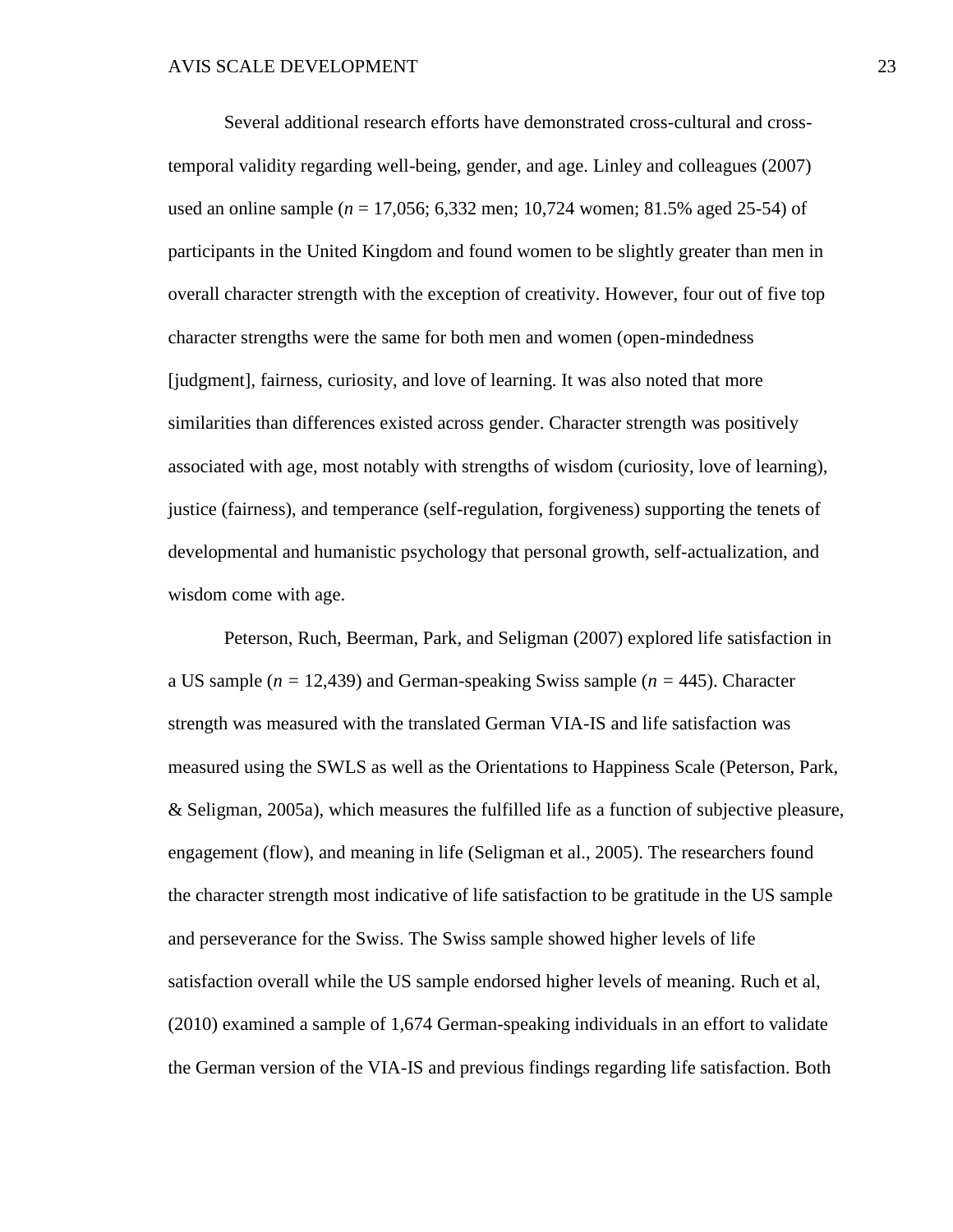of these studies were able to replicate reliability and validity measures of the VIA-IS achieved in previous studies of psychometric validation (Peterson & Seligman, 2004; Park et al., 2004; Peterson, et. al, 2006; Shimai et al., 2006) and strong associations of character strength with well-being and life satisfaction (Park et al., 2004). Brdar and Kashdan examined a sample of Croatian students (*n*=881) mainly for the analysis of the virtue factor structure, however also found results consistent with the previous studies regarding life satisfaction as measured by the SWLS.

In summation, the findings discussed thus far illuminate how individuals across the world recognize and endorse the values of the CSV framework constructed by Peterson and Seligman (2004). Their pioneering work is not solely a western ideal and further research and application of the CSV framework will have widespread subscription and functionality. The works discussed in this section echo that virtue is likely a function of personality, not necessarily one of moral reasoning and cognitive development (Cawley et al., 2000).

# **Factor Structure of the VIA-IS**

Although Peterson and Seligman (2004) firmly maintain that the classification is a malleable production, Ruch and colleagues (2010) further emphasize the need to inspect the factor structure of the VIA taxonomy, if not "to evaluate a potential redundancy of the scales, which might be important when revising the inventory or deriving a shorter form" (p. 147). Upon construction of the VIA classification of virtues and character strengths, considerable research has been produced exploring the factor structure therein.

As stated previously, operating out of the VIA classification and achieving consensus on the factor structure has been a trying task. Little evidence exists supporting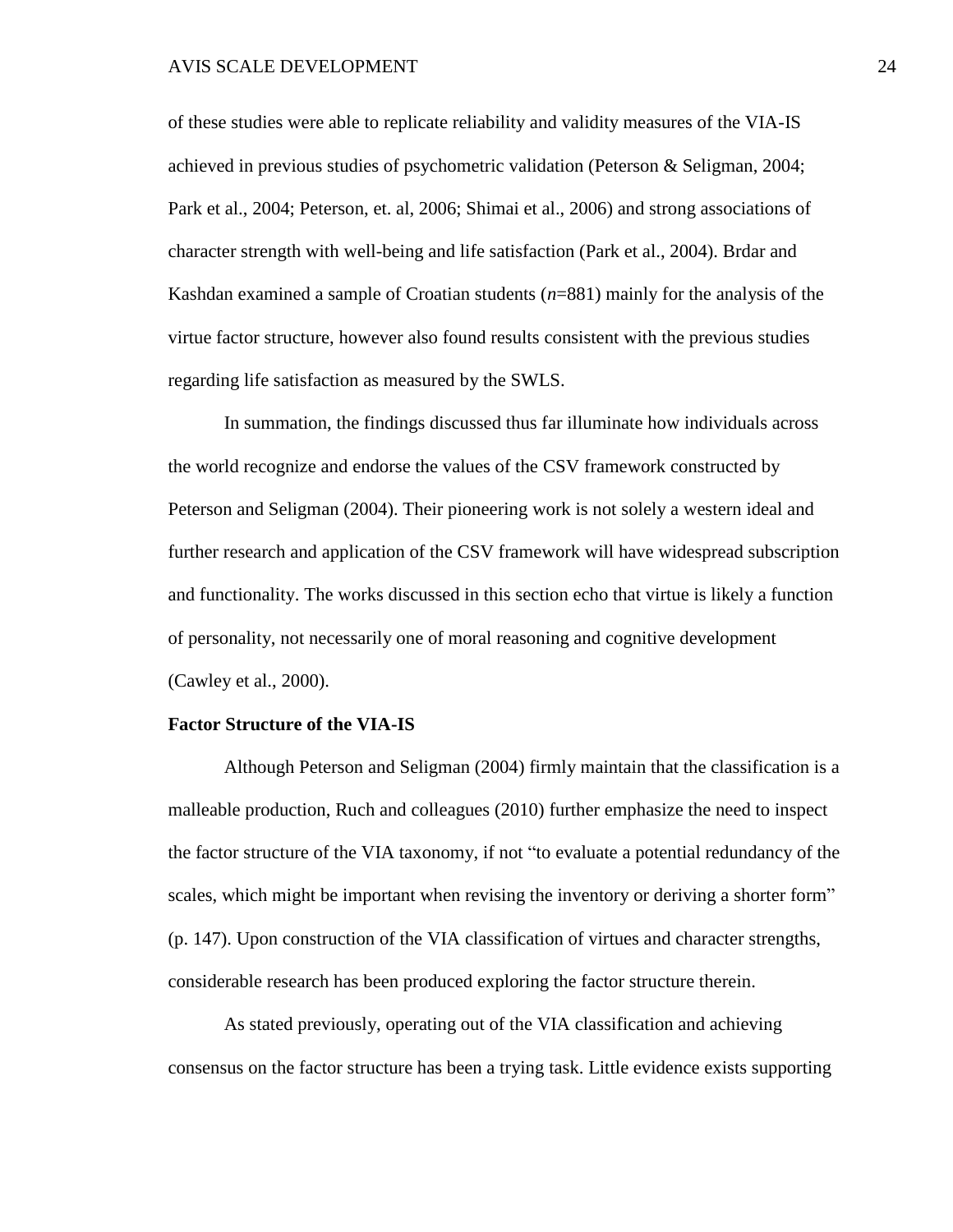the originally proposed six factor model (Peterson & Seligman, 2004), however variable support has been determined for a five factor model (Peterson & Seligman, 2004; Peterson & Park, 2004; Peterson, Park, Pole, D'Andrea, & Seligman, 2008; Ruch et al., 2010), a four factor model (VIA-Y; Peterson & Seligman, 2004; Dahlsgaard, 2005; Park & Peterson, 2005; 2006; VIA-IS; Brdar & Kashdan, 2010; Macdonald et al., 2008; Shryack et al., 2010), a three factor model (Ruch et al., 2010; Shryack et al., 2010), a two factor model (Peterson, 2006) and one factor model (Macdonald et al., 2008;VIA-Y; Van Eeden, Wissing, Dreyer, Park, & Peterson, 2008) have also been uncovered.

The original authors' factor analyses have been previously discussed. Five factors suggested by the factor analysis of Peterson and Park (2004) were identified as *cognitive strengths* (e.g., love of learning, creativity, curiosity), *emotional strengths* (e.g., playfulness, zest, intimacy, and hope), *conative strengths* (e.g., open-mindedness, industry, prudence, and self regulation), *interpersonal strengths* (e.g., leadership, forgiveness, teamwork, and kindness), and *transcendence strengths* (e.g., awe, gratitude, and spirituality). The five factors found by Peterson et al. (2008) include *interpersonal* (humor, kindness, leadership, social intelligence, love, teamwork), *fortitude* (bravery, honesty, judgment, perseverance, perspective, self regulation), *cognitive* (appreciation of beauty, curiosity, love of learning, creativity), *transcendence* (gratitude, religion, hope, zest), and *temperance* (fairness, modesty, forgiveness, prudence). ). Peterson (2006) explored a factor solution based on the analysis of ipsative data. Two factors emerged entailing emotional expression vs. intellectual restraint, and strengths that focus on the self vs. others. The short labels are *strengths of the heart* (e.g., religiousness, humor) *vs. mind* (e.g., self-regulation, perseverance) and *strengths focusing on self* (e.g., creativity,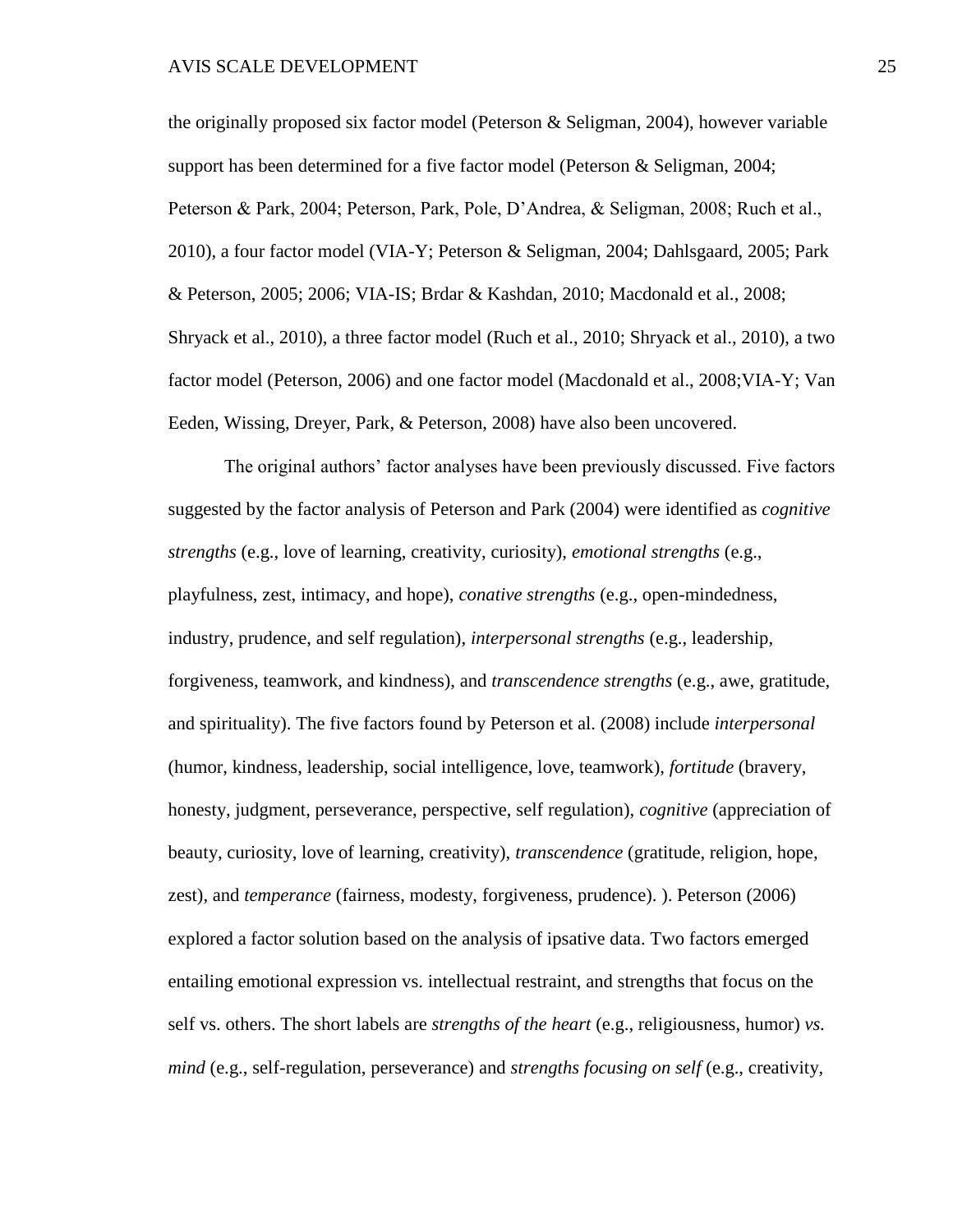curiosity) *vs. on others* (e.g., teamwork, leadership). These factor loadings show many similarities in their structure. For example, in Peterson and Park's (2004) structure, many of the *cognitive strengths* and *interpersonal strengths* align with that of Peterson and Seligman's (2004) *intellectual strengths* and *interpersonal strengths*, respectively. Peterson and Seligman's (2004) *restraint strengths* overlap Peterson and Park's (2004) *conative strengths* and the *temperance* strengths of Peterson and colleagues' (2008) structure.

The pioneering authors (Peterson & Seligman, 2004) seem to have created a solid network of collaborators that expend research effort attempting to validate and explore the factor structure of the VIA. Up to this point, the discussion of the factor structure of the VIA has not mentioned those research efforts which invalidate the structure proposed by the original authors and their colleagues. Either Peterson or Seligman has been primary or secondary author on much of the literature pertaining the VIA, and deservedly so. However, an opposition does seem to exist. Recall that Macdonald and colleagues (2008) found evidence of a four factor model and a one factor model. Employing second order principal components analysis, the authors' four factor model found factors loading for *positivity* (teamwork, love, hope, humor, zest, leadership), *intellect* (creativity, love of learning, curiosity, social intelligence, bravery, perspective), *conscientiousness* (self regulation, perseverance, judgment, honesty, prudence), and *niceness* (modesty, fairness, kindness, spirituality, forgiveness, gratitude). Pertaining to the one factor model of virtue, all character strengths loaded reasonably well except for modesty and prudence. The authors emphasize that factor loadings were disorganized and incapable of interpretation due to excessive cross-loading.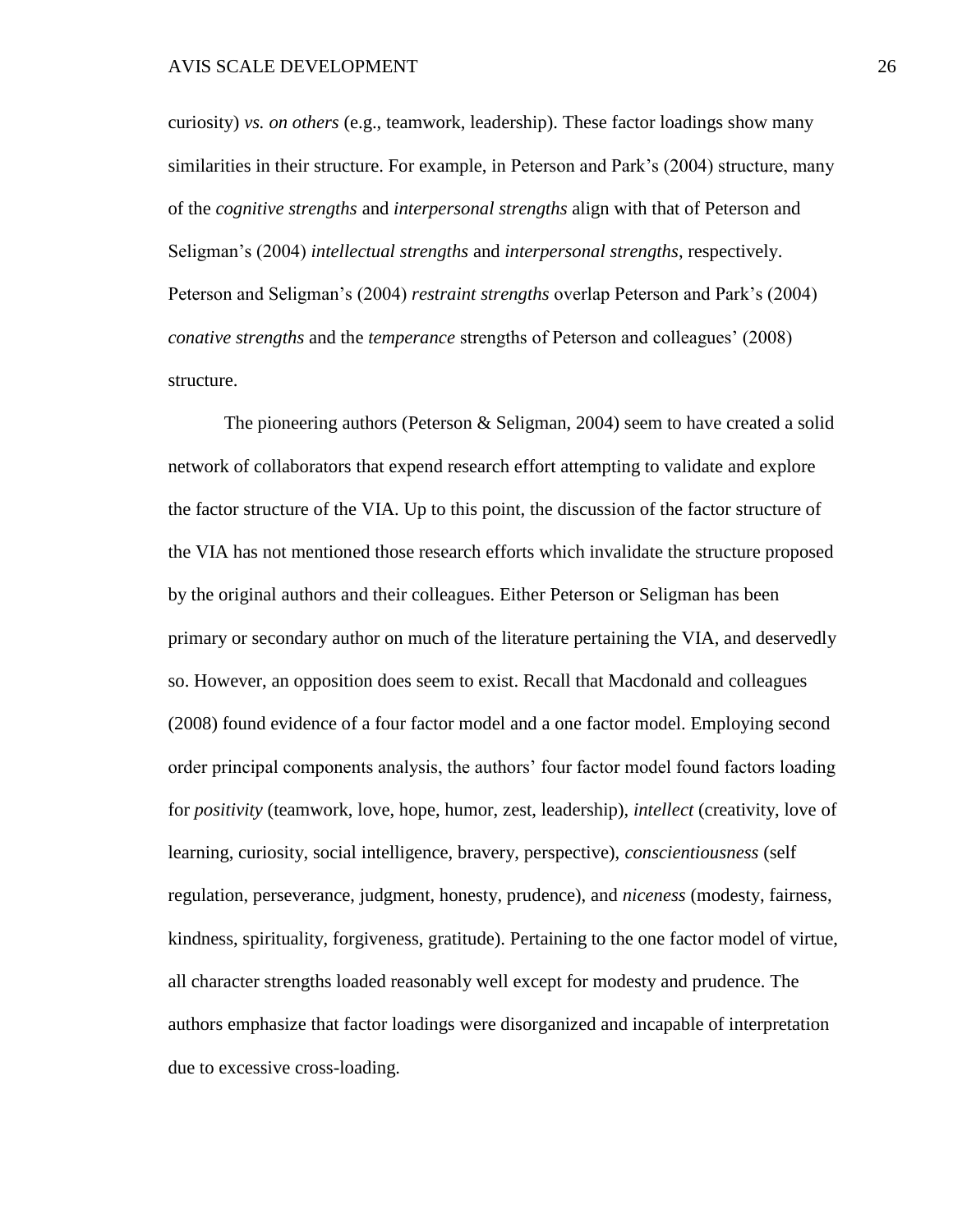Shryack and colleagues (2010) used multiple criteria (principal components analysis, parallel analysis, component saturation and identification, and the Goldberg approach) to extract a strong three factor model (*agency/self assuredness, socialability* and *conscientiousness* strengths) and a four-factor model (*intellectual, interpersonal, temperance, and spiritual* strengths). The authors neglect to declare exactly what character strengths make up their factor models, particularly the four factor model, declaring that it "may be justified" (p. 717). Brdar and Kashdan (2010) confirm their four factor model to load on *interpersonal strengths, fortitude, vitality, and cautiousness*. The authors compare their factors to Macdonald and colleagues (2008) as follows and state that the comparison is not exact, but similar across several character strengths: *interpersonal strengths* are consistent with *niceness*; *fortitude* are consistent with *intellect*; *vitality* are consistent with *positivity*; and *cautiousness* are consistent with *conscientiousness*. Similarly, the structure constructed by Peterson and colleagues (2008) match well against Brdar and Kashdan's (2010) factors of the same and similar nomenclature (*interpersonal, fortitude, vitality*, [what Peterson and researchers term *transcendence*], and *cautiousness* [*temperance*].

The results found in the preceding research were determined using several different methods of analysis and find decent evidence of a four or five factor model. However, it should be noted that Brdar and Kashdan's (2010) findings (*n* = 881), Shryack and colleagues' (2010) work ( $n = 332$ ), and Macdonald and researchers' (2010) findings  $(n = 123)$  all have serious implications regarding sampling. Respectively, each study uses a Croatian university student sample, a sample of adults from the Minnesota Twin Registry, and a considerably small Australian university student sample. In order to gain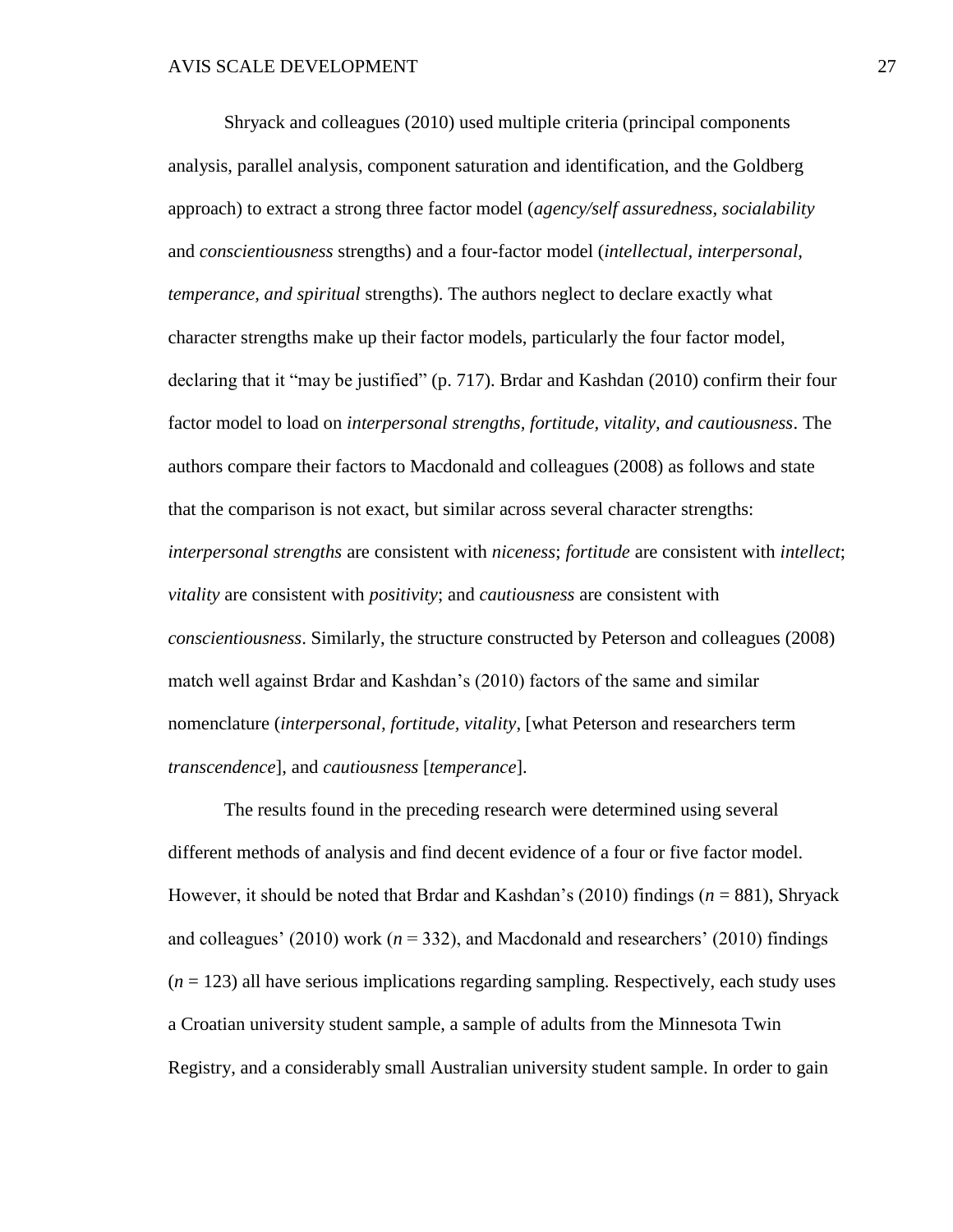reliable and acceptable factor loadings, Gorsuch (1983) stated that there should be at least 5 participants per variable and that a sample size of at least 200 is preferred. Streiner (1994) recommended that adequate solutions will be obtained with 5 participants per variable as long as there are 100 participants in the sample, and with 10 participants per variable when there are less than 100. Floyd and Widaman (1995) assert that the old adage regarding sample size for factor analyses is "the more the better." The researchers discussed previously do meet some of the criteria for an acceptable factor analysis, however those researchers affiliated with the founders of the VIA classification utilize the vast sampling capacity of the VIA Institute. Currently, over 1.3 million individuals have completed the VIA-IS [\(www.viacharacter.org\)](http://www.viacharacter.org/) through the VIA institute. Furthermore, the results by Macdonald and colleagues (2010) were concluded using an outdated version of the VIA-IS from 2001 containing only 213 items.

It is important to consider all factor structures determined by research in to the structure of the VIA-IS. Those studies utilizing the VIA institute boast exponentially larger sample sizes and therefore merit closer attention regarding factor structure. To date, no study has explored the factor structure using a sample of individuals with physical disabilities. It remains difficult to hypothesize what kind of factor structure may result from this population, however significant research may be referenced for comparison.

#### **Positive Psychology and Rehabilitation Psychology**

The focus on strengths in rehabilitation psychology has existed since Wright's (1983) treatise on psychosocial effects of chronic illness and disability (CID). She explicitly states how "assets of the person must receive considerable attention in the rehabilitation effort" (p. xiii). The dichotomous framework offered by Wright has the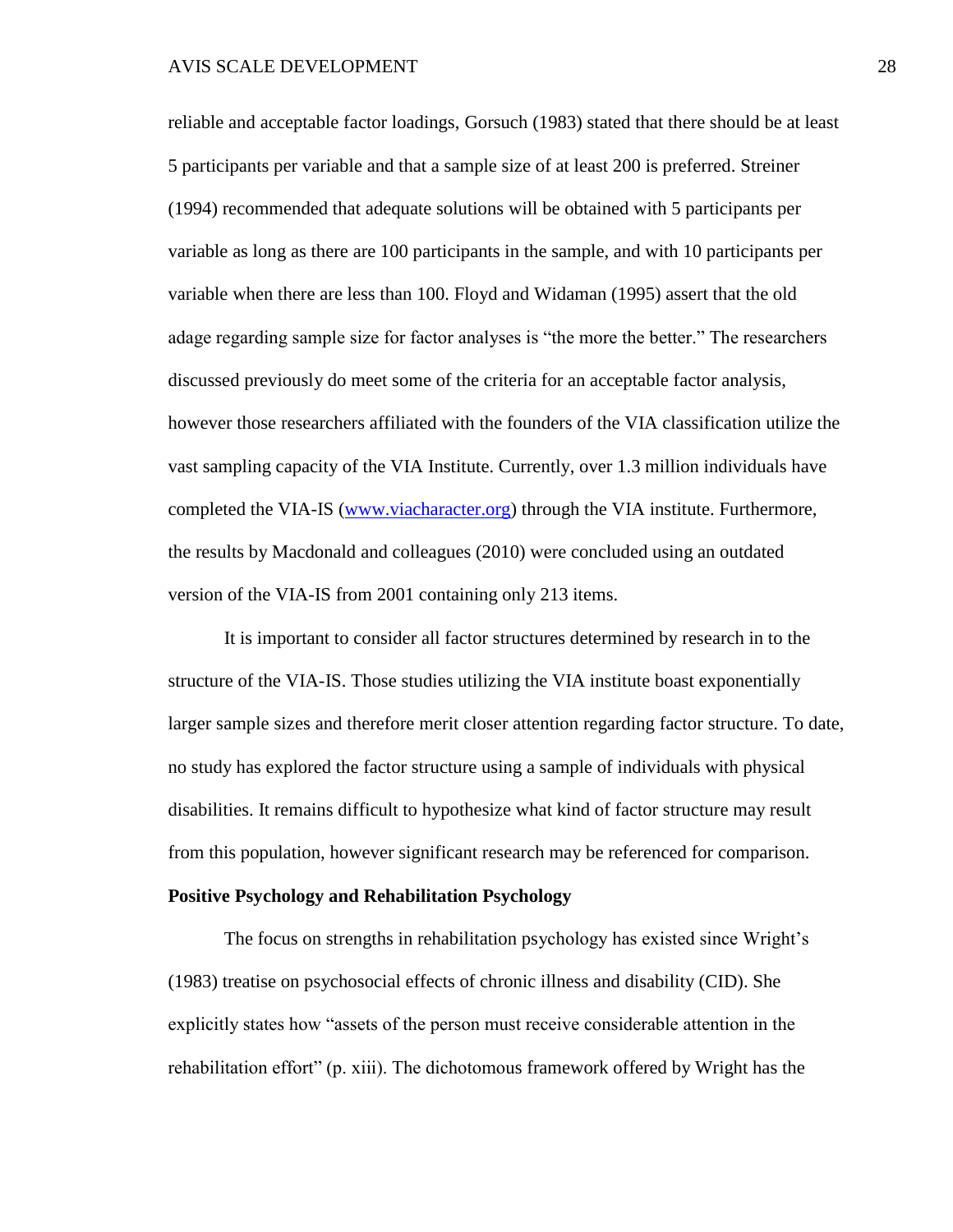#### AVIS SCALE DEVELOPMENT 29

individual with CID choosing a path of coping versus succumbing. In coping with CID, the individual perceives their situation to be a challenge worthy of their efforts toward well-being. Succumbing individuals maintain a focus of loss and helplessness, perpetuating a bleak outlook without recognition of their inherent strengths as a human. Dunn and Elliot (2005) confirmed that an orientation toward coping rather than succumbing more often leads to overcoming and thriving as an individual with CID.

Linking the CSV to elements of rehabilitation, Peterson, Park, and Seligman (2006) found that certain strengths were related to recovery from illnesses. A sample of 2,087 adult respondents (33-44 years old on average; 88% Caucasian; 87% women; 85 % US citizens) completed the VIA-IS and the SWLS while disclosing various mental and physical illness including but not limited to cancer, chronic pain, arthritis, obesity, substance abuse, depression, anxiety, diabetes, and autoimmune diseases. Participants in the study who had recovered from a psychological disorder were higher in appreciation of beauty and excellence, creativity, curiosity, gratitude, and love of learning than participants who had never suffered from a psychological disorder. For physical illness (arthritis, cancer, chronic pain, etc.), possible mediating character strengths include humor, bravery, and kindness. In those suffering psychological illness (anxiety, depression, substance abuse, etc.), possible mediators include appreciation of beauty and love of learning. The authors suggest that those individuals who recover from chronic illness show high positive trait levels in certain areas compared to those yet to overcome their debilitation. (Peterson, Park, & Seligman, 2006).

In a recent study, Peterson, Park, Pole, D'Andrea, and Seligman (2008) showed that the experience of trauma is associated with an increase in character strengths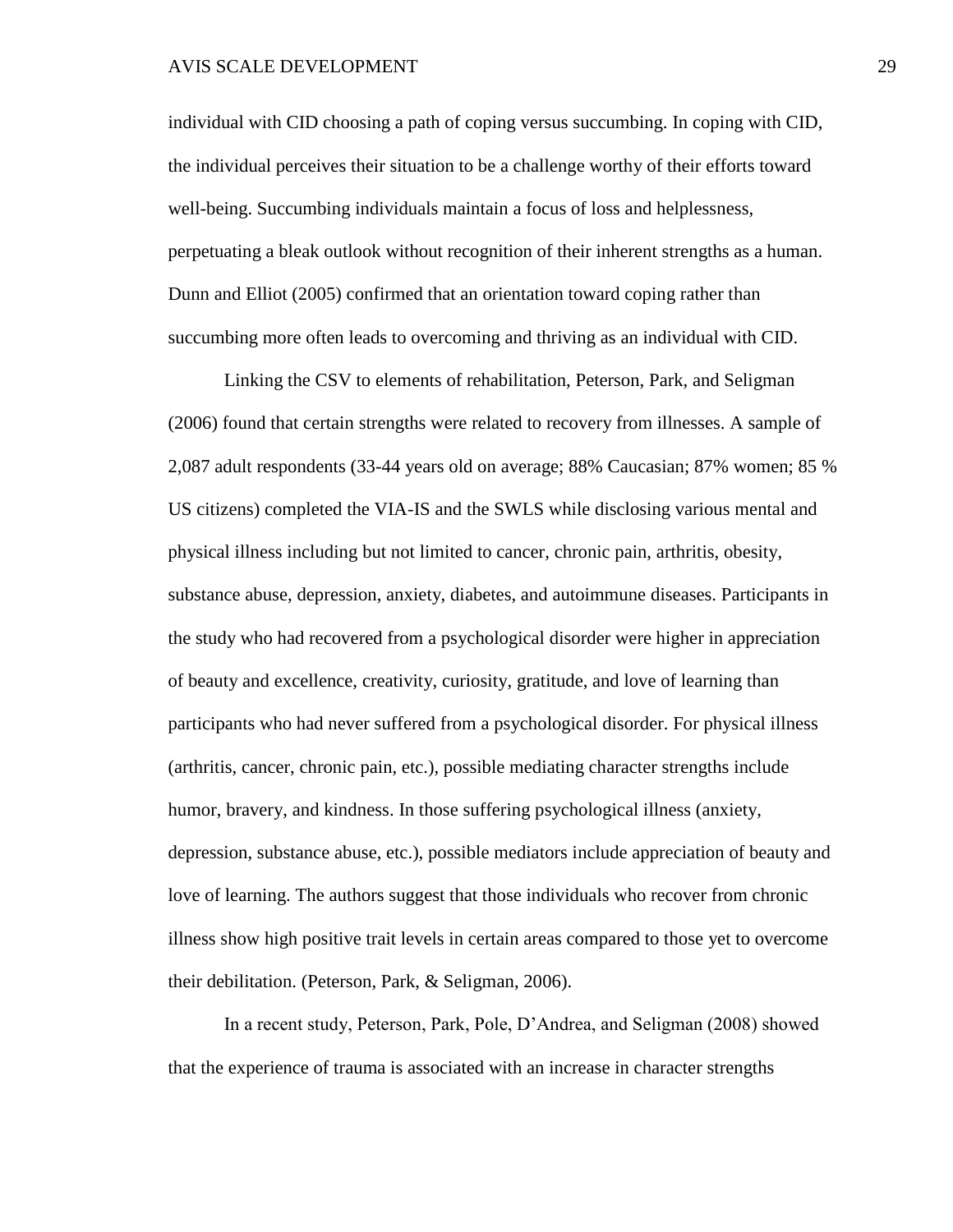(posttraumatic growth). The authors examined a sample of 1,739 adults (40 years old on average; 80% Caucasian; 69% women; 72% US citizens) who completed the VIA-IS and the Post-Traumatic Growth Inventory (PTGI; Tedeschi & Calhoun, 1996), which measures how individuals change their behavior following traumatic experiences. Over half of the respondents reported experiencing trauma. Traumas included life-threatening trauma (32%), sexual assaults (23%), and physical assaults (19%). Positive correlations were found between the VIA-IS and PTGI for all character strengths, notably religiousness (*r* = .35), kindness (*r* = .30), bravery (*r* = .29), hope (*r* = .29), zest (*r* = .28), and appreciation of beauty  $(r = .28)$ .

In their progress report on positive psychology, Seligman and colleagues (2005) identify specific strength-based interventions en route to a declaration of positive psychotherapy (Seligman et al., 2006). Centering on those three elements proposed to lead to a fulfilling life (pleasance, engagement, and meaning), the authors tested five positive interventions and a control on a convenience sample of 411 participants (77% Caucasian, 58% female; 64% between 35-54 years old) from a link on the lead author's website titled "happiness exercises." The different interventions were as follows: a *gratitude visit* to someone they value in their life; writing down *three good things* that happen every day for a week; reflecting on *you at your best*, a time when individuals excelled and the strengths that they experienced; *using signature strengths in a new way* after taking the VIA-IS online and receiving feedback on signature strengths and then using them in new and different ways for a week; and *identifying signature strengths*, a similar intervention to the previous intervention described, however without the instruction to utilize strengths in a new and different way; and a *control*, whereby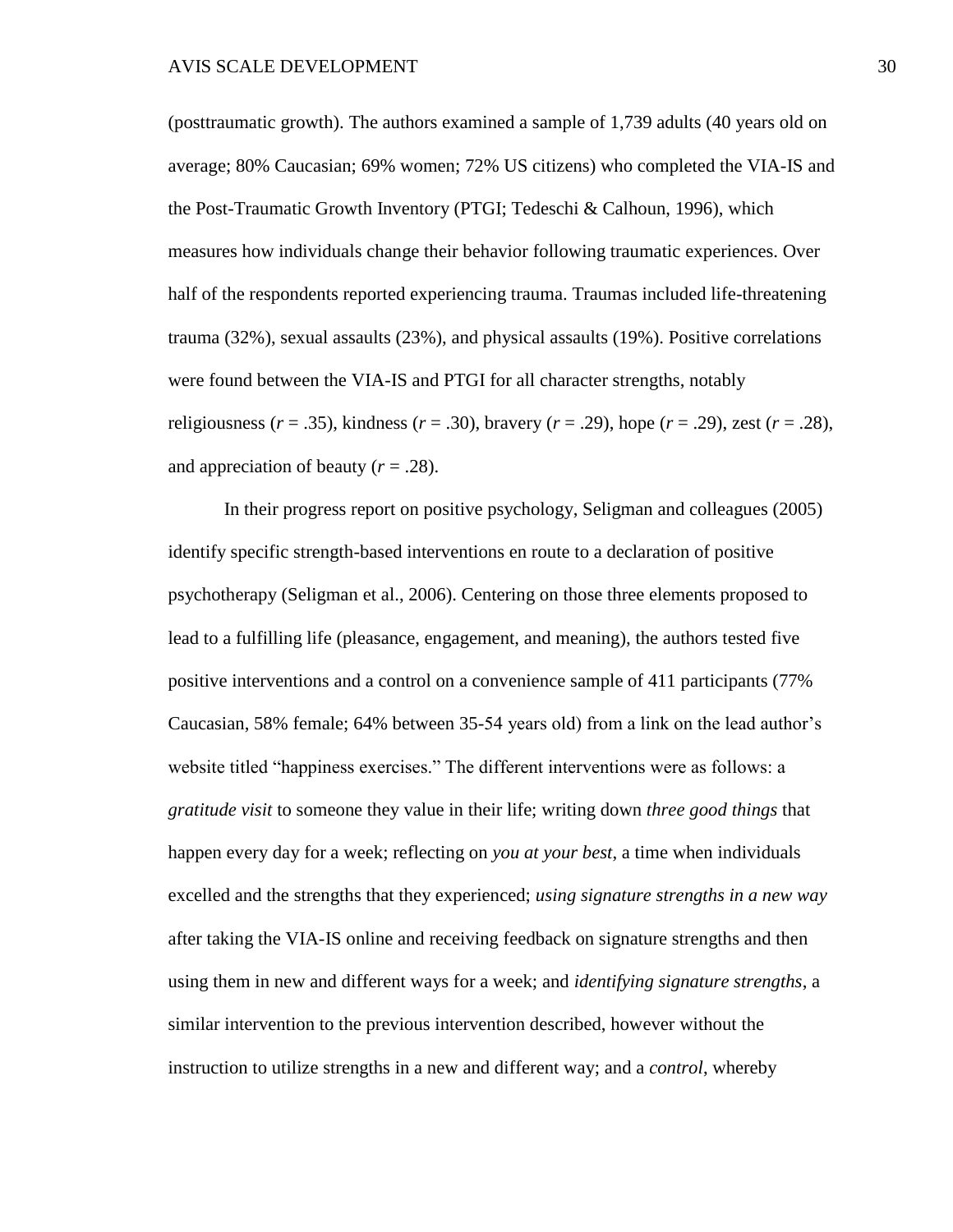#### AVIS SCALE DEVELOPMENT 31

respondents reflected on and wrote about fond childhood memories every day for a week. The authors found that *using signature strengths in a new way* and *three good things*  predicted higher levels of happiness and lower levels of depression for six months, as indicated by the Steen Happiness Index (SHI) and Center for Epidemiological Studies– Depression Scale (CES-D; Radloff, 1977). The SHI was constructed by the authors in this study as a measure of happiness in direct opposition to the structure of the Beck Depression Inventory.

In light of the promising findings herein, Seligman and colleagues (2006) elaborate on how to use positive interventions and PPT in greater detail. Retaining the interventions that predicted greater happiness and less depression, the authors identified three additional interventions: *obituary/biography*, whereby individuals construct a 1-2 page summary of what they would want to be remembered by; *active/constructive responding* to good news from others in an enthusiastic and deliberate manner; and *savoring* the everyday routine efforts that an individual may normally rush through without consideration.

In application to rehabilitation psychology, Dunn and Brody (2008) discuss life experience variables and how they pertain to living a fulfilling life following acquired physical disability. Dunn and Brody (2008) theorize three behaviors consistent with Seligman and colleagues (2006) that lead to living a flourishing life for individuals following an acquired physical disability. These include building meaningful relations with others, cultivating positive traits, and making efforts toward autonomy and management of one's own life. Building connections with others entails socializing with others, positive social comparisons, and helping others. Identifying positive personal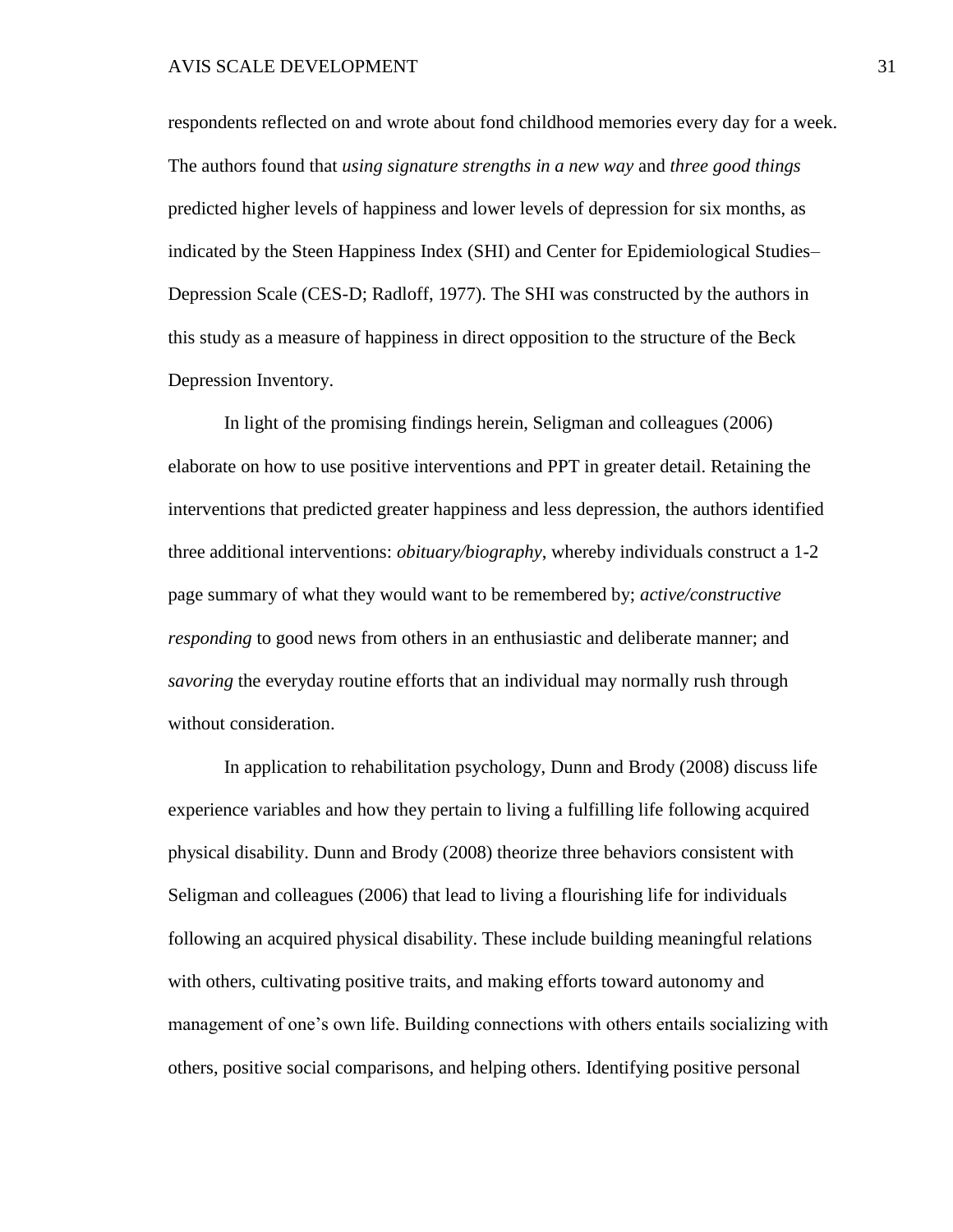## AVIS SCALE DEVELOPMENT 32

qualities includes finding meaning, resilience, expressing gratitude, humor, and savoring. Autonomous behavior encompasses how an individual might exercise and expend energy, be comfortable under their own devices, engage themselves in life's activities, special rewards that are meaningful to the self, and giving back socially through the generation of one's own greater ideals. The PPT elements of Seligman and colleagues are evident in Dunn and Brody's (2008) efforts to describe how individuals with physical disabilities can realize a satisfying life. The authors emphasize that these circumstances are not necessary for individuals with physical disabilities however they may substantially contribute to an individual adopting the coping orientation described by Wright (1983).

The tenets of positive psychology and rehabilitation psychology are apparent. Chou, Lee, Catalano, Ditchman, & Wilson (2009) provide an outstanding overview chapter of the link between these two disciplines in Chan, Cardoso, and Chronister's (2009) desk reference volume on psychosocial adjustment to CID.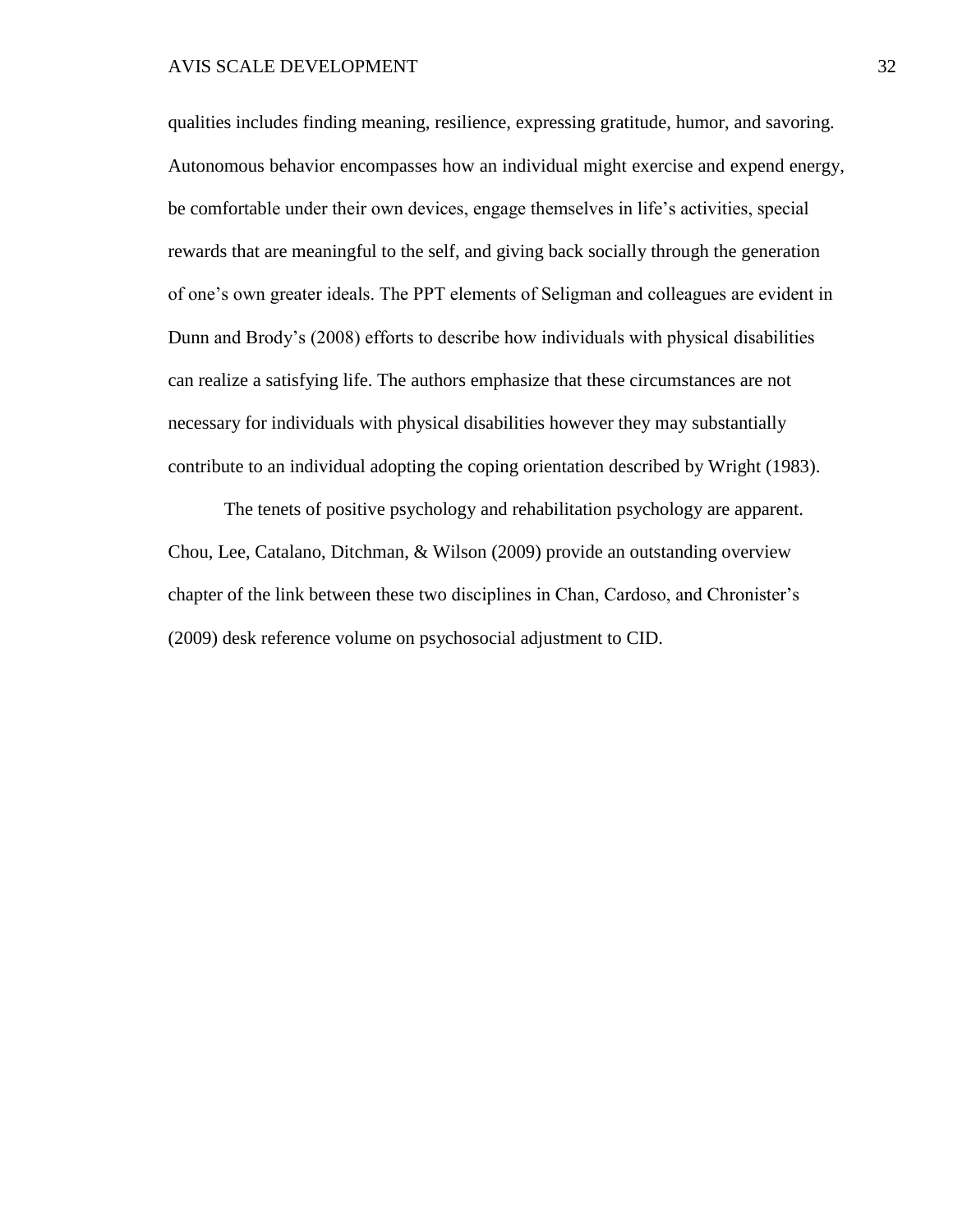# **CHAPTER III METHODOLOGY**

This chapter describes the process and design. A discussion of the research design, scale preparation, population, sampling procedure, and statistical analysis are included in this chapter. The purpose of this study is to help development of a psychometrically valid instrument that would measure virtues and character strengths. The final aim of the development of such a measure would be to sample individuals with physical disabilities. The process of developing the AVIS includes scale item construction.

# **Scale Development**

The primary purpose of this effort was to develop the Adapted Virtue Inventory of Strengths (AVIS; Appendix B). The inventory aims to measure virtues and character strengths and has been developed under faculty supervision utilizing the research team of six doctoral and four master's students at Ball State University. Developed items were adapted from the explicit definitions of the 24 character strengths provided by the CSV. In an effort to create a fresh, behaviorally-minded inventory, items from the VIA-IS are not retained however much like the VIA-IS, the CSV served as the theoretical base forthe items. In order to ensure face validity and content validity, over 350 items were initially developed. Group members individually developed items for each character strength and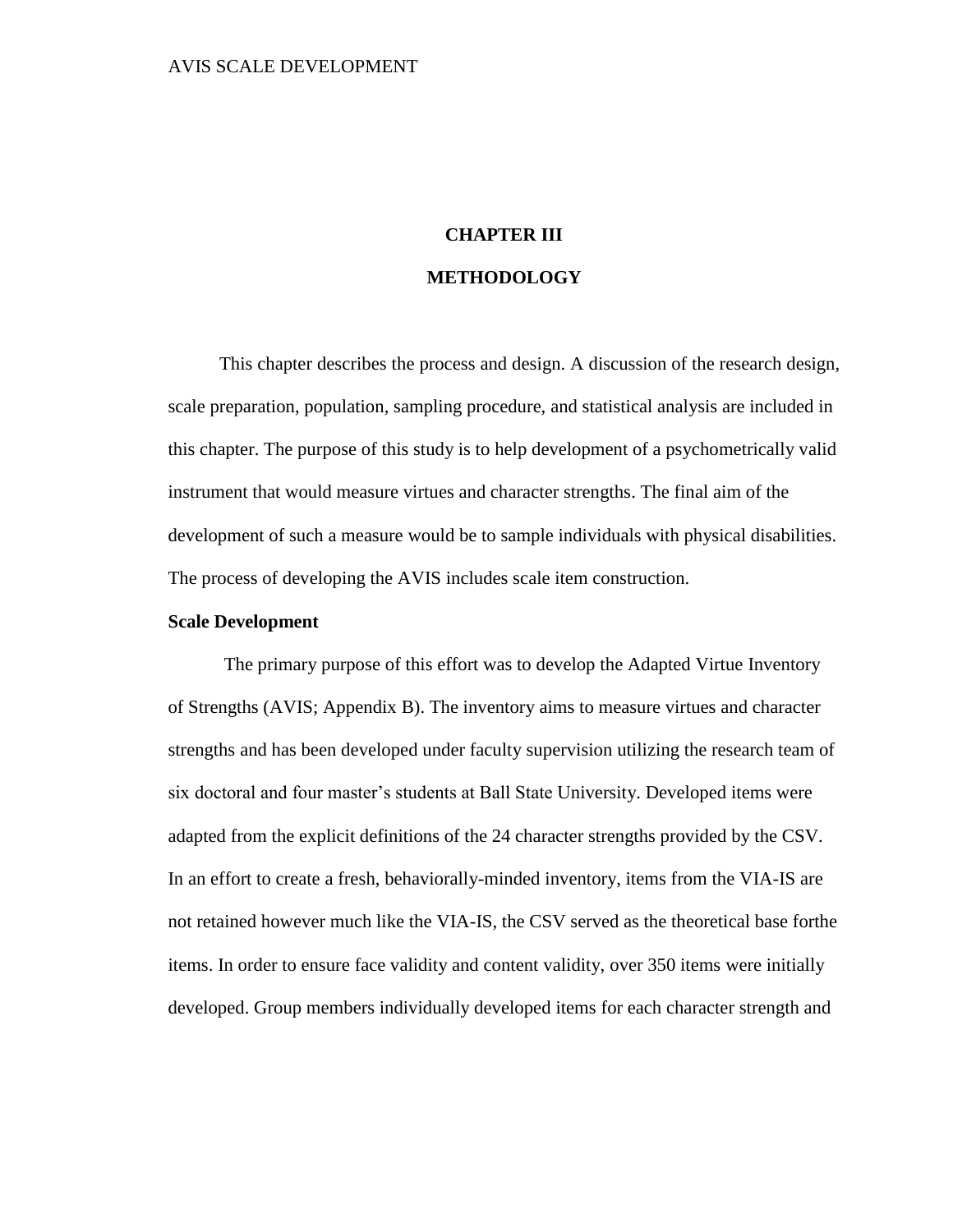the items were discussed among the group. Those items achieving a consensus rating of initial acceptability were included for a second round of consideration. This second review had group members individually rating each item on clarity (yes or no), absence of qualifier (very, rarely, always, never, etc.), and behavior-base (inclusion of action verbs). Items that were deemed clear, without qualifiers, and behaviorally-driven were discussed as a group and accepted for a third round of consideration. Group members then individually rated the remaining items on a 5-point Likert scale of clarity, behavior, and representation of the character strength as stated in the CSV. In all judgments, clarity was gauged as a function of consistency between group members' interpretation of an item. Members of the group include individuals from Iceland and Korea, helping to create a strong multicultural inventory as English is not the first language of all members. A qualifier consisted of any adjective or adverb that preceded the action verb in a given item. An item was judged as behaviorally-driven by the presence of a directional action verb with the participant as the subject of the item. To maintain face validity, representation of CSV constructs was gauged by group discussion comparing items to the literal definitions of the constructs. The 161 retained items for the current study will be submitted for an expert review with six individuals savvy in positive psychology, rehabilitation psychology, and scale development and then a pilot study will be conducted. Criteria for expert reviewers are at least one publication in positive psychology and chairing or serving as a dissertation committee member on this topic.

## **Panel of Experts**

The panel of experts was utilized to establish the face and content validity of the AVIS. A total of 5 experts were contacted and requested to review the instrument for its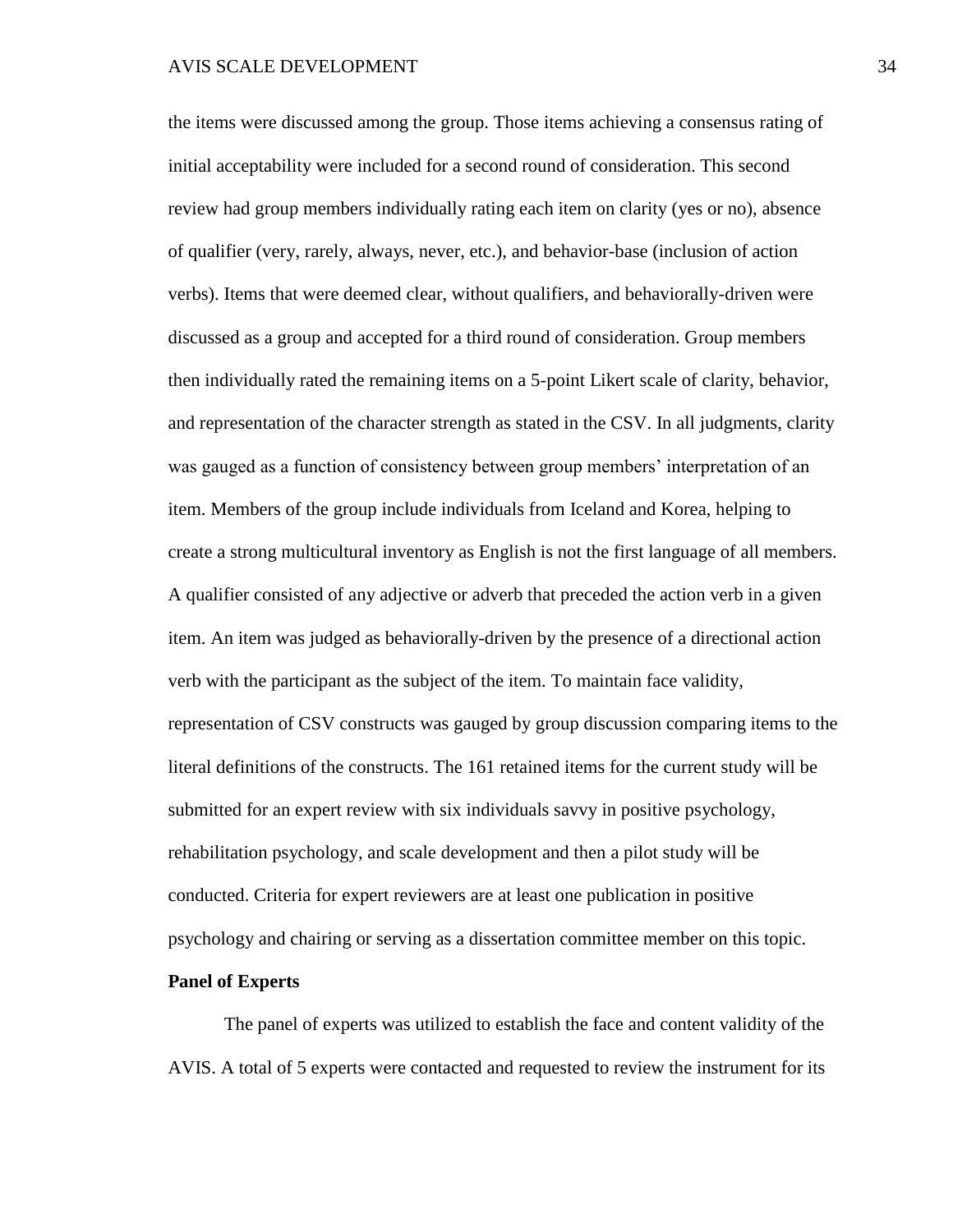appropriateness and relevance to the topic of virtue and character strengths. The panel of experts consisted of two full professors of rehabilitation psychology full professors, two assistant professors of rehabilitation psychology, and one full professor in counseling psychology. In addition, the panel consisted of one female and four males. The expert panel was asked to provide feedback on overall usefulness of the survey, including time to administer, grammatical errors, readability, use of colloquial language or idioms, biased language, and any comments on the item. Experts will be asked to rate each item for clarity on a 5-point Likert scale ranging from (1) vague to (5) clear/concise. Items receiving less than a 3 were eliminated or revised. Furthermore, experts were encouraged to submit additional items or topics that the survey may not have adequately addressed. A total of 52 items were retained for further review from the research team before the field test.

# **Field Test**

Once the primary researcher received feedback from the review, the research team processed the comments from the experts. The revised questionnaire was made available for the field test and using the expert feedback, 51 of the 52 items from the expert review remained. This field test asked for comments on the clarity of the instructions and the developed items. The purpose of the pilot study was to gauge practical face validity.

The primary researcher contacted a sample of 15 individuals and the first 10 respondents were retained to participate. All respondents were sent a cover letter with instructions and list of 51 developed items. They were also sent a list of the 24 character strengths to reference during their review. The respondents were asked to read the items, state which character strength they believed coincided with each item, and provide any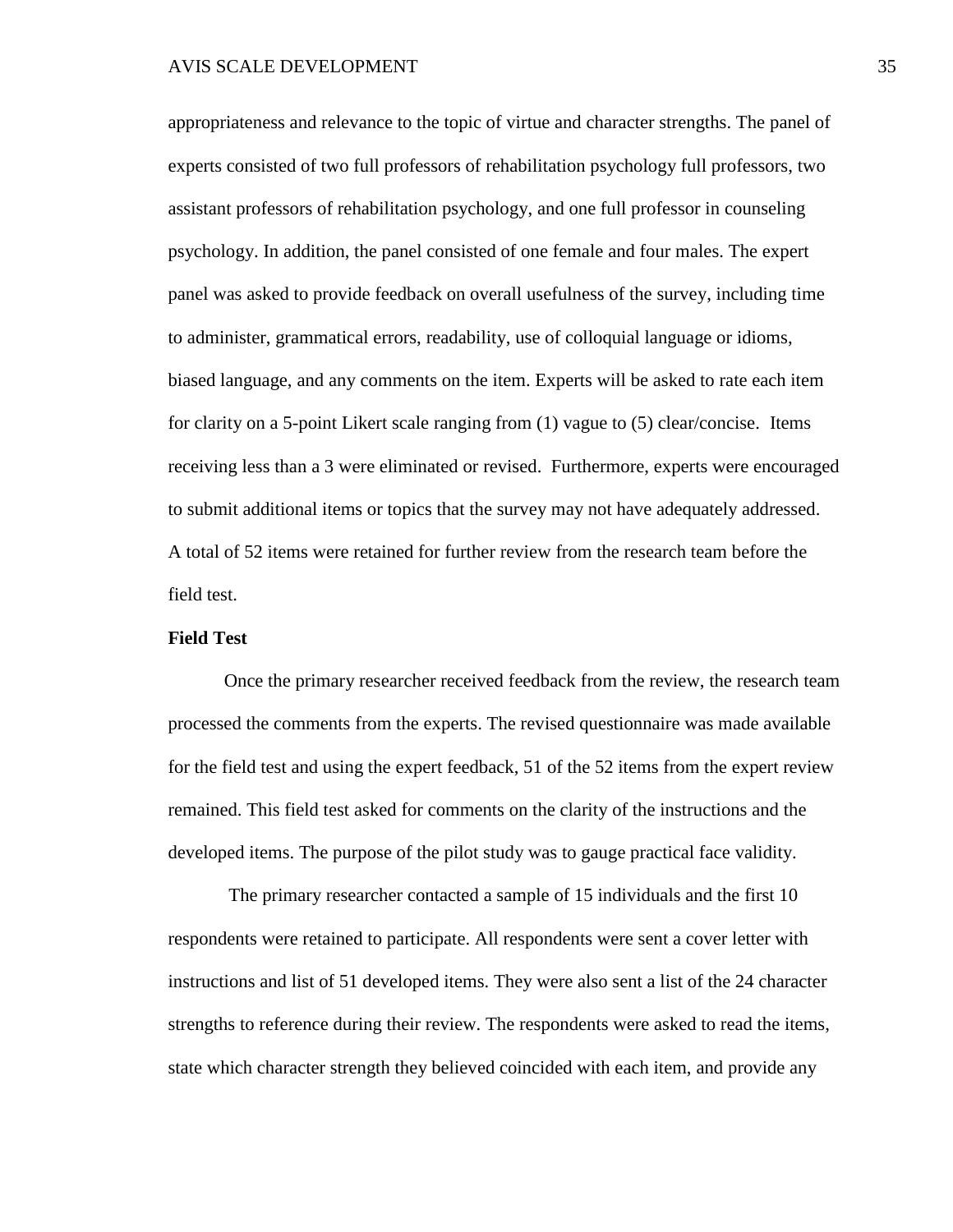#### AVIS SCALE DEVELOPMENT 36

feedback they had about the experience including clarity of items, difficulty discerning between strengths, etc. Participants had no previous knowledge of the classification of virtue and character strengths and this was the only exclusion criteria used at this stage. The research team then analyzed the responses of the 10 participants. In order for an item to be retained from the first stage of the field test, 70% accuracy (7/10) was needed. After the initial 57 items were sent out, 21 items remained to be further developed. The research team met to review the responses and develop further items that may alleviate the issues identified from the first respondent review. A second stage of respondent review was initiated in similar fashion. Participants were again sent a list of items. The 21 items had been developed into 30 items by the research team. The list of character strengths included were only those that remained regarding the 30 items and this list included 18 of the 24 strengths. The same 10 participants were again asked to read the items and state which character strength they believed coincided with each strength and provide any feedback regarding the item. The results of the pilot review of items are discussed in further detail in the following section.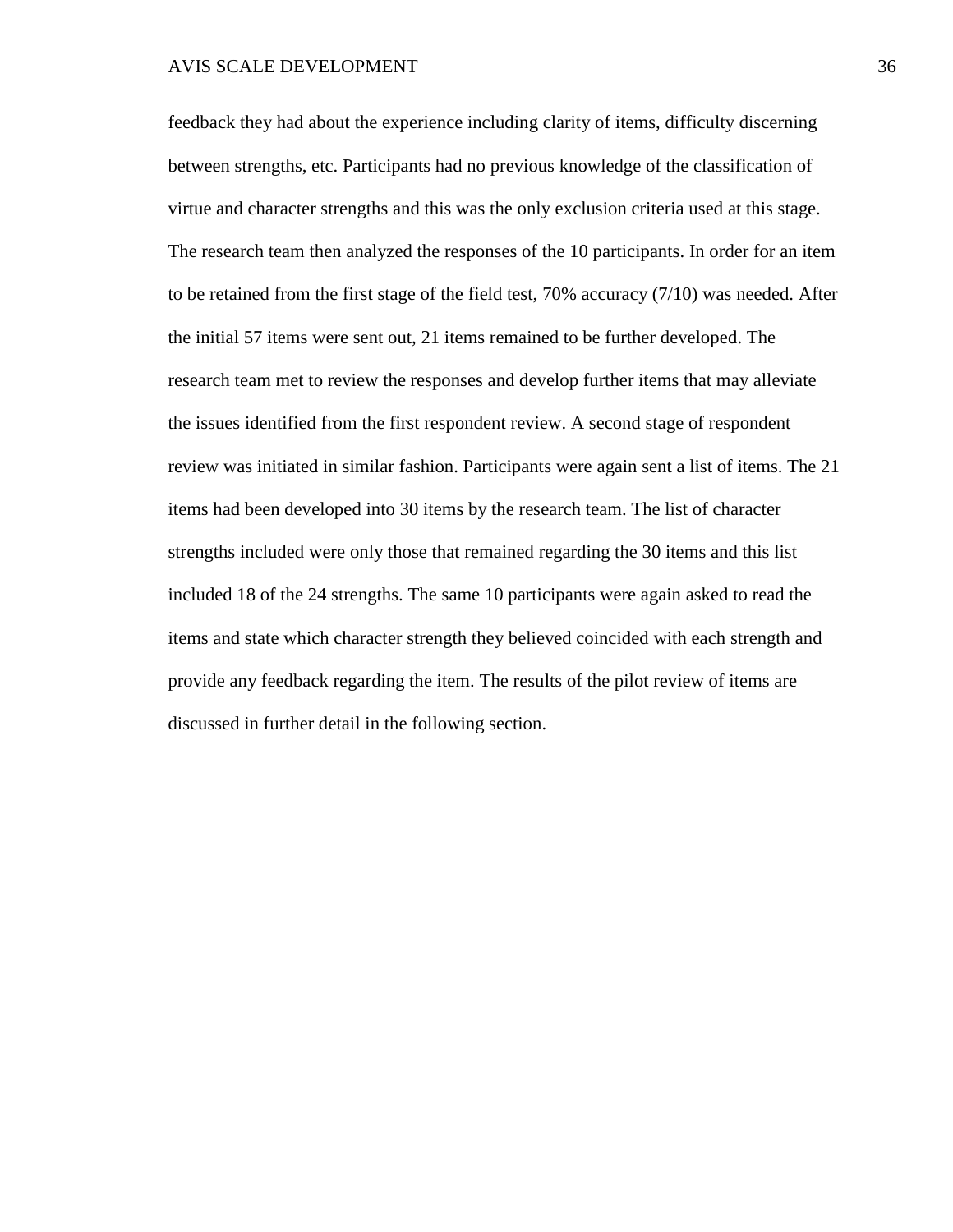# **CHAPTER IV**

# **RESULTS AND DISCUSSION**

This chapter outlines the results and discusses the implications therein. The discussion is organized by the two reviews conducted and the subsequent development process that followed the receipt of each review.

## **Review of First Field Test**

The initial review included 51 items. Each character strength was represented by two items except for Bravery, Perseverance, and Self-Regulation which all had three items each. Upon receipt of the respondent review from all 10 participants, 21 items were determined to be underdeveloped, needing further review from the research team. Items needing further revision included those character strengths of Creativity (1), Curiosity (2), Judgment/Openmindedness (1), Love of Learning (1), Perspective (2), Bravery (3), Zest (1), Kindness (2), Social Intelligence (2), Fairness (1), Forgiveness (2), Prudence (2), and Self-Regulation (1). Those strengths that were most commonly confused by participants were Curiosity and Love of Learning; Prudence and Self-Regulation; Bravery and Religiousness and Perseverance; Perspective and Judgment/Openmindedness; and Forgiveness, Kindness, and Capacity to Love and Be Loved.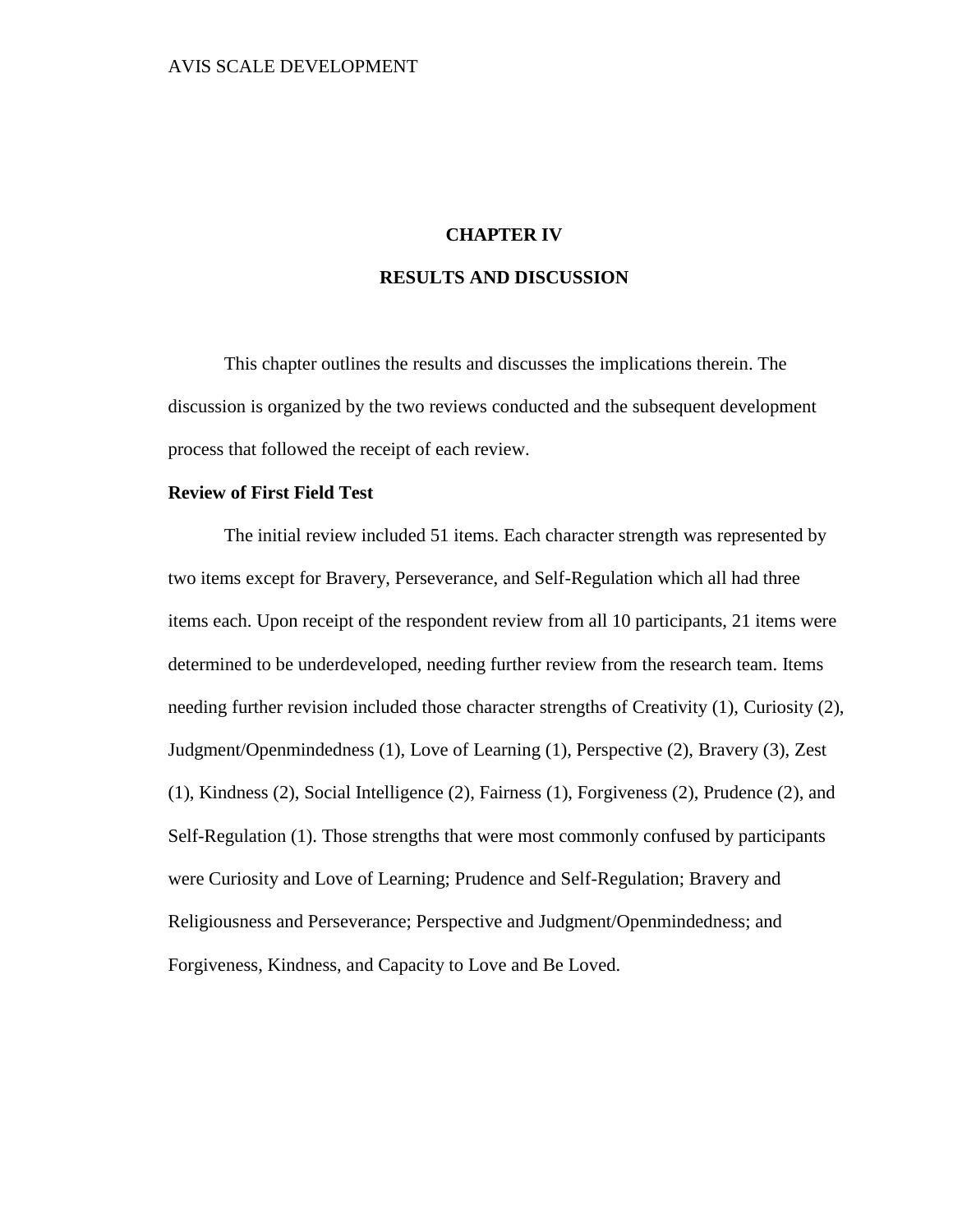The research team met after receiving the results for the initial review. We attempted to develop items in a way to distinguish between the character strengths that the reviewers seem to get confused. This process was a difficult one. For example, distinguishing between curiosity and love of learning is something that Peterson and Seligman (2004) have identified from the beginning. It has always been questionable if these constructs should be included together in the same virtue factor. In the current study, sample items for curiosity include "I am fascinated by many topics" and "I try to find answers to the questions I have." These items have been able to withstand the rigorous review process through the expert review and many trials with the research team but when given to the general public, these constructs are often muddled together.

### **Review of Second Field Test**

The research team completed their development process and the 21 problem items were developed into 31 items for the participant's second review. This review went decidedly positive as only six items returned needing further development meaning the research team addressed the ambiguity of the items well. The final six items were developed with less input from the team and the principal faculty investigator ultimately controlled which items were retained or developed further. These items were added to balance the number of items for each individual character strength to help maintain internal consistency.

The strengths that required final revision were those ambiguous items pertaining to prudence/self-regulation and perspective. According to the definitions of prudence and self-regulation in the classification, they both seem to include elements of keeping one's personality somewhat neutral and safe in social situations that might ignite strong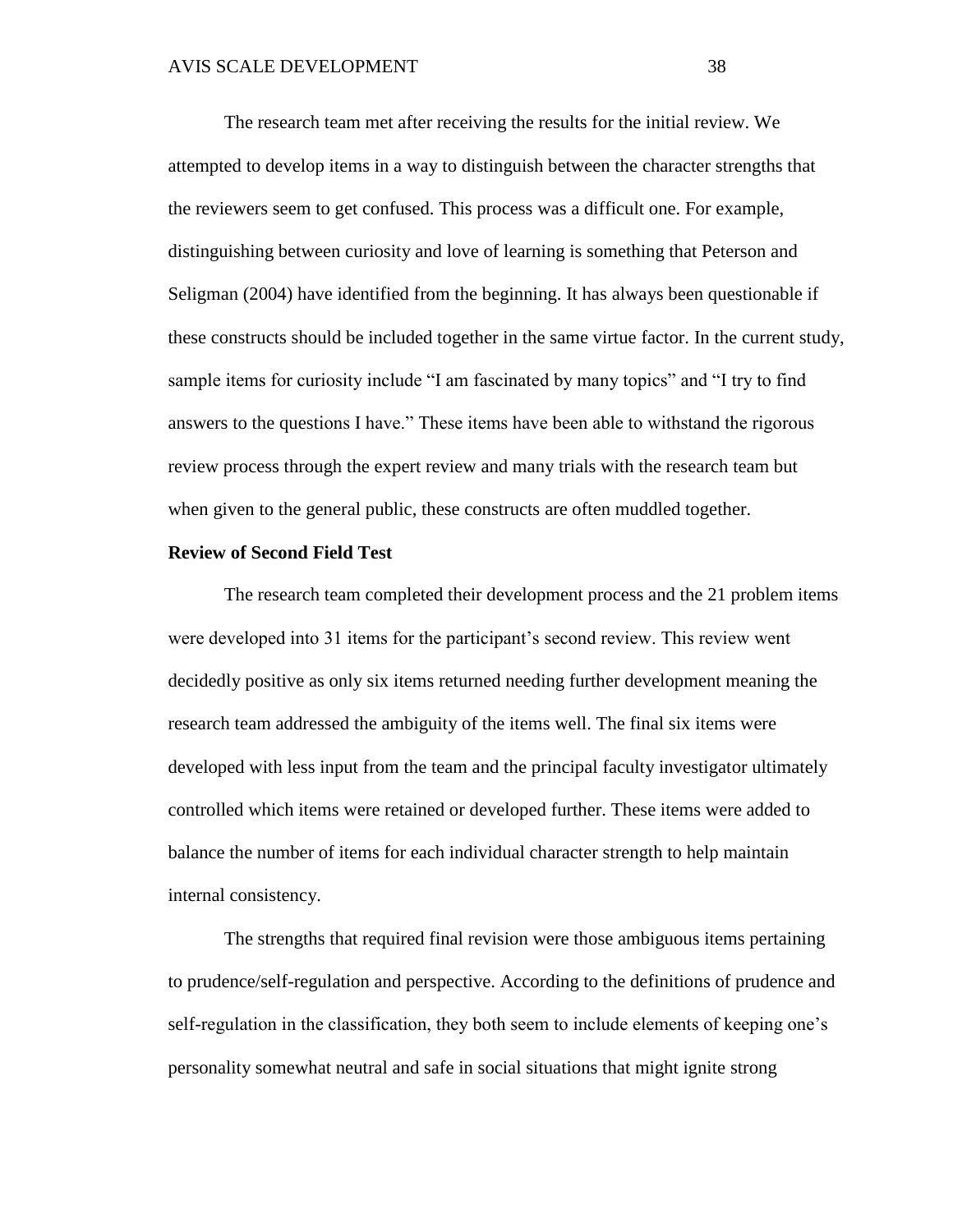emotional expression. The virtue of temperance, or "strengths that protect against excess," include both of these and also modesty and forgiveness. The constructs of modesty and forgiveness were easily distinguished in the item development, i.e. "I let my accomplishments speak for themselves" and "I give others a second chance when they have done wrong," respectively. To distinguish between prudence and self-regulation was not so easy, i.e. "I am careful about what I say because I might regret it" and "I am in control of myself," respectively. The latter pair of items may have lower face validity than other items and further exploration of factor structure with this developed scale would be necessary to determine this. The same idea holds true for the constructs of curiosity and love of learning. According to the classification, the main difference between the two is the "systematic" approach to education inherent with a love of learning. This is difficult to convey to participants aside from plainly stating "I actively pursue new learning opportunities" as opposed to the more vague statement "I am intrigued by my environment."

## **Implications and Limitations**

The implications for the development of this scale could be large. As stated previously, the assessment of positive traits in individuals with disabilities is a new field in rehabilitation psychology and the research remains thin. To first get to a point where we can accurately and confidently state that this measure is reliable and valid, a factor analysis must be conducted within a sample of individuals with physical disabilities. Limitations in the current study are that no individuals with disabilities participated in the pilot field review and the respondents were only 10 individuals. However the establishment of face validity in a small sample of the general population is a step toward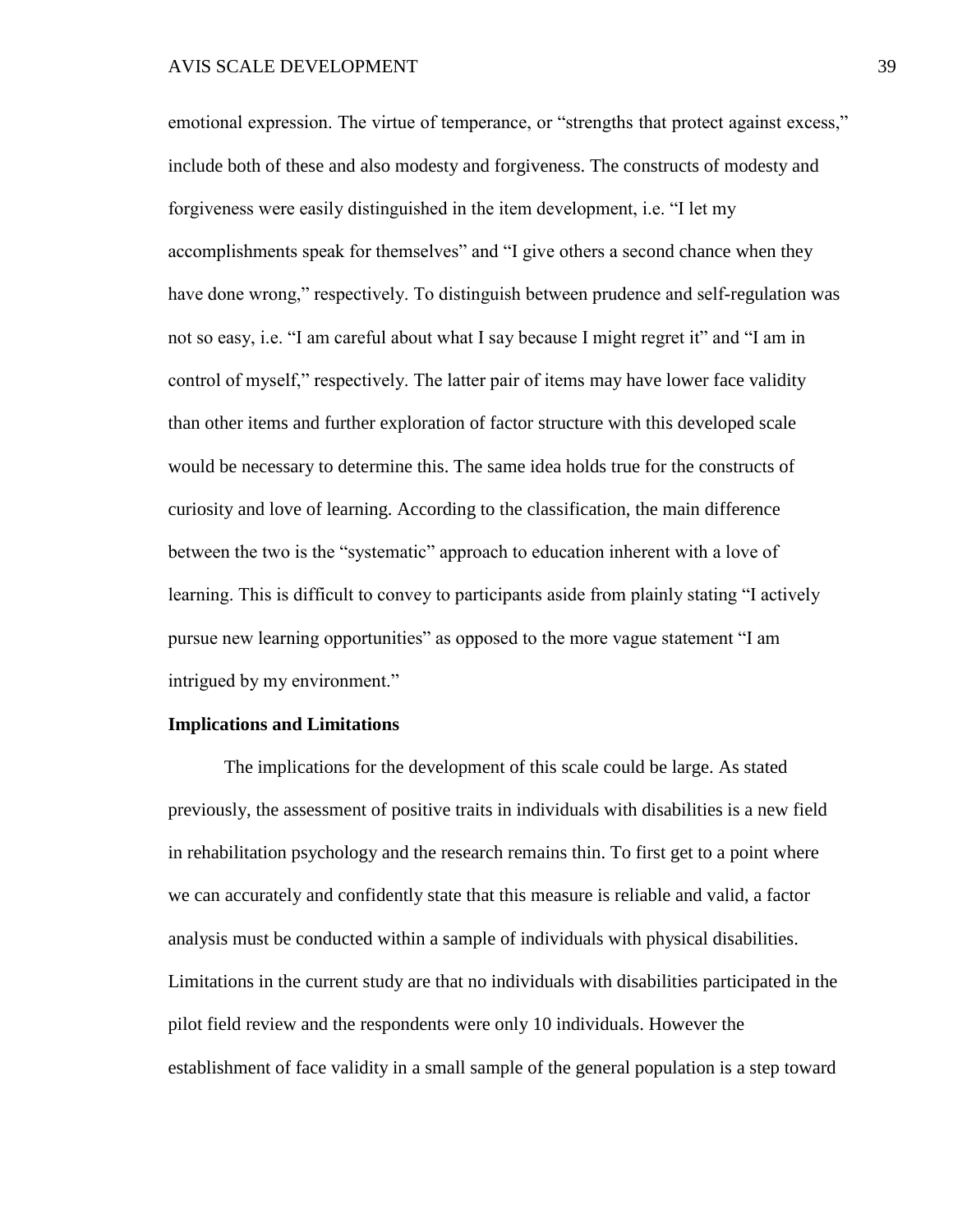the validation of the scale as a whole. The ultimate goal would be to have a scale that could not only measure virtue and character strength in the disability population but also the general population. The following section outlines potential statistical steps toward validation of the scale.

# **Future Statistical Analysis**

Through exploratory factor analysis, it is hoped that the underlying virtue factors comprised of the 24 character strengths can first be extracted. Although the CSV has provided the basis on which to empirically study character strengths, it has been scrutinized due to the void of research validating the factor structure. As the CSV is the positive answer to the deficiency focus of the DSM-IV, virtue psychology argues that this classification overlooks the interplay of character strengths (Fowers, 2005). In an effort to begin the process of determining how a factor structure may implicate for individuals with CID, exploratory factor analysis will yield answers to how virtue contributes to living the good life for these individuals. Those individuals experiencing perpetual inhibitory circumstances in their physical functioning share fundamental underlying experiences in the world that the general population does not. Understanding how virtue contributes to these experiences could be of significant utility to rehabilitation professionals.

Another purpose of exploratory factor analysis is to provide psychometric information and to validate the construct validity of the newly developed AVIS. Specifically, factor analysis can be used for any of the following purposes: (a) to reduce a large number of variables to a smaller number of factors for modeling purposes; (b) to establish that multiple tests measure the same factor, thereby giving justification for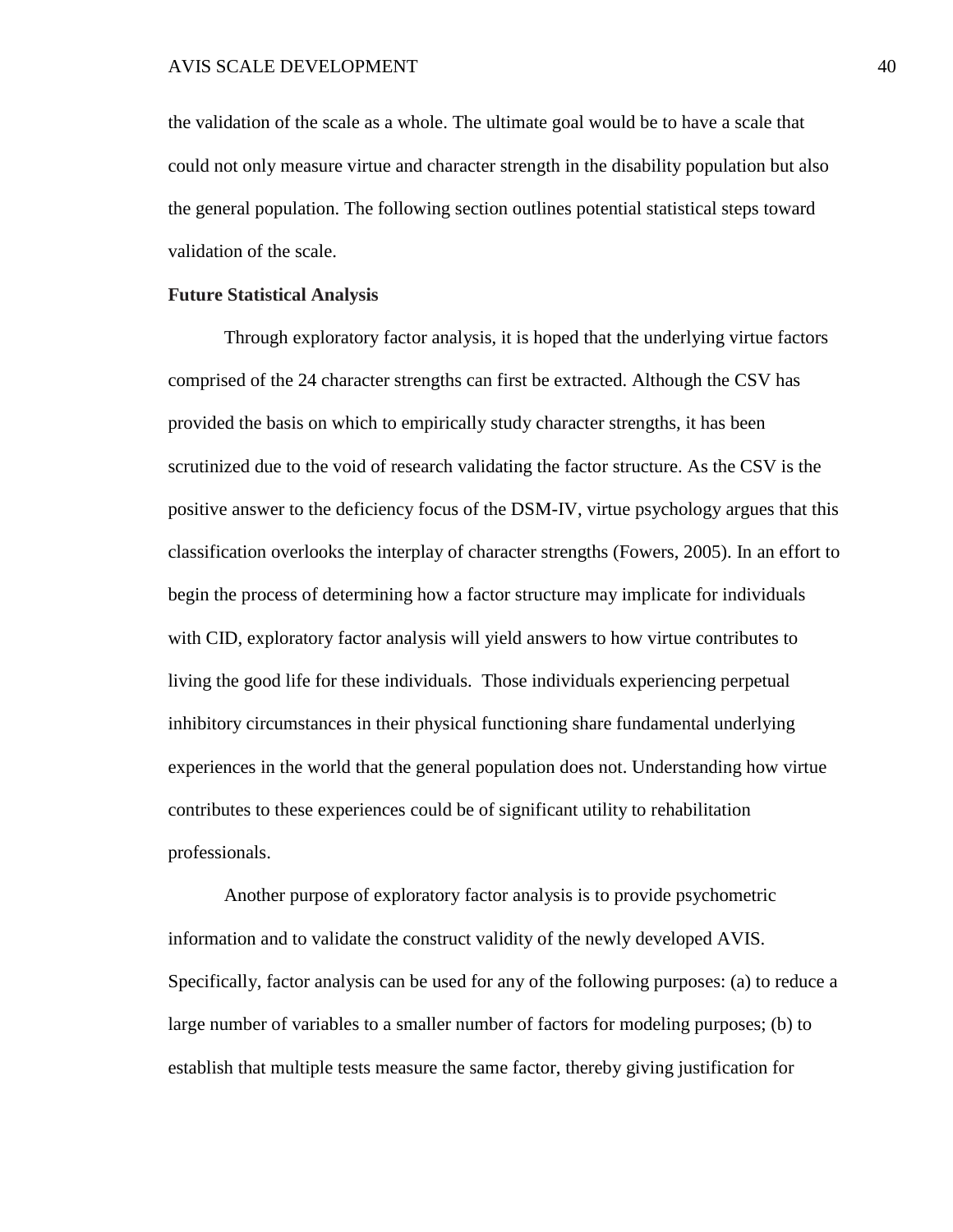administering fewer tests; (c) to validate a scale or index by demonstrating that its constituent items load on meaningful factor related to the constructs measured, and to drop proposed scale items which cross-load on more than one factor; (d) to create a set of factors to be treated as uncorrelated variables, providing an approach to handling multicollinearity in statistical procedures; (e) to identify clusters of cases and/or outliers; and (f) to determine network groups by determining sets of people clustering together (Bartholomew, Steele, Moustaki, & Galbraith, 2002).

## **Convergent Validity**

To examine potential evidence for convergent validity, bivariate correlations analysis will be conducted for the AVIS subscale scores, scores on the Satisfaction With Life Scale (SWLS; author and year of development), and subscale scores on the Connor Davidson-Resilience Scale (CD-RISC; author and year of development) and Sense of Well-Being Inventory-Revised (Catalano, Kim, Ditchman, Shin, Lee, & Chan, 2009). Bivariate correlation stands the subscales from the AVIS and the SWLS, CD-RISC, and SWBI next to each other to find out if they are positively correlated. That is to say, high scores on particular character strengths should beget high scores on the subscales of the well-being and resilience measures also.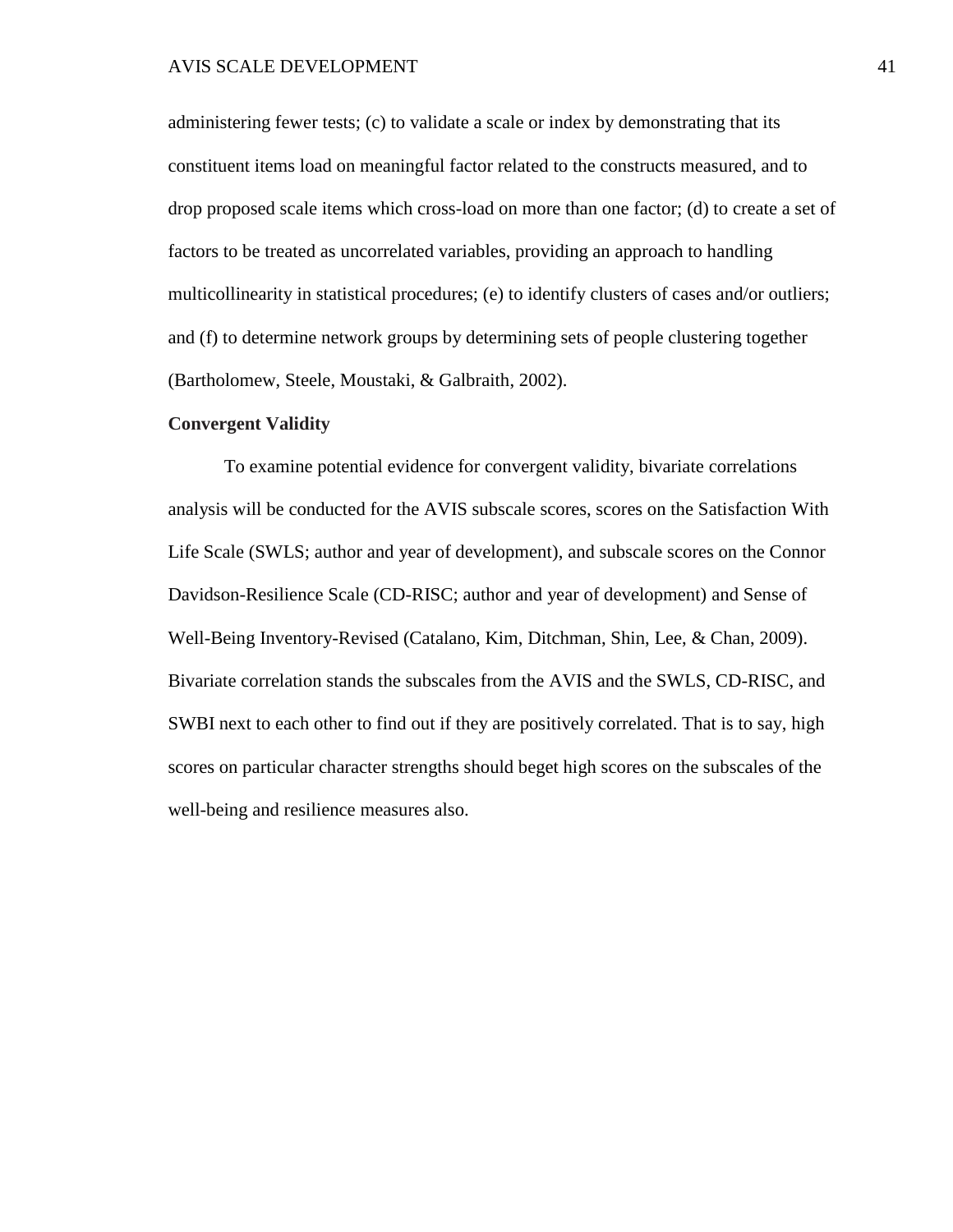# References

- Aristotle (1998). *The Nicomachean ethics* (D. Ross, Trans.). Oxford, England: Oxford University Press.
- Bartholomew, D. J., Steele, F., Moustaki, I. & Galbraith, J. I. (2002). *The analysis and interpretation of multivariate data for social scientists*. Washington, DC: Chapman & Hall/CRC.
- Baumeister, R. F., & Exline, J. (1999). Virtue, personality and social relations: Selfcontrol as the moral muscle. *Journal of Personality*, *67*(6), 1165-1194. doi:10.1111/1467-6494.00086
- Biswas-Diener, R. (2006). From the equator to the north pole: A study of character strengths. *Journal of Happiness Studies*, *7*(3), 293-310. doi:10.1007/s10902-005- 3646-8
- Boniwell, I., & Zimbardo, P. G. (2004). Balancing time perspective in pursuit of optimal functioning. In P. Linley, S. Joseph, P. Linley, S. Joseph (Eds.), *Positive psychology in practice* (pp. 165-178). Hoboken, NJ US: John Wiley & Sons Inc.
- Boyd-Wilson, B. M., Walkey, F. H., & McClure, J. (2002). Present and correct: We kid ourselves less when we live in the moment. *Personality and Individual Differences, 33*(5), 691-702. doi:10.1016/S0191-8869(01)00183-0
- Brdar, I., & Kashdan, T. B. (2009). Character strengths and well-being in croatia: An empirical investigation of structure and correlates. *Journal of Research in Personality*, *44* doi:10.1016/j.jrp.2009.12.001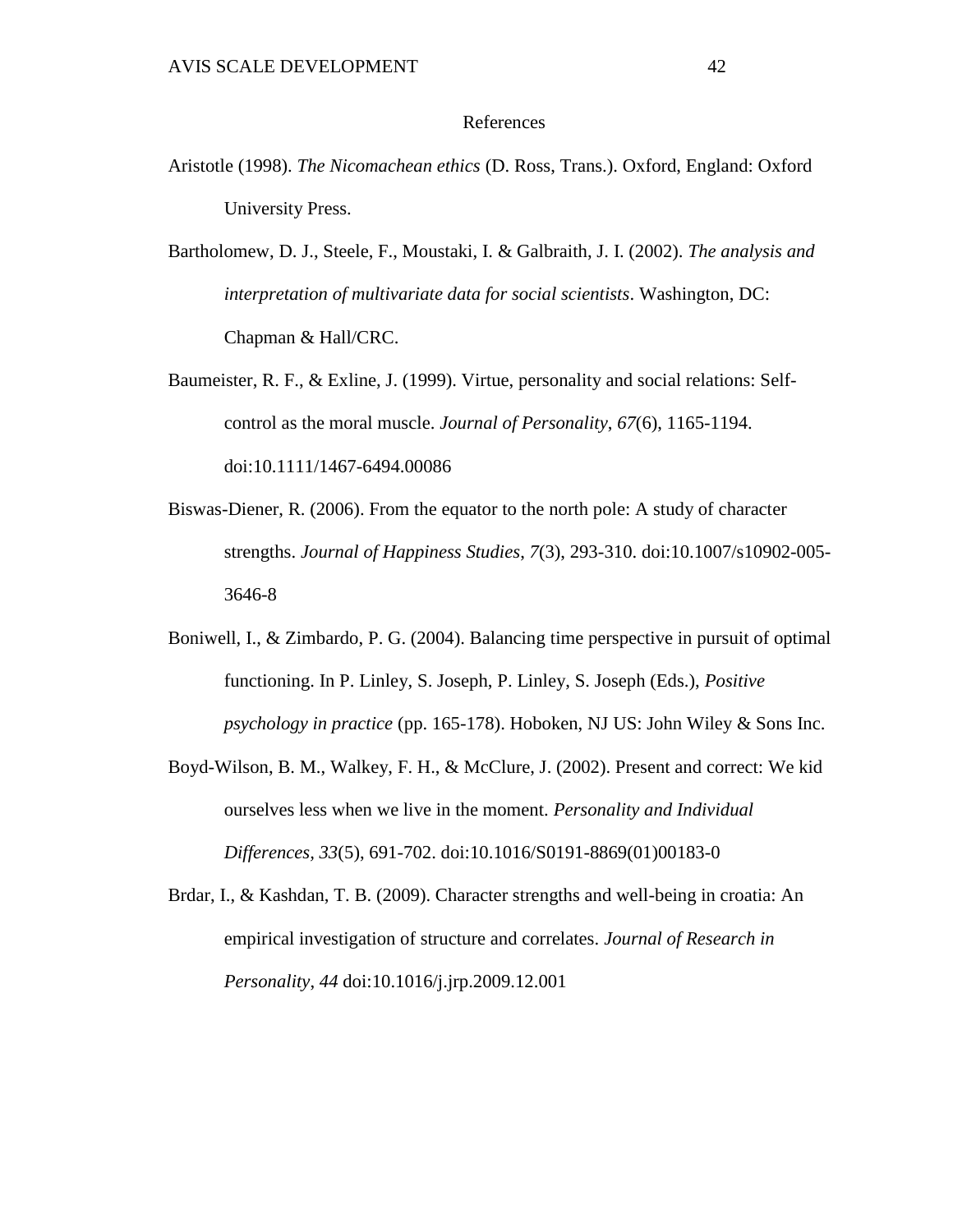- Catalano, D., Kim, J. H., Ditchman, N., Shin, H. U., & Chan, F. (2010). The Sense of Well-Being Inventory as a quality of life measure for people with spinal cord injury. *Australian Journal of Rehabilitation Counseling*, *16*(2), 57-72.
- Cawley, M., Martin, J. E., & Johnson, J. A. (2000). A virtues approach to personality. *Personality and Individual Differences, 28*(5), 997-1013. doi:10.1016/S0191- 8869(99)00207-X
- Chan, F. (Ed.), Da Silva Cardoso, E. (Ed.), & Chronister, J. (Ed.). (2009). *Understanding psychosocial adjustment to chronic illness and disability: A handbook for evidence-based practitioners in rehabilitation*. New York, NY US: Springer Publishing Co.
- Chan, F., Rubin, S. E., Lee, G., & Pruett, S. R. (2003). Empirically derived life skill factors for program evaluation in rehabilitation. J*ournal of Applied Rehabilitation Counseling, 34*(4), 15-22. Retrieved from EBSCOhost.
- Chou, C., Lee, E., Catalano, D., Ditchman, N., & Wilson, L. (2009). Positive psychology and psychosocial adjustment to chronic illness and disability. In F. Chan, E.D.S. Cardoso, & J. A. Chronister (Eds.), *Understanding psychosocial adjustment to chronic illness and disability: A handbook for evidence-based practitioners in rehabilitation* (pp. 207-241). New York, NY US: Springer Publishing Co.
- Connor, K. M., & Davidson, J. T. (2003). Development of a new resilience scale: The Connor-Davidson Resilience Scale (CD-RISC). *Depression and Anxiety, 18*(2), 76-82. doi:10.1002/da.10113
- Csikszentmihalyi, M. (1990). *Flow: The psychology of optimal experience*. New York: Harper and Row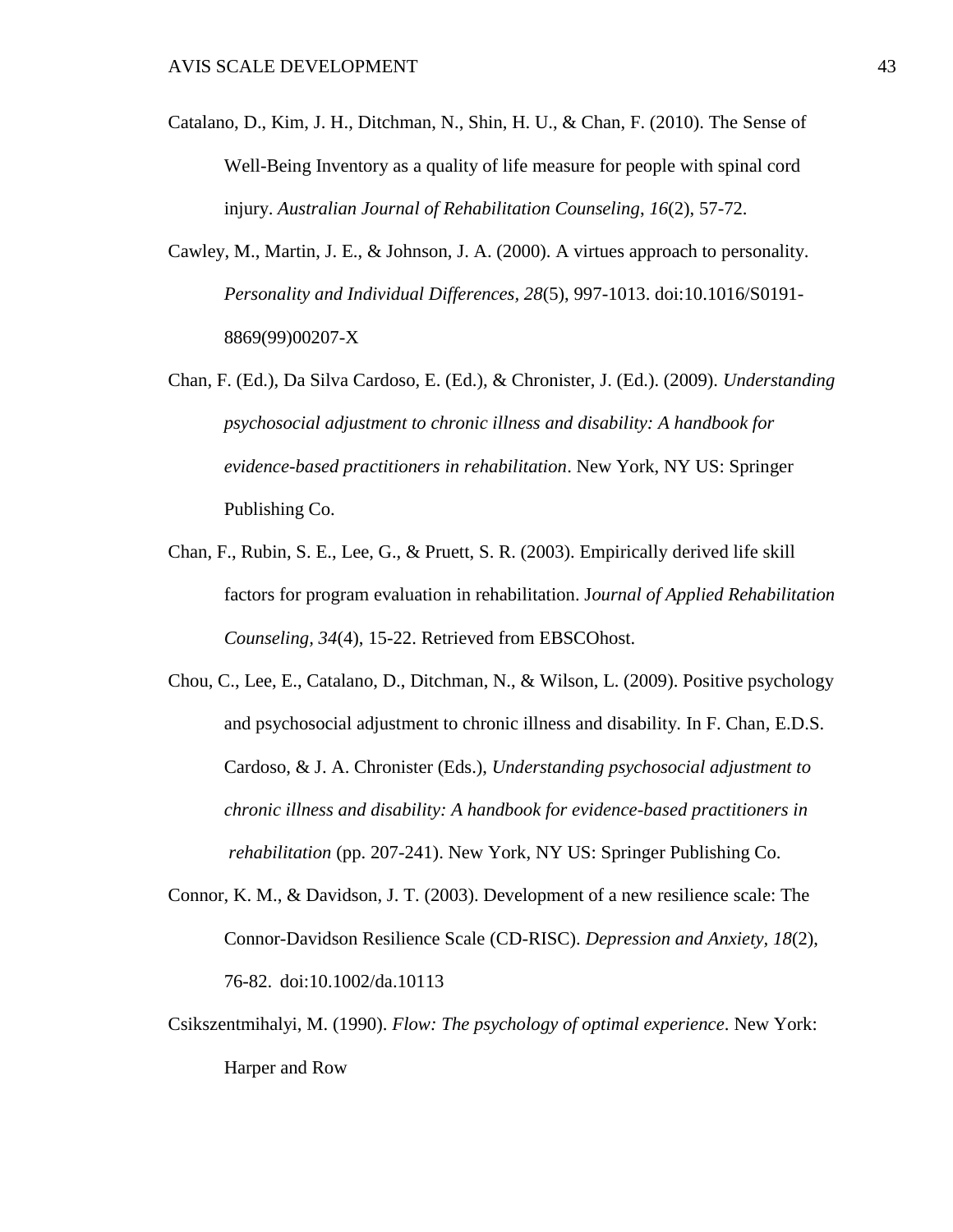- Csikszentmihalyi, M. (1992). A response to the Kimiecik & Stein and Jackson papers. *Journal of Applied Sport Psychology, 4*(2), 181-183. doi:10.1080/10413209208406460
- Dahlsgaard, K., Peterson, C., & Seligman, M. P. (2005). Shared virtue: The of valued human strengths across culture and history. *Review of General Psychology, 9*(3), 203-213. doi:10.1037/1089-2680.9.3.203
- Diener, E., Emmons, R. A., Larsen, R. J., & Griffin, S. (1985). The Satisfaction With Life Scale. *Journal of Personality Assessment, 49*(1), 71-75. doi:10.1207/s15327752jpa4901\_13
- Doherty, W. (1995). *Soul searching: Why psychotherapy must promote moral responsibility*. New York, NY US: Basic Books.
- Dunn, D. S., & Brody, C. (2008). Defining the good life following acquired physical disability. *Rehabilitation Psychology, 53*(4), 413-425. doi:10.1037/a0013749
- Dunn, D. S., & Elliott, T. R. (2005). Revisiting a Constructive Classic: Wright's Physical Disability: A Psychosocial Approach. *Rehabilitation Psychology, 50*(2), 183-189. doi:10.1037/0090-5550.50.2.183
- Elliott, T. R., Shewchuk, R. M., & Richards, J. (2001). Family caregiver social problemsolving abilities and adjustment during the inital year of the caregiving role. *Journal of Counseling Psychology, 48*(2), 223-232. doi:10.1037/0022- 0167.48.2.223
- Floyd, F. J., & Widaman, K. F. (1995). Factor analysis in the development and refinement of clinical assessment instruments. *Psychological Assessment, 7*(3), 286-299. doi:10.1037/1040-3590.7.3.286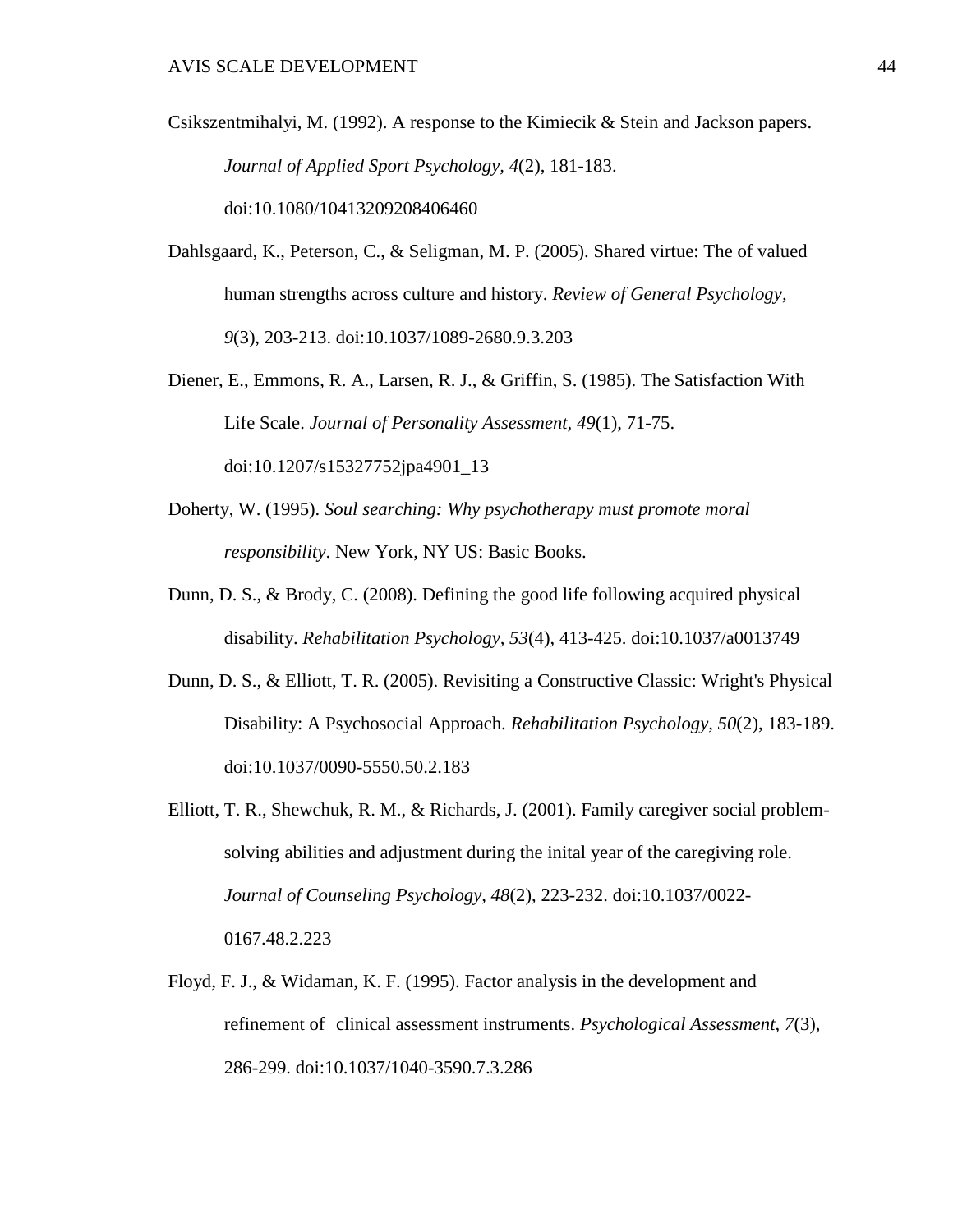- Fowers, B.J. (2005). *Virtue and psychology: Pursuing excellence in ordinary practice.*  Washington, DC: American Psychological Association.
- Gorsuch, R. L. (1983). Three methods for analyzing limited time-series (N of 1) data. *Behavioral Assessment, 5*(2), 141-154. Retrieved from EBSCOhost.
- Isaacowitz, D. M., Vaillant, G. E., & Seligman, M. P. (2003). Strengths and satisfaction across the adult lifespan. *The International Journal of Aging & Human Development, 57*(2), 181-201. doi:10.2190/61EJ-LDYR-Q55N-UT6E
- Linkowski, D. C. (1971). A scale to measure acceptance of disability. *Rehabilitation Counseling Bulletin, 14*(4), 236-244. Retrieved from EBSCOhost.
- Linley, P., Maltby, J., Wood, A. M., Joseph, S., Harrington, S., Peterson, C., & Seligman, M. P. (2007). Character strengths in the United Kingdom: The VIA Inventory of Strengths. *Personality and Individual Differences, 43*(2), 341-351. doi:10.1016/j.paid.2006.12.004
- Lounsbury, J., Fisher, L., Levy, J., & Welsh, D. (2009). An investigation of character strengths in relation to the academic success of college students. *Individual Differences Research, 7*(1), 52-69. Retrieved from EBSCOhost.
- Lyubomirsky, S., & Lepper, H. (1999). A measure of subjective happiness: Preliminary reliability and construct validation. *Social Indicators Research, 46*(2), 137-155. doi:10.1023/A:1006824100041
- Macdonald, C., Bore, M., & Munro, D. (2008). Values in action scale and the Big 5: An empirical indication of structure. *Journal of Research in Personality, 42*(4), 787- 799. doi:10.1016/j.jrp.2007.10.003

Maslow, A.H. (1954). *Motivation and Personality*. New York: Harper and Row.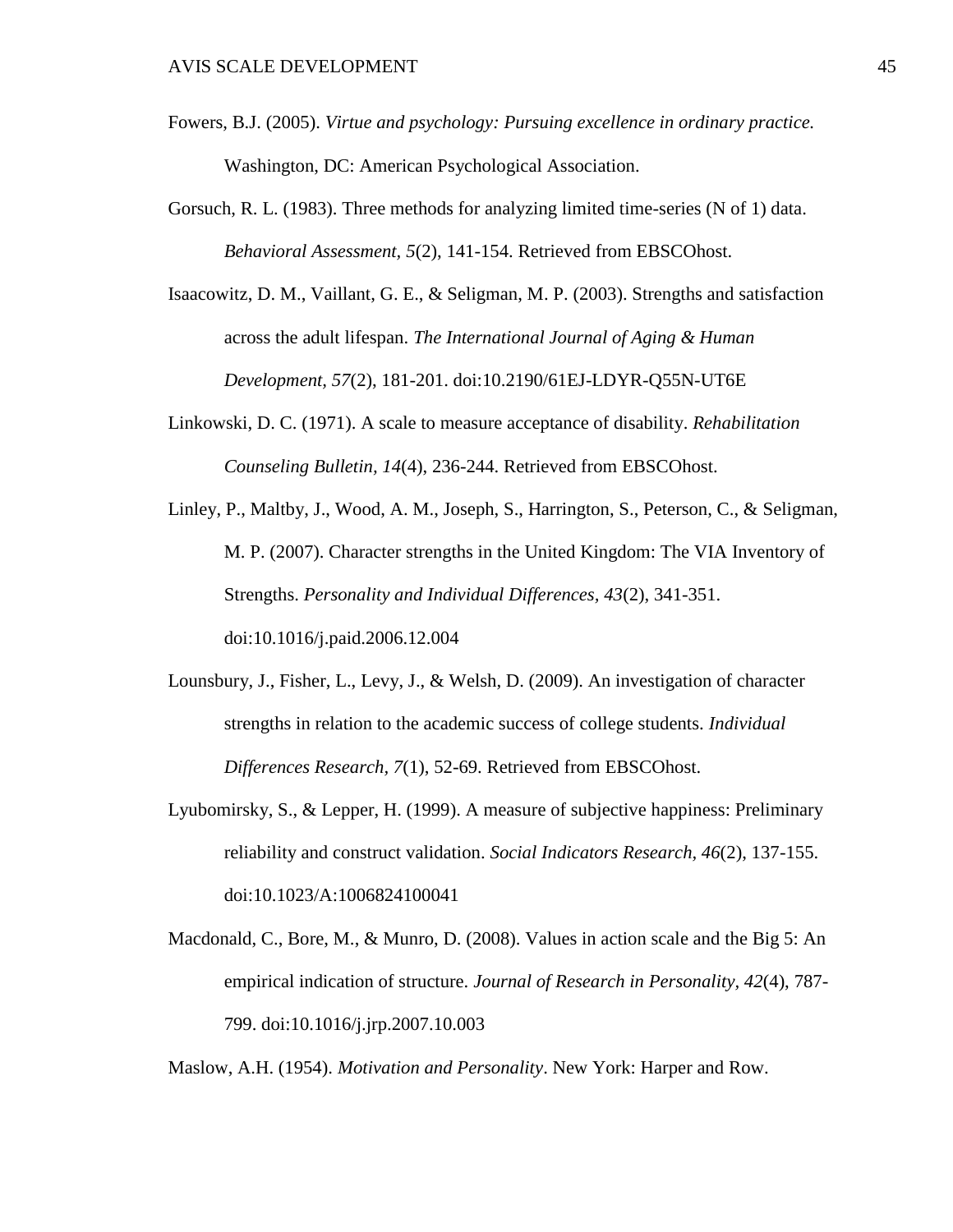- McCullough, M. E., & Snyder, C. R. (2000). Classical sources of human strength: Revisiting an old home and building a new one. *Journal of Social and Clinical Psychology, 19*, 1-10.
- Megone, C. (1998). Aristotle's function argument and the concept of mental illness. *Philosophy, Psychiatry, & Psychology, 5*(3), 187-201. Retrieved from EBSCOhost.
- Nicholas, M. W. (1994). *The mystery of goodness and the positive moral consequences of psychotherapy.* New York, NY US: W W Norton & Co.
- Park, N., & Peterson, C. (2003). Early Intervention from the Perspective of Positive Psychology. *Prevention & Treatment, 6*(1), doi:10.1037/1522-3736.6.1.635c
- Park, N., & Peterson, C. (2005). The Values in Action Inventory of Character Strengths for Youth. In K. Moore, L. H. Lippman, K. Moore, L. H. Lippman (Eds.) *What do children need to flourish: Conceptualizing and measuring indicators of positive development* (pp. 13-23). New York, NY US: Springer Science + Business Media. Retrieved from EBSCOhost.
- Park, N., & Peterson, C. (2006). Moral competence and character strengths among adolescents: The development and validation of the Values in Action Inventory of Strengths for Youth. *Journal of Adolescence, 29*(6), 891-905. doi:10.1016/j.adolescence.2006.04.01
- Park, N., & Peterson, C. (2010). Does it matter where we live? The urban psychology of character strengths. *American Psychologist, 65*(6), 535-547. doi:10.1037/a0019621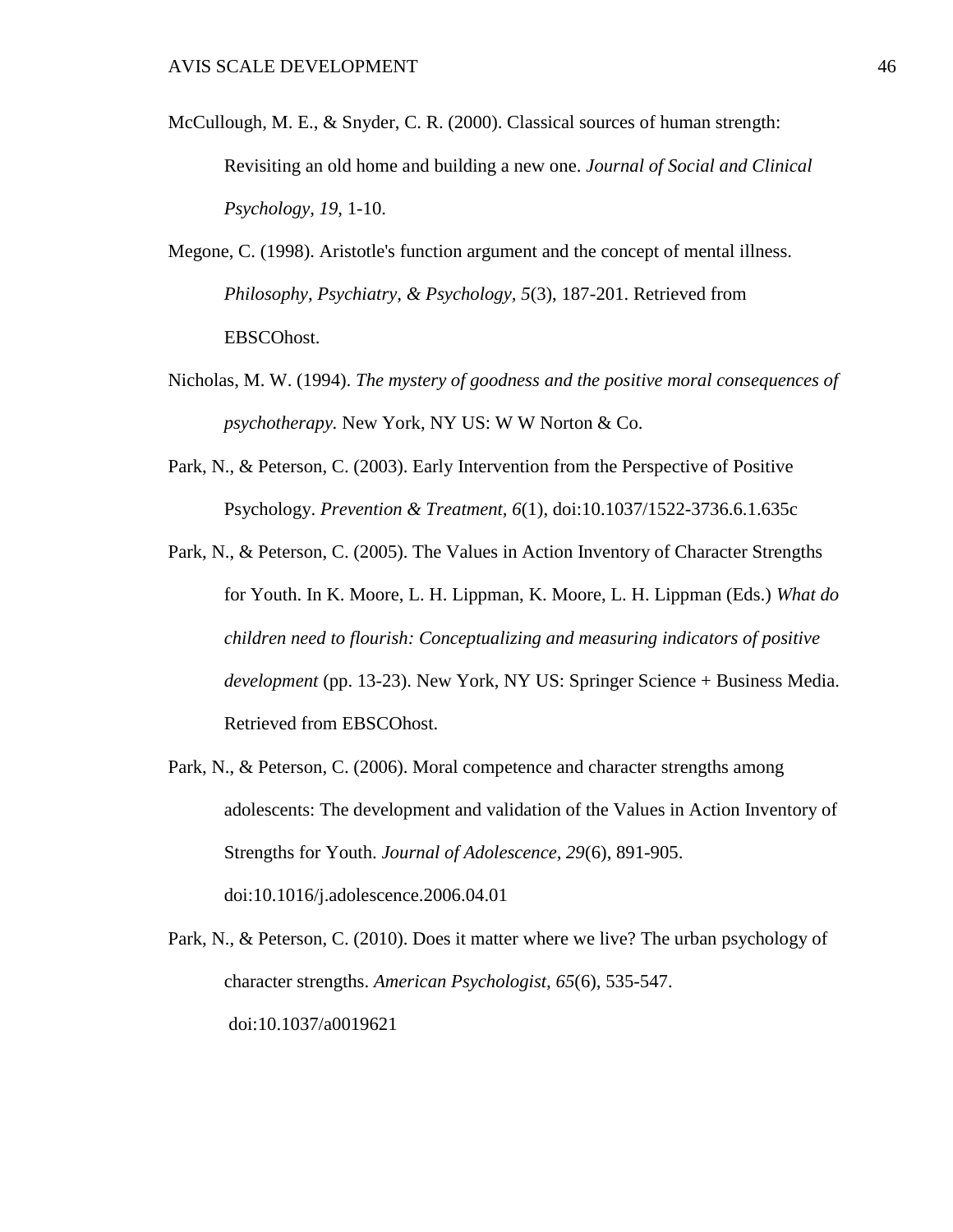- Park, N.S., Peterson, C., & Seligman, M.E.P. (2004). Strengths of character and wellbeing. *Journal of Social and Clinical Psychology, 23*(5), 603-619. doi:10.1521/jscp.23.5.603.50748
- Park, N., Peterson, C., & Seligman, M. E. P. (2006). Character strengths in fifty-four nations and the fifty US states. *Journal of Positive Psychology, 1*, 118-129.
- Pavot, W., & Diener, E. (2008). The Satisfaction With Life Scale and the emerging construct of life satisfaction. *The Journal of Positive Psychology, 3*(2), 137-152. doi:10.1080/17439760701756946
- Peterson, C. (2006). *A primer in positive psychology*. New York: Oxford University Press.
- Peterson, C., & Park, N. (2004). Classification and measurement of character strengths: Implications for practice. In P. Linley, S. Joseph, P. Linley, S. Joseph (Eds.), *Positive psychology in practice* (pp. 433-446). Hoboken, NJ US: John Wiley & Sons Inc. Retrieved from EBSCOhost.
- Peterson, C. & Seligman, M.E.P. (2003). Character strengths before and after September 11. *Psychological Science, 14*(4), 381–384. doi: 10.1111/1467-9280.24482
- Peterson, C. & Seligman, M.E.P. (2004). *Character strengths and virtues: A classification and handbook.* New York: Oxford University Press.

Peterson, C., Park, N., & Seligman, M. E. P. (2005a). Assessment of character strengths. In G. P. Koocher, J. C. Norcross, & S. S. Hill, III (Eds.), *Psychologists' desk reference* (2nd ed., pp. 93-98). New York: Oxford University Press. (a)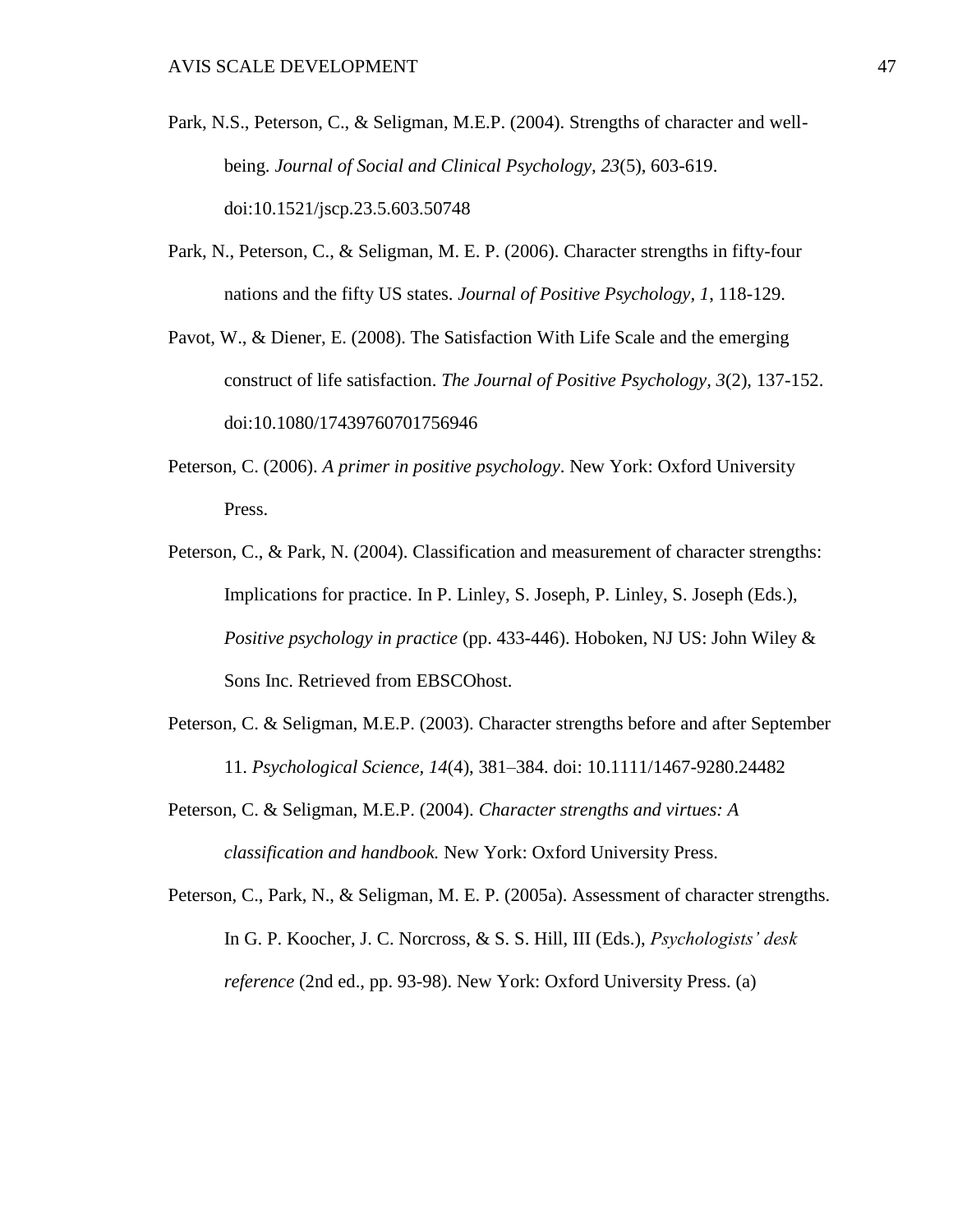- Peterson, C., Park, N., & Seligman, M. E. P. (2005b). Orientations to happiness and life satisfaction: The full life versus the empty life. *Journal of Happiness Studies, 6*(1), 25-41. doi: 10.1007/s10902-004-1278-z.
- Peterson, C., Park, N., & Seligman, M. P. (2006). Greater strengths of character and recovery from illness. *The Journal of Positive Psychology, 1*(1), 17-26. doi:10.1080/17439760500372739
- Peterson, C., Park, N., Pole, N., D'Andrea, W., & Seligman, M. P. (2008). Strengths of character and posttraumatic growth. *Journal of Traumatic Stress, 21*(2), 214-217. doi:10.1002/jts.20332
- Peterson, C., Ruch, W., Beermann, U., Park, N., & Seligman, M. E. P. (2007). Strengths of character, orientations to happiness, and life satisfaction. *Journal of Positive Psychology, 2*(3), 149-156. doi:10.1080/17439760701228938
- Putzke, J. D., Elliot, T. R., & Richards, J. (2001). Marital status and adjustment 1 year post-spinal-cord-injury. *Journal of Clinical Psychology in Medical Settings, 8*(2), 101-107. doi:10.1023/A:1009555910604
- Radloff, L. S. (1977). The CES-D Scale: A self-report depression scale for research in the general population. *Applied Psychological Measurement, 1*(3), 385–401. doi:10.1177/014662167700100306
- Rosenberg. A. (1965). *Society and the Adolescent Self-image*. NJ: Princeton University Press.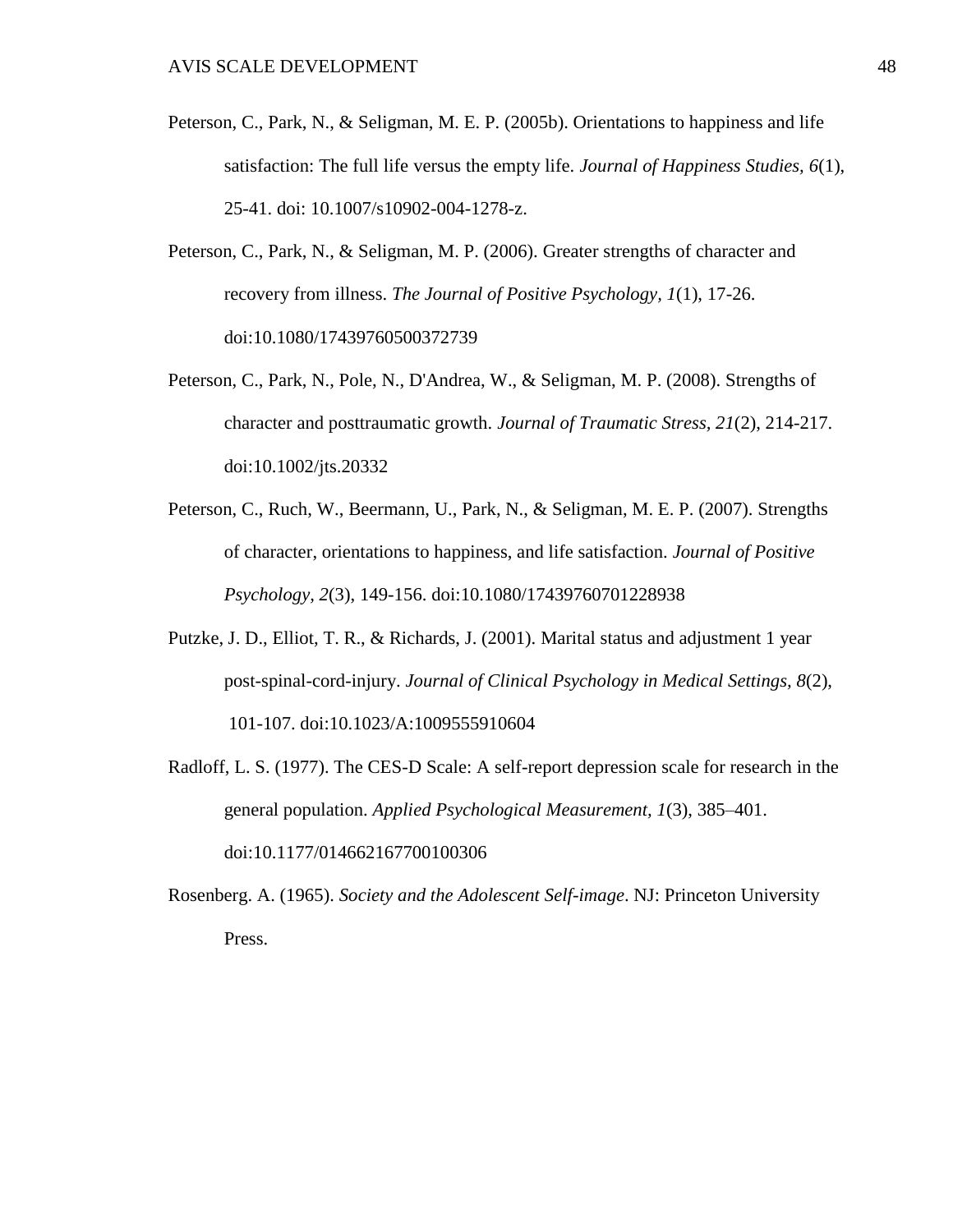Ruch, W., Proyer, R. T., Harzer, C., Park, N., Peterson, C., & Seligman, M. P. (2010). Values in Action Inventory of Strengths (VIA-IS): Adaptation and validation of the German version and the development of a peer-rating form. *Journal of Individual Differences, 31*(3), 138-149. doi:10.1027/1614-0001/a000022

Sandage, S. J., & Hill, P. C. (2001). The virtues of positive psychology: The rapprochement and challenges of an affirmative postmodern perspective. *Journal for the Theory of Social Behaviour, 31*(3), 241-260. doi:10.1111/1468- 5914.00157

Seligman, M.E.P. (1998). *Building human strength: Psychology's forgotten mission. APA Monitor, 29*(1), 2.

Seligman, M.E.P. (2002). *Authentic happiness*. New York: Free Press.

- Seligman, M. P., & Csikszentmihalyi, M. (2000). Positive psychology: An introduction. *American Psychologist, 55*(1), 5-14. doi:10.1037/0003-066X.55.1.5
- Seligman, M. P., Rashid, T., & Parks, A. C. (2006). Positive psychotherapy. *American Psychologist, 61*(8), 774-788. doi:10.1037/0003-066X.61.8.774
- Seligman, M. P., Steen, T. A., Park, N., & Peterson, C. (2005). Positive psychology progress: Empirical validation of interventions. *American Psychologist, 60*(5), 410-421. doi:10.1037/0003-066X.60.5.410
- Shimai, S., Otake, K., Park, N., Peterson, C., & Seligman, M. P. (2006). Convergence of character strengths in American and Japanese young adults. *Journal of Happiness Studies, 7*(3), 311-322. doi:10.1007/s10902-005-3647-7
- Shryack, J., Steger, M. F., Krueger, R. F., & Kallie, C. S. (2010). The structure of virtue: An empirical investigation of the dimensionality of the virtues in action Inventory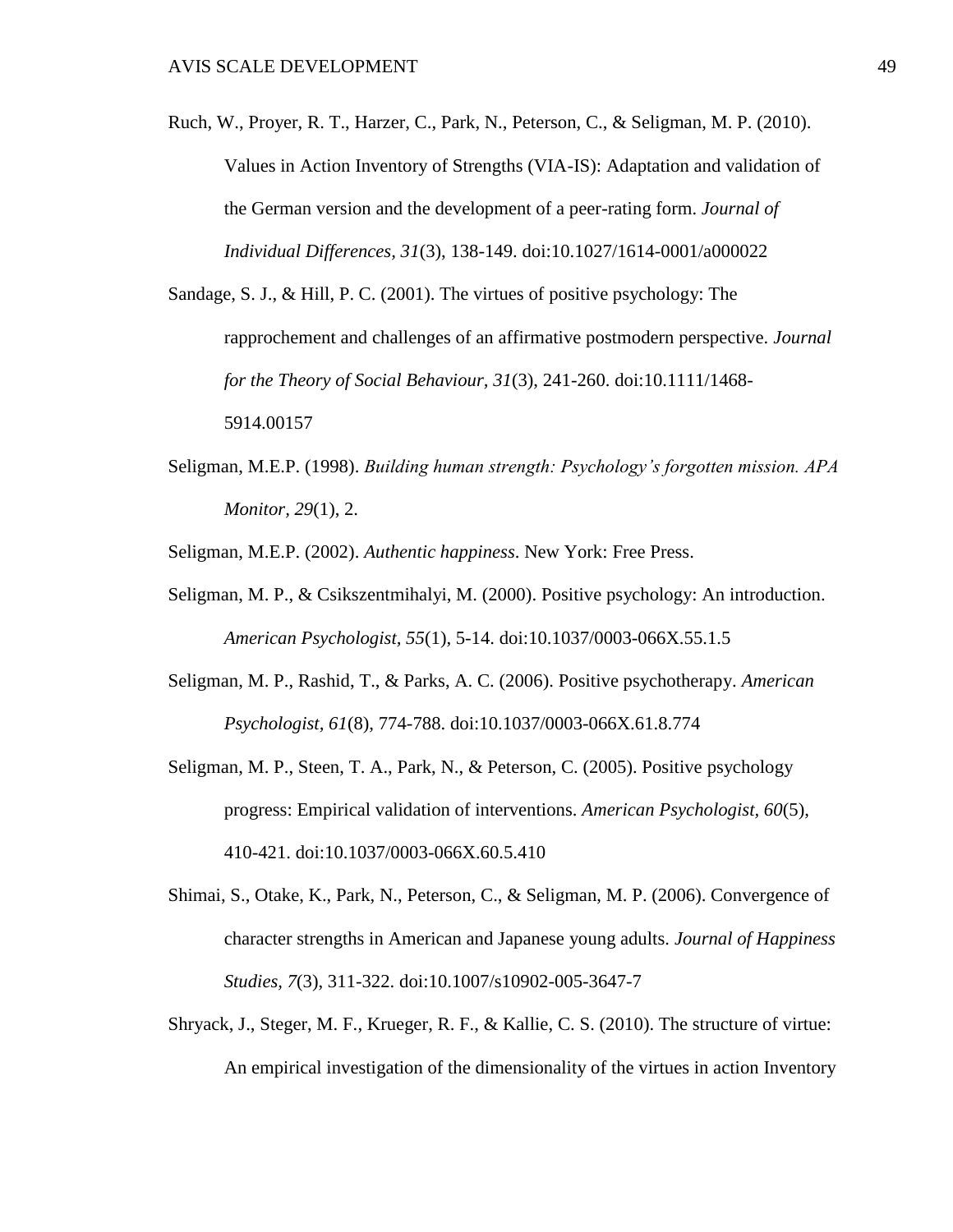of Strengths. *Personality and Individual Differences, 48*(6), 714-719. doi: 10.1016/j.paid.2010.01.007

- Snyder, C. R., & Lopez, S. J. (2007). *Positive psychology: The scientific and practical explorations of human strengths.* Thousand Oaks, CA US: Sage Publications, Inc. Retrieved from EBSCOhost.
- Steen, T. A., Kachorek, L. V., & Peterson, C. (2003). Character strengths among youth. *Journal of Youth and Adolescence, 32*(1), 5-16. doi:10.1023/A:1021024205483
- Streiner, D. L. (1994). Figuring out factors: The use and misuse of factor analysis. The *Canadian Journal of Psychiatry / La Revue canadienne de psychiatrie, 39*(3), 135-140. Retrieved from EBSCOhost.
- Tedeschi, R. G., & Calhoun, L. G. (1996). The Posttraumatic Growth Inventory: Measuring the positive legacy of trauma. *Journal of Traumatic Stress, 9*(3), 455- 472. doi:10.1002/jts.2490090305
- Van Eeden, C., Wissing, M. P., Dreyer, J., Park, N., & Peterson, C. (2008). Validation of the Values in Action Inventory of Strengths for Youth (VIA-Youth) among South African learners. *Journal of Psychology in Africa, 18*(1), 143-154. Retrieved from EBSCOhost.
- Wright, B. A. (1983). *Physical disability - a psychosocial approach* (2nd ed.). New York, NY US: HarperCollins Publishers. doi:10.1037/10589-000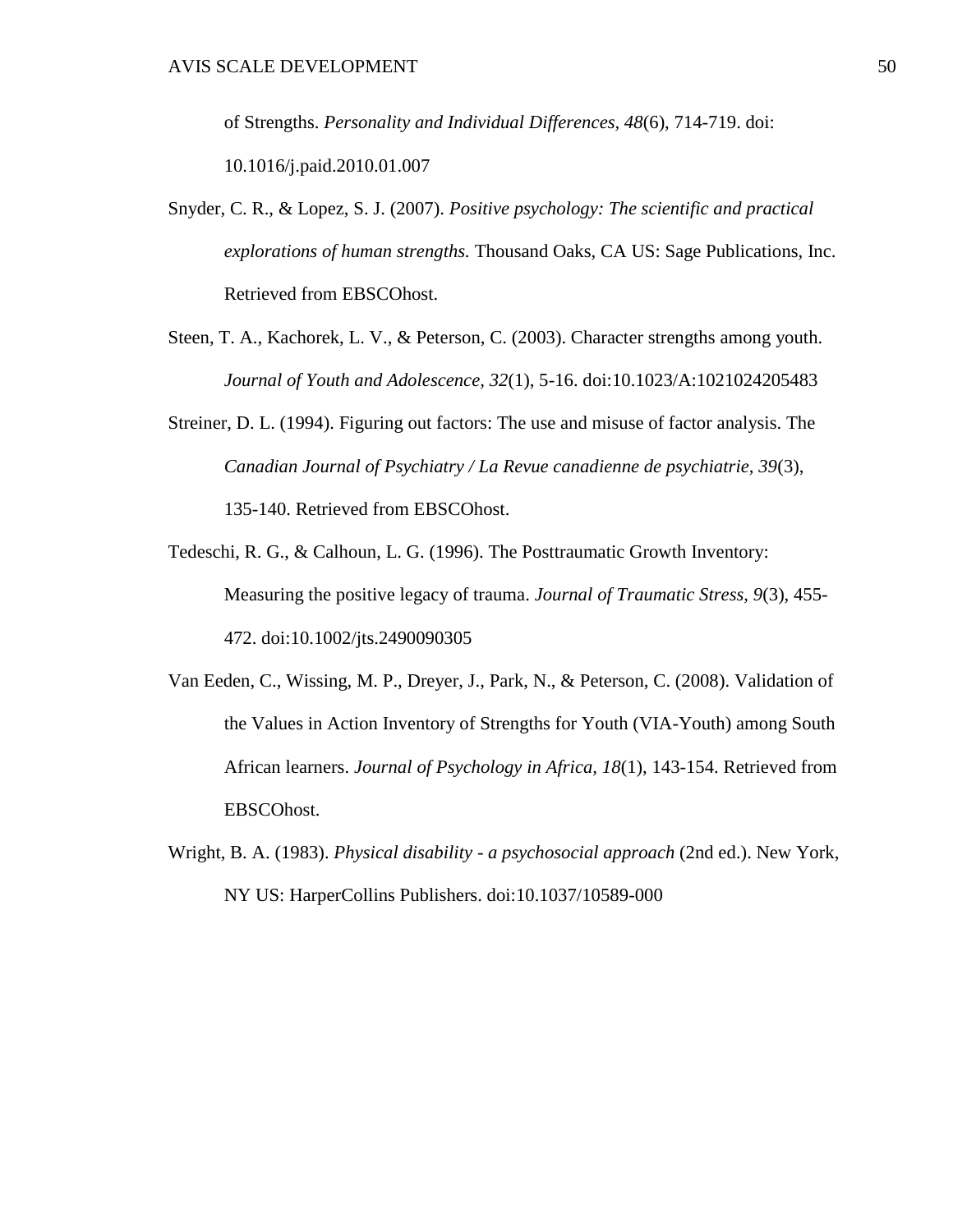Appendix A: Classification of Virtue and Character Strengths and Criteria

\_\_\_\_\_\_\_\_\_\_\_\_\_\_\_\_\_\_\_\_\_\_\_\_\_\_\_\_\_\_\_\_\_\_\_\_\_\_\_\_\_\_\_\_\_\_\_\_\_\_\_\_\_\_\_\_\_\_\_\_\_\_\_\_\_\_\_\_\_\_\_

# CRITERIA FOR THE VIA CLASSIFICATION CHARACTER STRENGTHS

1. A strength needs to be manifest in the range of an individual's behavior—thoughts, feelings, and/or actions—in such a way that it can be assessed.

2. A strength contributes to various fulfillments that constitute the good life, for the self and for others. Although strengths and virtues determine how an individual copes with adversity, our focus is on how they fulfill an individual. In keeping with the broad premise of positive psychology, strengths allow the individual to achieve more than the absence of distress and disorder. They "break through the zero point" of psychology's traditional concern with disease, disorder, and failure to address quality of life outcomes.

3. Although strengths can and do produce desirable outcomes, each strength is morally valued in its own right, even in the absence of obvious beneficial outcomes. To say that a strength is morally valued is an important qualification, because there exist individual differences that are widely valued and contribute to fulfillment but still fall outside of our classification. Consider intelligence or athletic prowess. Talents and abilities can be squandered, but strengths and virtues cannot.

4. The display of a strength by one person does not diminish other people in the vicinity but rather elevates them. Onlookers are impressed, inspired, and encouraged by their observation of virtuous action.

5. The larger society provides institutions and associated rituals for cultivating strengths and virtues. These can be thought of as simulations: trial runs that allow children and adolescents to display and develop a valued characteristic in a safe (as-if) context in which guidance is explicit.

6. Yet another criterion for a character strength is the existence on consensually recognized paragons of virtue.

7. A final criterion is that the strength is arguably unidimensional and not able to be decomposed into other strengths in the classification. For example, the character strength of "tolerance" meets most of the other criteria enumerated but is a complex blend of open-mindedness and fairness. The character strength of "responsibility" seems to result from perseverance and teamwork. And so on. Criteria for Character Strengths

1. Ubiquity—is widely recognized across cultures.

2. Fulfilling—contributes to individual fulfillment, satisfaction, and happiness broadly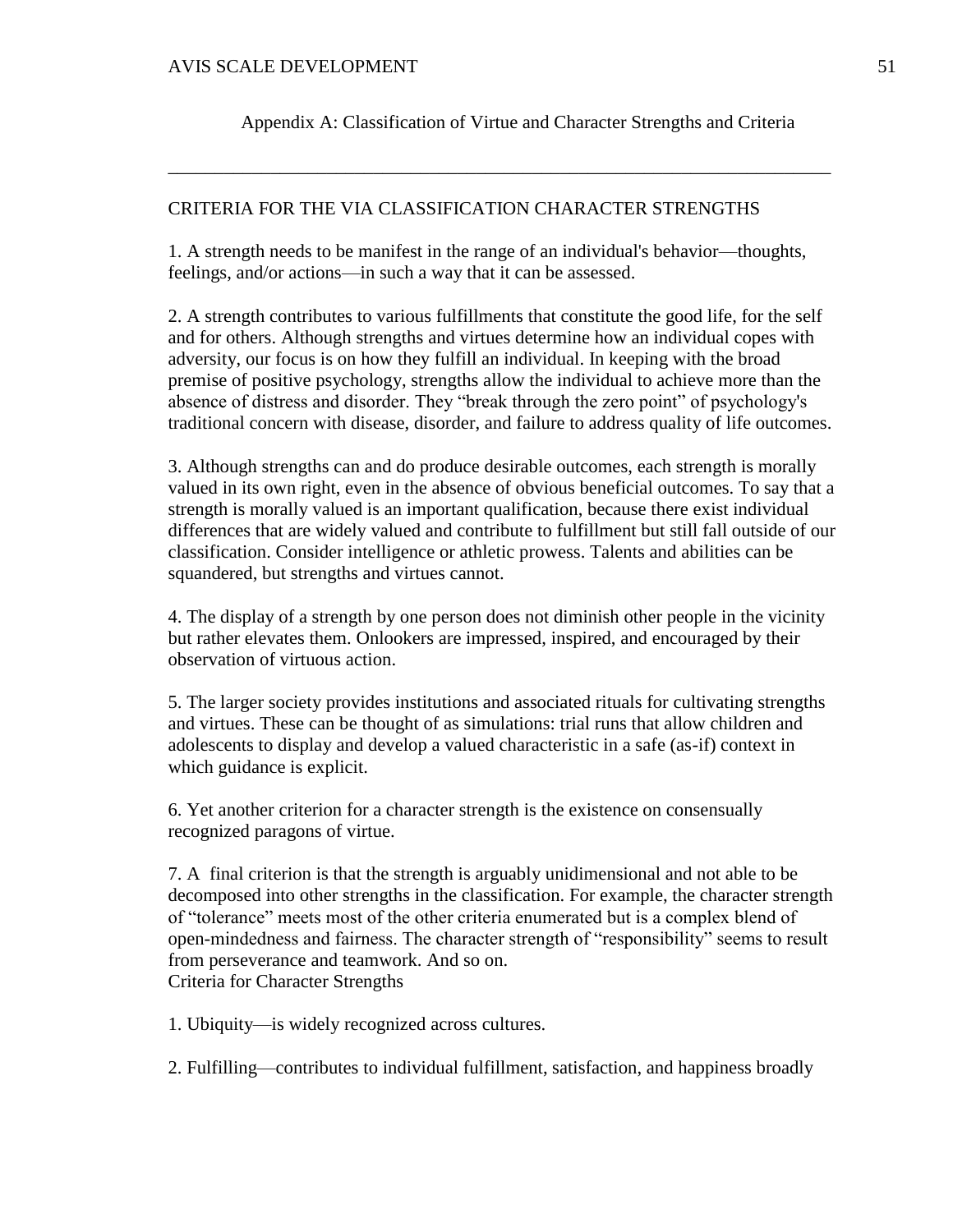construed.

- 3. Morally valued—is valued in its own right and not for tangible outcomes it may produce.
- 4. Does not diminish others—elevates others who witness it, producing admiration, not jealousy.
- 5. Nonfelicitous opposite—has obvious antonyms that are "negative."
- 6. Traitlike—is an individual difference with demonstrable generality and stability.
- 7. Measurable—has been successfully measured by researchers as an individual difference.
- 8. Distinctiveness—is not redundant (conceptually or empirically) with other character strengths.
- 9. Paragons—is strikingly embodied in some individuals.
- 10. Prodigies—is precociously shown by some children or youth.
- 11. Selective absence—is missing altogether in some individuals.
- 12. Institutions—is the deliberate target of societal practices and rituals that try to cultivate it.

Park, Peterson, & Seligman. (2004). Strengths of character and well-being. Journal of Social and Clinical Psychology, 23(5), 603-619.

\_\_\_\_\_\_\_\_\_\_\_\_\_\_\_\_\_\_\_\_\_\_\_\_\_\_\_\_\_\_\_\_\_\_\_\_\_\_\_\_\_\_\_\_\_\_\_\_\_\_\_\_\_\_\_\_\_\_\_\_\_\_\_\_\_\_\_\_\_\_\_\_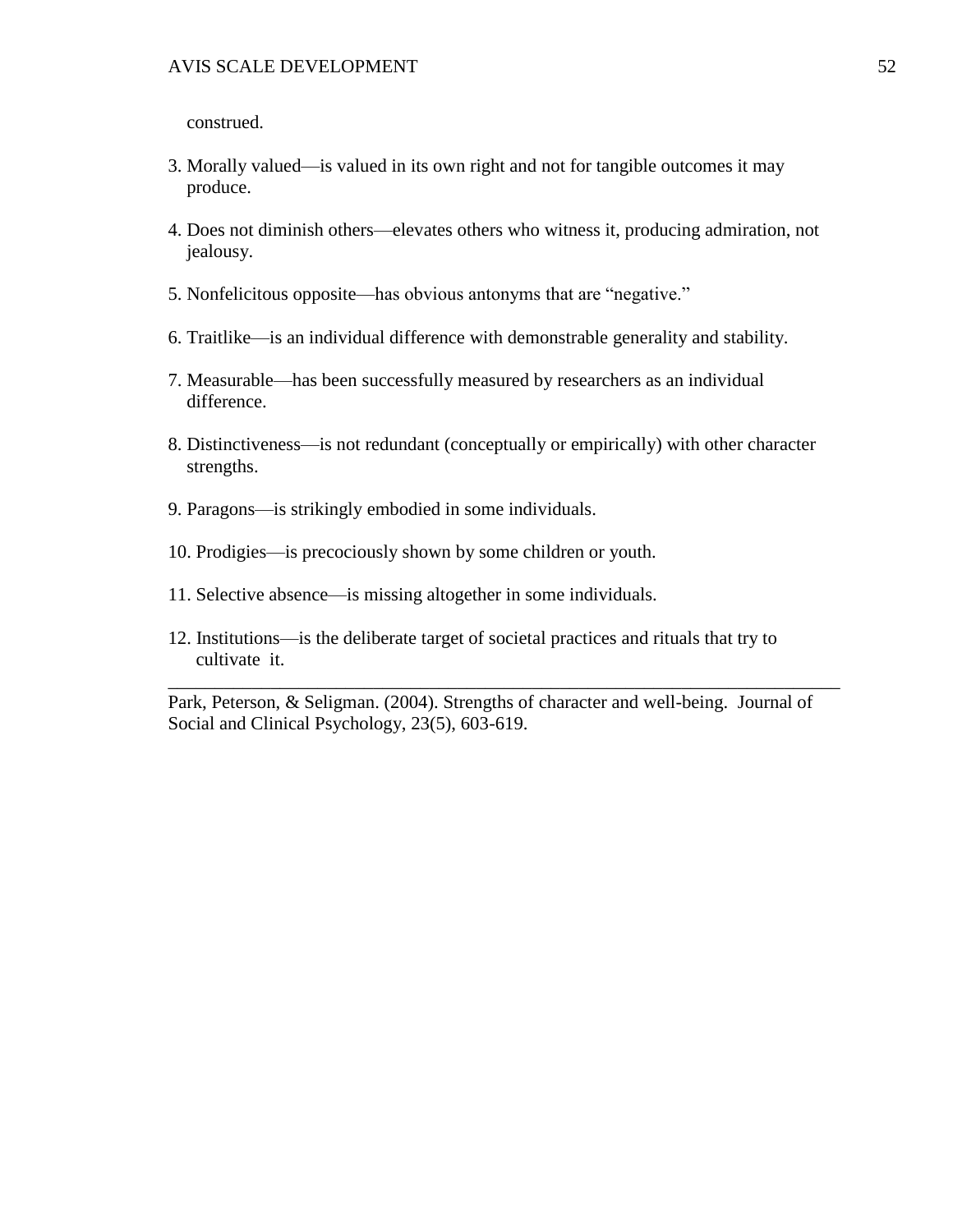Appendix B: Adapted Virtue Inventory of Strengths (AVIS) I notice the beauty of nature. I appreciate watching a skilled performance, whether in athletics or the arts. I do not fear pain I am not afraid of the consequences when I act on my convictions I stand up for what is right even when I am threatened I make efforts to have close relationships with people around me. There are many people in my life that I care about deeply. I express my thoughts in original ways I "think out of the box" when formulating an idea I am intrigued by the world around me I have many questions I am intrigued by my environment I treat others fairly. I treat everyone equally. I give others a second chance when they have done wrong I do not seek revenge when others hurt me I take time to express my thanks. I am grateful for the things that happen in my life I tell the truth. I act in a way that is true to myself. I believe that I can make a good future for myself.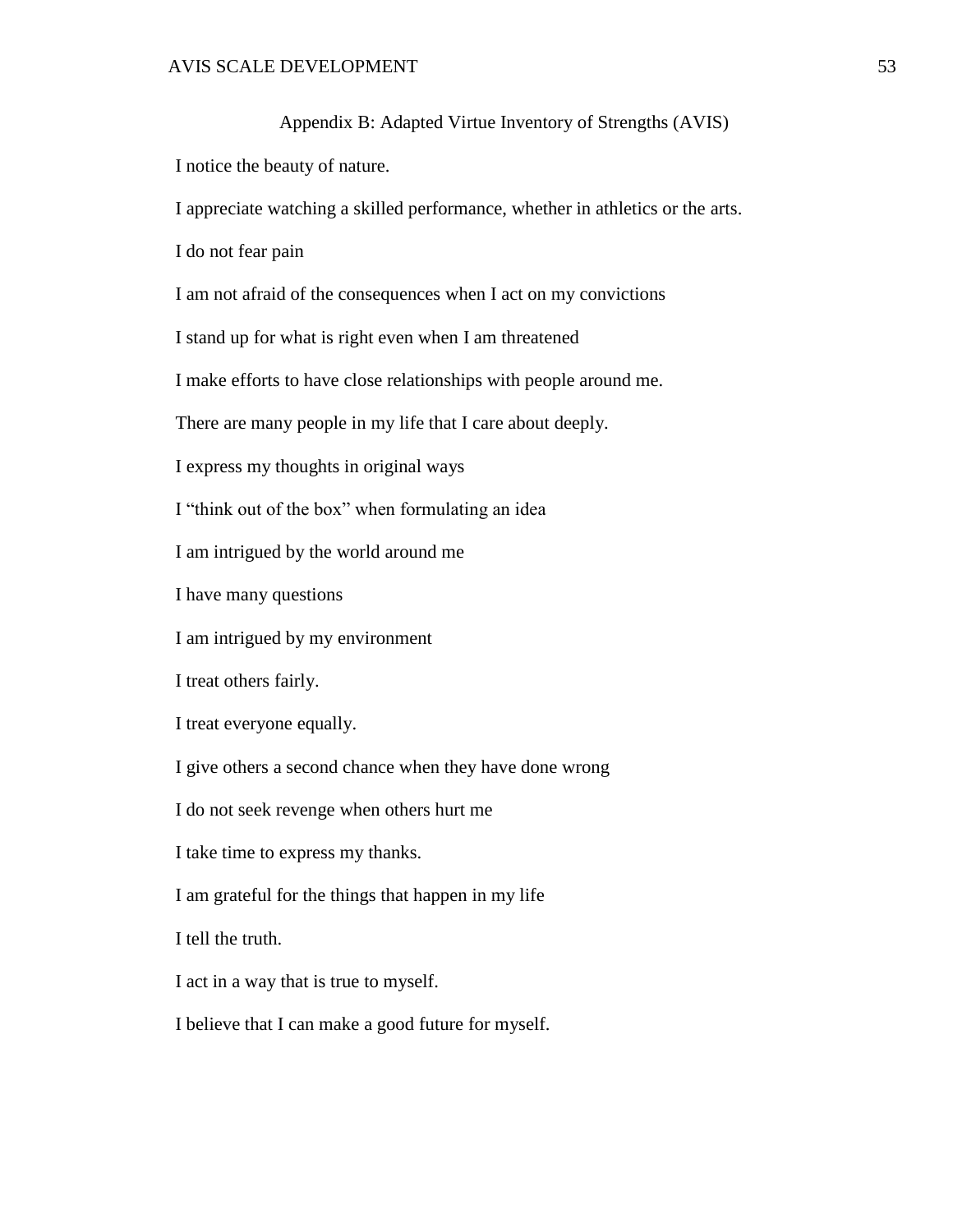# AVIS SCALE DEVELOPMENT 54

I am optimistic about my future.

I make others smile with my humor.

I am good at making jokes

I change my mind about a situation if presented with good evidence.

I avoid jumping to conclusions

I keep an open mind when making a decision

I give my seat on a bus/train to elderly, disabled, or pregnant individuals.

I help others

I can motivate people to do good work.

I am able to encourage my group get things done.

I try to study new topics

I actively pursue new learning opportunities.

I let my own accomplishments speak for themselves.

When I do something good, I try not to make a big deal of it.

I finish the projects I start.

I will do whatever it takes to successfully complete a task.

I do not quit until I have achieved my goal.

I see things from my own and other's viewpoints

It seems like others value the advice I offer.

I see things from different points of view

I am guarded.

I am careful about what I say because I might regret it.